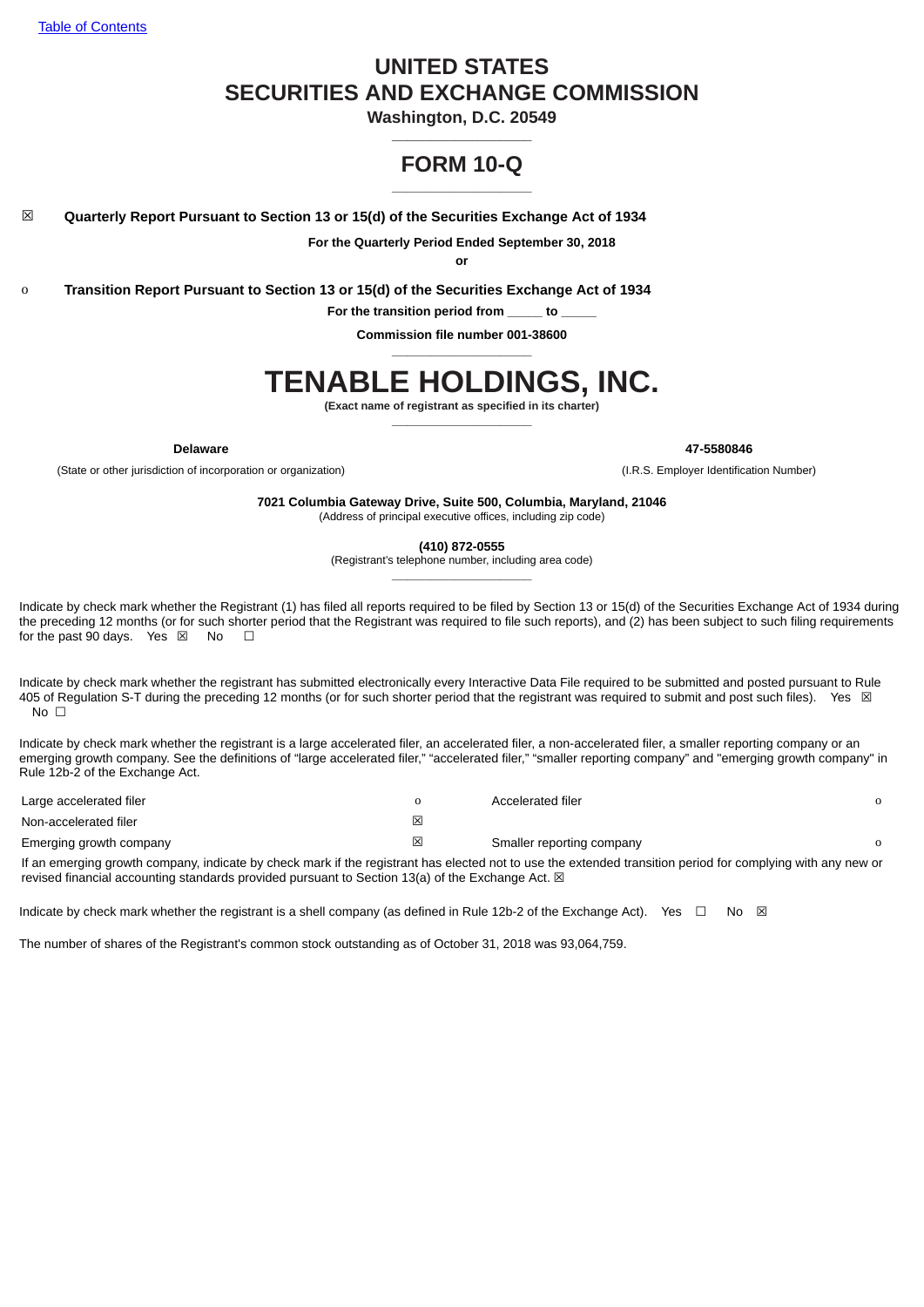## **TENABLE HOLDINGS, INC. TABLE OF CONTENTS**

## **PART I – FINANCIAL [INFORMATION](#page-2-0)**

<span id="page-1-0"></span>

| Item 1.   | <b>Financial Statements</b>                                                                          |                           |
|-----------|------------------------------------------------------------------------------------------------------|---------------------------|
|           | <b>Consolidated Balance Sheets</b>                                                                   | $\overline{3}$            |
|           | <b>Consolidated Statements of Operations and Comprehensive Loss</b>                                  | $\overline{4}$            |
|           | Consolidated Statements of Redeemable Convertible Preferred Stock and Stockholders' Equity (Deficit) | $\overline{5}$            |
|           | <b>Consolidated Statements of Cash Flows</b>                                                         | $\underline{6}$           |
|           | <b>Notes to Consolidated Financial Statements</b>                                                    | $\overline{1}$            |
|           | 1. Business and Summary of Significant Accounting Policies                                           | $\overline{1}$            |
|           | 2. Fair Value Measurements                                                                           | 11                        |
|           | 3. Property and Equipment, Net                                                                       | $\underline{\textbf{11}}$ |
|           | 4. Debt                                                                                              | $\underline{11}$          |
|           | 5. Commitments and Contingencies                                                                     | 12                        |
|           | 6. Redeemable Convertible Preferred Stock                                                            | 12                        |
|           | 7. Stock-Based Compensation                                                                          | 13                        |
|           | 8. Net Loss Per Share Attributable to Common Stockholders                                            | 15                        |
|           | 9. Income Taxes                                                                                      | 15                        |
|           | 10. Geographic Information                                                                           | 15                        |
|           |                                                                                                      |                           |
| Item $2.$ | <b>Management's Discussion and Analysis of Financial Condition and Results of Operations</b>         | 17                        |
| Item 3.   | <b>Quantitative and Qualitative Disclosures About Market Risk</b>                                    | 33                        |
| Item 4.   | <b>Controls and Procedures</b>                                                                       | 33                        |
|           | <b>PART II - OTHER INFORMATION</b>                                                                   |                           |
| Item 1.   | <b>Legal Proceedings</b>                                                                             | 35                        |
| Item 1A.  | <b>Risk Factors</b>                                                                                  | 35                        |
| Item 2.   | Unregistered Sales of Equity Securities and Use of Proceeds                                          | <u>58</u>                 |
| Item 6.   | <b>Exhibits</b>                                                                                      | 59                        |
|           | <b>Signatures</b>                                                                                    | 60                        |
|           |                                                                                                      |                           |

2

Page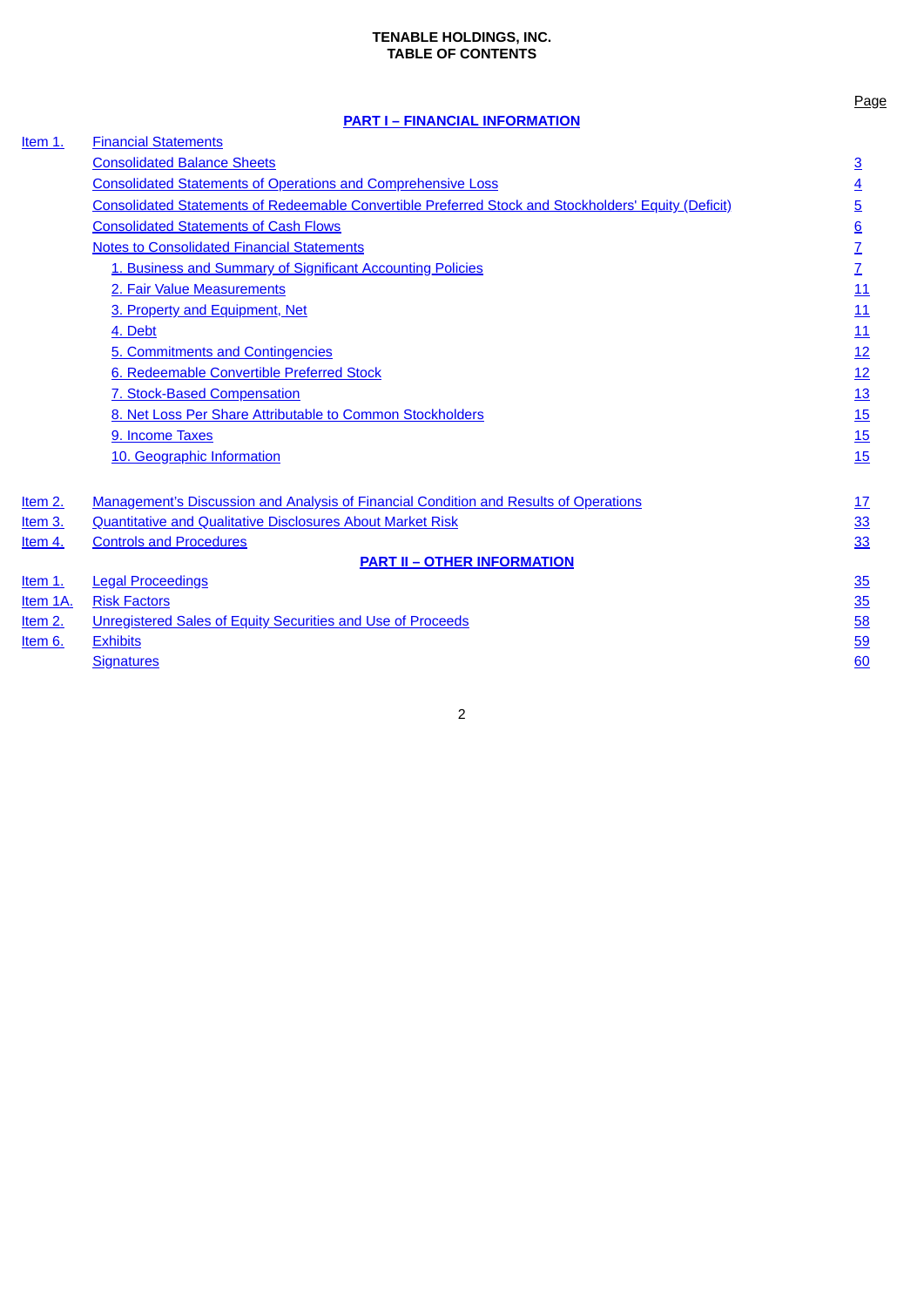## **PART I. FINANCIAL INFORMATION**

## <span id="page-2-1"></span><span id="page-2-0"></span>**Item 1. Financial Statements**

## **TENABLE HOLDINGS, INC. CONSOLIDATED BALANCE SHEETS**

|                                                                                                                                                                                                                                                                      | September 30,<br>2018 |               | December 31,<br>2017 |  |  |
|----------------------------------------------------------------------------------------------------------------------------------------------------------------------------------------------------------------------------------------------------------------------|-----------------------|---------------|----------------------|--|--|
| (in thousands, except share and per share data)                                                                                                                                                                                                                      | (unaudited)           |               |                      |  |  |
| <b>Assets</b>                                                                                                                                                                                                                                                        |                       |               |                      |  |  |
| Current assets:                                                                                                                                                                                                                                                      |                       |               |                      |  |  |
| Cash and cash equivalents                                                                                                                                                                                                                                            | \$<br>253,026         | \$            | 27,210               |  |  |
| Short-term investments                                                                                                                                                                                                                                               | 34,125                |               |                      |  |  |
| Accounts receivable (net of allowance for doubtful accounts of \$196 and \$160 at September 30, 2018<br>and December 31, 2017, respectively)                                                                                                                         | 59,035                |               | 50,881               |  |  |
| Deferred commissions                                                                                                                                                                                                                                                 | 20,401                |               | 17,170               |  |  |
| Prepaid expenses and other current assets                                                                                                                                                                                                                            | 14,718                |               | 15,994               |  |  |
| Total current assets                                                                                                                                                                                                                                                 | 381,305               |               | 111,255              |  |  |
| Property and equipment, net                                                                                                                                                                                                                                          | 10,872                |               | 10,754               |  |  |
| Construction in progress                                                                                                                                                                                                                                             | 23,546                |               | 2,252                |  |  |
| Deferred commissions (net of current portion)                                                                                                                                                                                                                        | 32,483                |               | 33,006               |  |  |
| Intangible assets, net                                                                                                                                                                                                                                               | 578                   |               | 1,031                |  |  |
| Goodwill                                                                                                                                                                                                                                                             | 265                   |               | 265                  |  |  |
| Other assets                                                                                                                                                                                                                                                         | 5,149                 |               | 5,774                |  |  |
| <b>Total assets</b>                                                                                                                                                                                                                                                  | \$<br>454,198         | $\frac{1}{2}$ | 164,337              |  |  |
| Liabilities, Redeemable Convertible Preferred Stock and Stockholders' Equity (Deficit)                                                                                                                                                                               |                       |               |                      |  |  |
| <b>Current liabilities:</b>                                                                                                                                                                                                                                          |                       |               |                      |  |  |
| Accounts payable                                                                                                                                                                                                                                                     | \$<br>538             | \$            | 338                  |  |  |
| Accrued expenses                                                                                                                                                                                                                                                     | 6,570                 |               | 4,878                |  |  |
| Accrued compensation                                                                                                                                                                                                                                                 | 19,734                |               | 18,482               |  |  |
| Deferred revenue                                                                                                                                                                                                                                                     | 191,578               |               | 154,898              |  |  |
| Other current liabilities                                                                                                                                                                                                                                            | 1,897                 |               | 1,750                |  |  |
| <b>Total current liabilities</b>                                                                                                                                                                                                                                     | 220,317               |               | 180,346              |  |  |
| Deferred revenue (net of current portion)                                                                                                                                                                                                                            | 74,120                |               | 70,920               |  |  |
| Financing obligation                                                                                                                                                                                                                                                 | 23,096                |               | 1,802                |  |  |
| <b>Other liabilities</b>                                                                                                                                                                                                                                             | 4,104                 |               | 5,199                |  |  |
| <b>Total liabilities</b>                                                                                                                                                                                                                                             | 321,637               |               | 258,267              |  |  |
| Commitments and contingencies (Note 5)                                                                                                                                                                                                                               |                       |               |                      |  |  |
| Redeemable convertible Series A preferred stock (par value: \$0.01; no shares authorized, issued, and<br>outstanding at September 30, 2018; 15,848 shares authorized, issued and outstanding with liquidation<br>preference of \$50,000 at December 31, 2017)        |                       |               | 49,935               |  |  |
| Redeemable convertible Series B preferred stock (par value: \$0.01; no shares authorized, issued and<br>outstanding at September 30, 2018; 42,000 shares authorized, 39,538 issued and outstanding with<br>liquidation preference of \$230,008 at December 31, 2017) |                       |               | 227,800              |  |  |
| Stockholders' equity (deficit):                                                                                                                                                                                                                                      |                       |               |                      |  |  |
| Common stock (par value: \$0.01; 500,000 and 93,855 shares authorized at September 30, 2018 and<br>December 31, 2017; 93,040 and 24,472 shares issued and outstanding at September 30, 2018 and<br>December 31, 2017)                                                | 930                   |               | 246                  |  |  |
| Additional paid-in capital                                                                                                                                                                                                                                           | 578,125               |               | 20,676               |  |  |
| Accumulated deficit                                                                                                                                                                                                                                                  | (446, 494)            |               | (392, 587)           |  |  |
| Total stockholders' equity (deficit)                                                                                                                                                                                                                                 | 132,561               |               | (371, 665)           |  |  |
|                                                                                                                                                                                                                                                                      | 454,198               |               | 164,337              |  |  |
| Total liabilities, redeemable convertible preferred stock and stockholders' equity (deficit)                                                                                                                                                                         | \$                    | \$            |                      |  |  |

The accompanying notes are an integral part of these consolidated financial statements.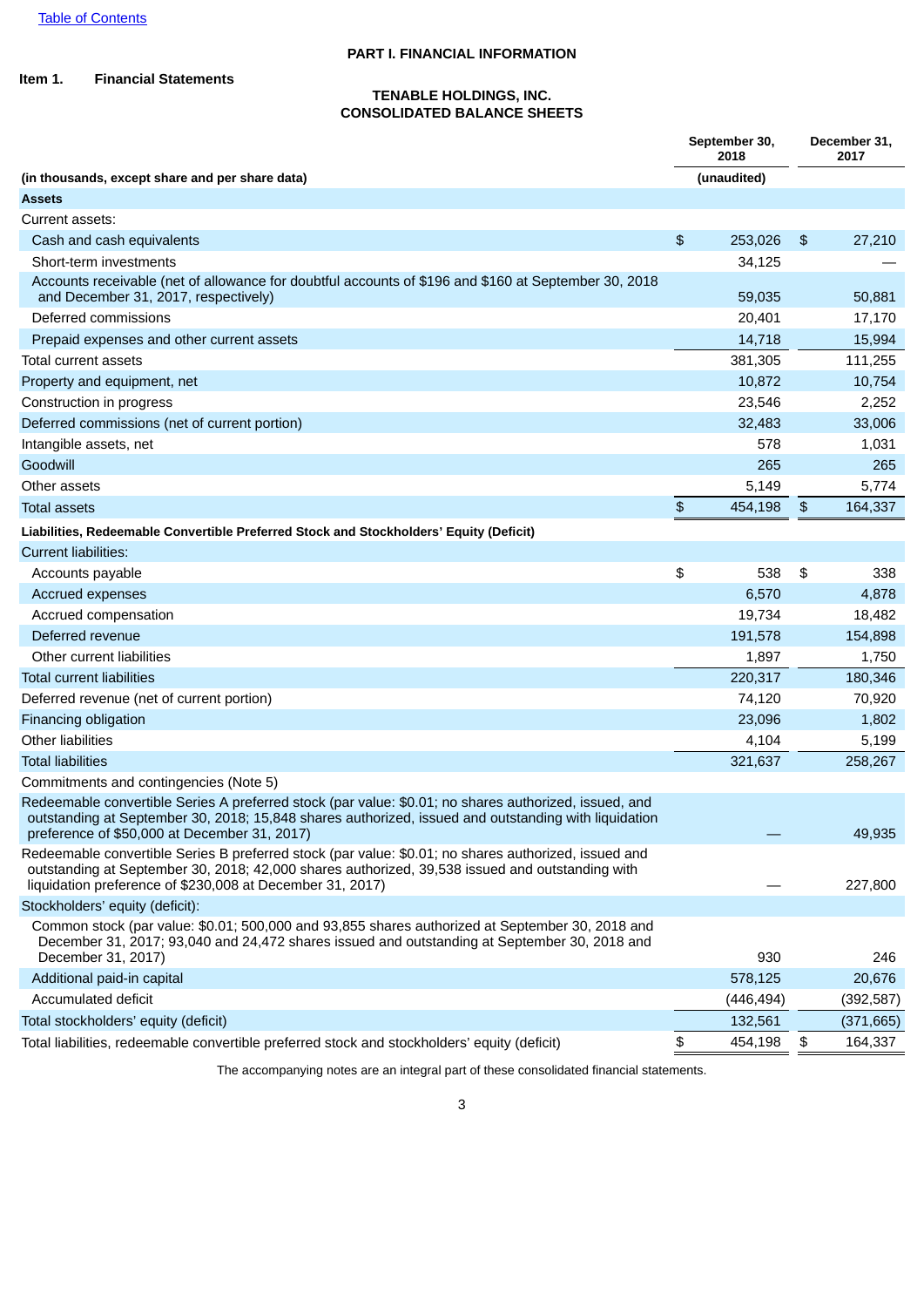## **TENABLE HOLDINGS, INC. CONSOLIDATED STATEMENTS OF OPERATIONS AND COMPREHENSIVE LOSS (Unaudited)**

<span id="page-3-0"></span>

|                                                                                                                      | Three Months Ended September 30, |           |      |             |      | Nine Months Ended September 30, |                |           |  |
|----------------------------------------------------------------------------------------------------------------------|----------------------------------|-----------|------|-------------|------|---------------------------------|----------------|-----------|--|
| (in thousands, except per share data)                                                                                |                                  | 2018      | 2017 |             | 2018 |                                 |                | 2017      |  |
| Revenue                                                                                                              | \$                               | 69,440    | \$   | 48,980      | \$   | 192,139                         | \$             | 133,610   |  |
| Cost of revenue                                                                                                      |                                  | 12,161    |      | 7,424       |      | 30,768                          |                | 17,210    |  |
| Gross profit                                                                                                         |                                  | 57,279    |      | 41,556      |      | 161,371                         |                | 116,400   |  |
| Operating expenses:                                                                                                  |                                  |           |      |             |      |                                 |                |           |  |
| Sales and marketing                                                                                                  |                                  | 44,550    |      | 29,574      |      | 125,964                         |                | 83,515    |  |
| Research and development                                                                                             |                                  | 20,553    |      | 15,869      |      | 55,529                          |                | 42,040    |  |
| General and administrative                                                                                           |                                  | 13,272    |      | 7,275       |      | 32,868                          |                | 19,982    |  |
| Total operating expenses                                                                                             |                                  | 78,375    |      | 52,718      |      | 214,361                         |                | 145,537   |  |
| Loss from operations                                                                                                 |                                  | (21,096)  |      | (11, 162)   |      | (52,990)                        |                | (29, 137) |  |
| Other income (expense), net                                                                                          |                                  | 709       |      | (92)        |      | 240                             |                | (65)      |  |
| Loss before income taxes                                                                                             |                                  | (20, 387) |      | (11, 254)   |      | (52, 750)                       |                | (29, 202) |  |
| Provision for income taxes                                                                                           |                                  | 482       |      | 59          |      | 1,157                           |                | 151       |  |
| Net loss and comprehensive loss                                                                                      |                                  | (20, 869) |      | (11, 313)   |      | (53,907)                        |                | (29, 353) |  |
| Accretion of Series A and B redeemable convertible preferred stock                                                   |                                  | (55)      |      | (192)       |      | (434)                           |                | (570)     |  |
| Net loss attributable to common stockholders                                                                         | \$                               | (20, 924) | \$   | (11, 505)   | \$   | (54, 341)                       | $\frac{3}{2}$  | (29, 923) |  |
|                                                                                                                      |                                  |           |      |             |      |                                 |                |           |  |
| Net loss per share attributable to common stockholders, basic and<br>diluted                                         | \$                               | (0.28)    | \$   | $(0.51)$ \$ |      | (1.34)                          | $\mathfrak{P}$ | (1.36)    |  |
| Weighted-average shares used to compute net loss per share<br>attributable to common stockholders, basic and diluted |                                  | 74,261    |      | 22,679      |      | 40.688                          |                | 22.004    |  |

The accompanying notes are an integral part of these consolidated financial statements.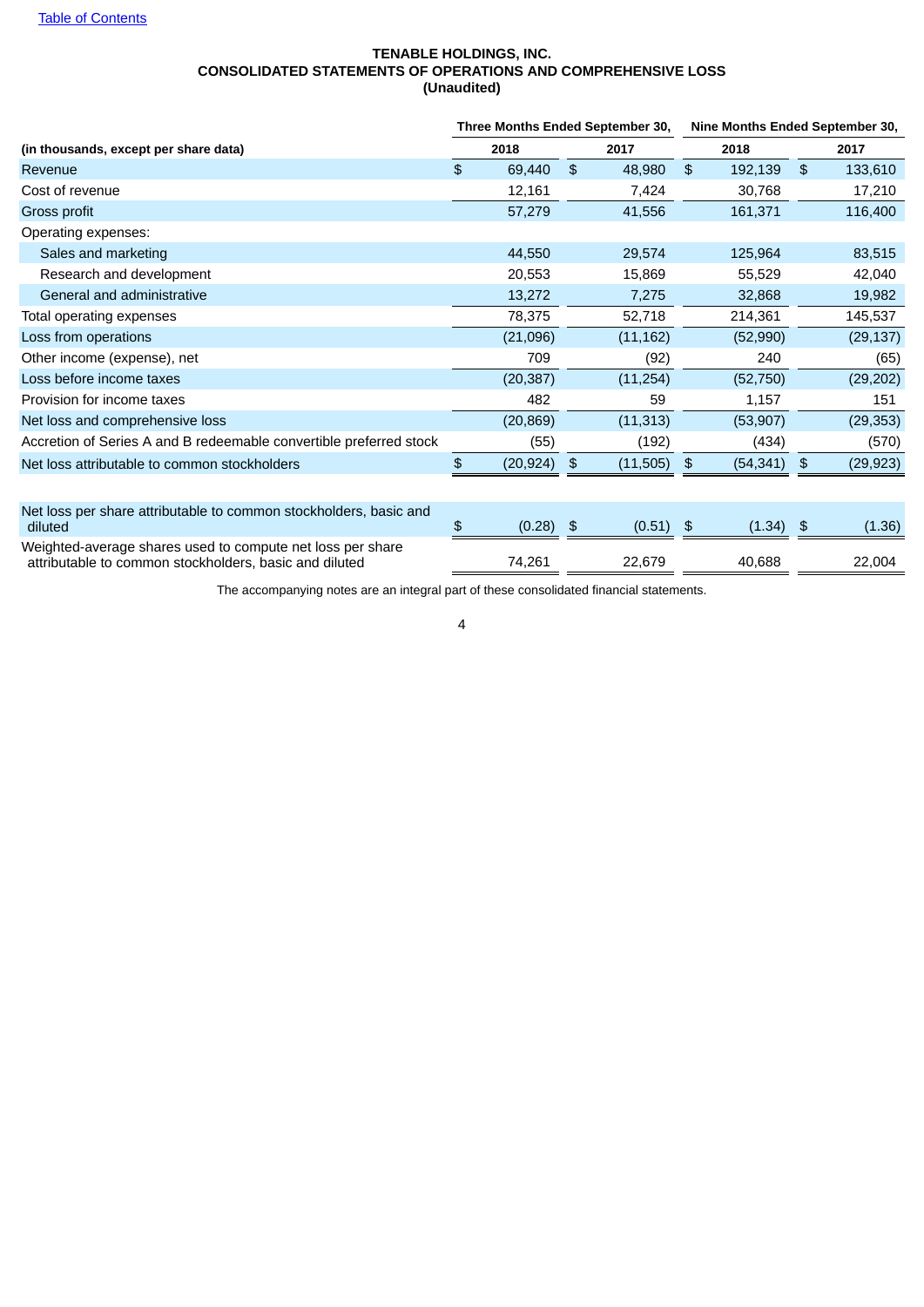## **TENABLE HOLDINGS, INC. CONSOLIDATED STATEMENTS OF REDEEMABLE CONVERTIBLE PREFERRED STOCK AND STOCKHOLDERS' EQUITY (DEFICIT) (Unaudited)**

<span id="page-4-0"></span>

|                                                                                                                                                            |               | <b>Redeemable Convertible Preferred Stock</b> |               |                 |                     |           | <b>Additional</b> |                    | <b>Total</b>            |  |
|------------------------------------------------------------------------------------------------------------------------------------------------------------|---------------|-----------------------------------------------|---------------|-----------------|---------------------|-----------|-------------------|--------------------|-------------------------|--|
|                                                                                                                                                            |               | <b>Series A</b>                               |               | <b>Series B</b> | <b>Common Stock</b> |           | Paid-in           | <b>Accumulated</b> | Stockholders'           |  |
| (in thousands)                                                                                                                                             | <b>Shares</b> | Amount                                        | <b>Shares</b> | Amount          | <b>Shares</b>       | Amount    | Capital           | <b>Deficit</b>     | <b>Equity (Deficit)</b> |  |
| Balance at December 31, 2017                                                                                                                               | 15,848        | 49,935<br>\$                                  | 39,538        | \$ 227,800      | 24,472              | \$<br>246 | 20,676<br>\$      | (392, 587)<br>\$   | (371, 665)<br>\$        |  |
| Accretion of Series A and B<br>redeemable convertible preferred<br>stock                                                                                   |               | 13                                            |               | 421             |                     |           | (434)             |                    | (434)                   |  |
| Exercise of stock options                                                                                                                                  |               |                                               |               | -               | 654                 | 6         | 1,409             |                    | 1,415                   |  |
| Repurchase of common stock                                                                                                                                 |               |                                               |               |                 | (7)                 | (1)       | (74)              |                    | (75)                    |  |
| Stock-based compensation                                                                                                                                   |               |                                               |               |                 |                     |           | 14,259            |                    | 14,259                  |  |
| Issuance of common stock in<br>connection with initial public offering,<br>net of underwriting discounts and<br>commissions and other offering<br>expenses |               |                                               |               |                 | 12,535              | 125       | 264,674           |                    | 264,799                 |  |
| Conversion of redeemable<br>convertible preferred stock to<br>common stock upon initial public<br>offering                                                 | (15, 848)     | (49, 948)                                     | (39,538)      | (228, 221)      | 55,386              | 554       | 277,615           |                    | 278,169                 |  |
| Net loss                                                                                                                                                   |               |                                               |               |                 |                     |           |                   | (53,907)           | (53,907)                |  |
| Balance at September 30, 2018                                                                                                                              |               |                                               |               |                 | 93,040              | 930<br>\$ | 578,125<br>\$     | (446, 494)         | 132,561<br>\$           |  |

The accompanying notes are an integral part of these consolidated financial statements.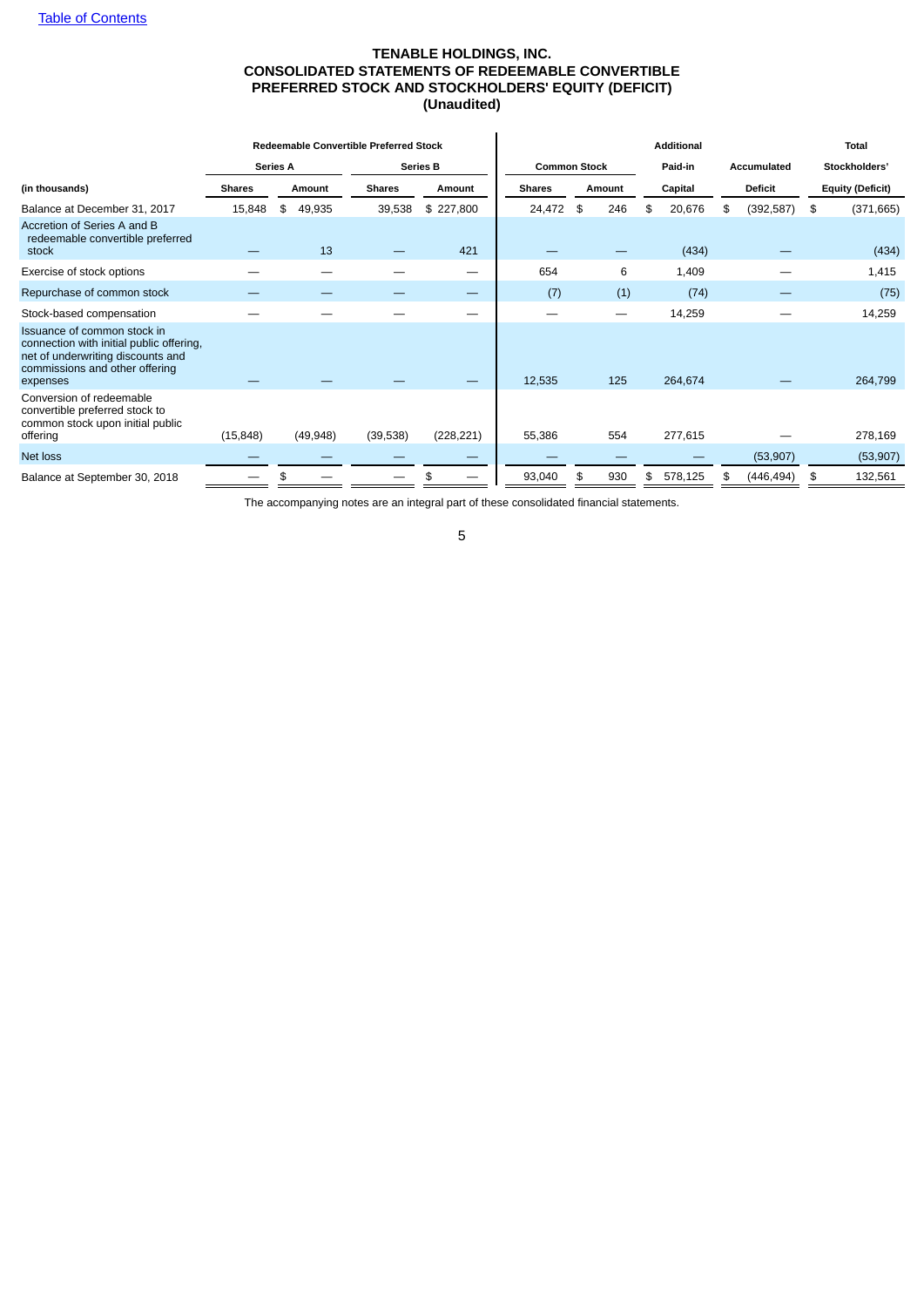## **TENABLE HOLDINGS, INC. CONSOLIDATED STATEMENTS OF CASH FLOWS (Unaudited)**

<span id="page-5-0"></span>

|                                                                                      |                      | Nine Months Ended September 30, |      |           |  |  |  |
|--------------------------------------------------------------------------------------|----------------------|---------------------------------|------|-----------|--|--|--|
| (in thousands)                                                                       |                      | 2018                            | 2017 |           |  |  |  |
| Cash flows from operating activities:                                                |                      |                                 |      |           |  |  |  |
| Net loss                                                                             | \$                   | (53, 907)                       | -\$  | (29, 353) |  |  |  |
| Adjustments to reconcile net loss to net cash used in operating activities:          |                      |                                 |      |           |  |  |  |
| Depreciation and amortization                                                        |                      | 4,580                           |      | 3,316     |  |  |  |
| Stock-based compensation                                                             |                      | 14,206                          |      | 5,503     |  |  |  |
| Deferred income taxes                                                                |                      |                                 |      | 486       |  |  |  |
| Other                                                                                |                      | 771                             |      | 23        |  |  |  |
| Changes in operating assets and liabilities:                                         |                      |                                 |      |           |  |  |  |
| Accounts receivable                                                                  |                      | (8, 190)                        |      | (8,435)   |  |  |  |
| Prepaid expenses and other current assets                                            |                      | 1,228                           |      | (540)     |  |  |  |
| Deferred commissions                                                                 |                      | (2,708)                         |      | (11, 275) |  |  |  |
| Other assets                                                                         |                      | 564                             |      | (1,537)   |  |  |  |
| Accounts payable and accrued expenses                                                |                      | 1,930                           |      | 2,485     |  |  |  |
| Accrued compensation                                                                 |                      | 1,252                           |      | (715)     |  |  |  |
| Deferred revenue                                                                     |                      | 39,880                          |      | 40,066    |  |  |  |
| Other current liabilities                                                            |                      | 36                              |      | (840)     |  |  |  |
| <b>Other liabilities</b>                                                             |                      | (647)                           |      | 2         |  |  |  |
| Net cash used in operating activities                                                |                      | (1,005)                         |      | (814)     |  |  |  |
|                                                                                      |                      |                                 |      |           |  |  |  |
| Cash flows from investing activities:                                                |                      |                                 |      |           |  |  |  |
| Purchases of property and equipment                                                  |                      | (4, 140)                        |      | (1,628)   |  |  |  |
| Purchases of short-term investments                                                  |                      | (34, 114)                       |      |           |  |  |  |
| Net cash used in investing activities                                                |                      | (38, 254)                       |      | (1,628)   |  |  |  |
| Cash flows from financing activities:                                                |                      |                                 |      |           |  |  |  |
| Proceeds from initial public offering, net of underwriting discounts and commissions |                      | 268,531                         |      |           |  |  |  |
| Payments of costs related to initial public offering                                 |                      | (3, 732)                        |      |           |  |  |  |
| Principal payments under capital lease obligations                                   |                      | (389)                           |      | (173)     |  |  |  |
| Credit facility issuance costs                                                       |                      |                                 |      | (238)     |  |  |  |
| Proceeds from the exercise of stock options                                          |                      | 1,415                           |      | 2,847     |  |  |  |
| Repurchases of common stock                                                          |                      | (75)                            |      | (385)     |  |  |  |
| Net cash provided by financing activities                                            |                      | 265,750                         |      | 2,051     |  |  |  |
| Effect of exchange rate changes on cash and cash equivalents and restricted cash     |                      | (675)                           |      | 22        |  |  |  |
| Net increase (decrease) in cash and cash equivalents and restricted cash             |                      | 225,816                         |      | (369)     |  |  |  |
| Cash and cash equivalents and restricted cash at beginning of period                 |                      | 27,472                          |      | 34,470    |  |  |  |
| Cash and cash equivalents and restricted cash at end of period                       | \$                   | 253,288                         | \$   | 34,101    |  |  |  |
|                                                                                      |                      |                                 |      |           |  |  |  |
| Supplemental disclosure of cash flow information:                                    |                      |                                 |      |           |  |  |  |
| Cash paid for interest                                                               | $\pmb{\mathfrak{s}}$ | 85                              | \$   | 46        |  |  |  |
| Cash paid for income taxes                                                           | \$                   | 920                             | \$   | 510       |  |  |  |
| Supplemental disclosure of non-cash investing and financing activities:              |                      |                                 |      |           |  |  |  |
| Assets acquired under capital leases                                                 | \$                   | 4                               | \$   | 826       |  |  |  |
| Asset retirement obligations                                                         | $\pmb{\$}$           | 67                              | \$   | 764       |  |  |  |
| Construction in progress                                                             | \$                   | 21,294                          | \$   |           |  |  |  |

The accompanying notes are an integral part of these consolidated financial statements.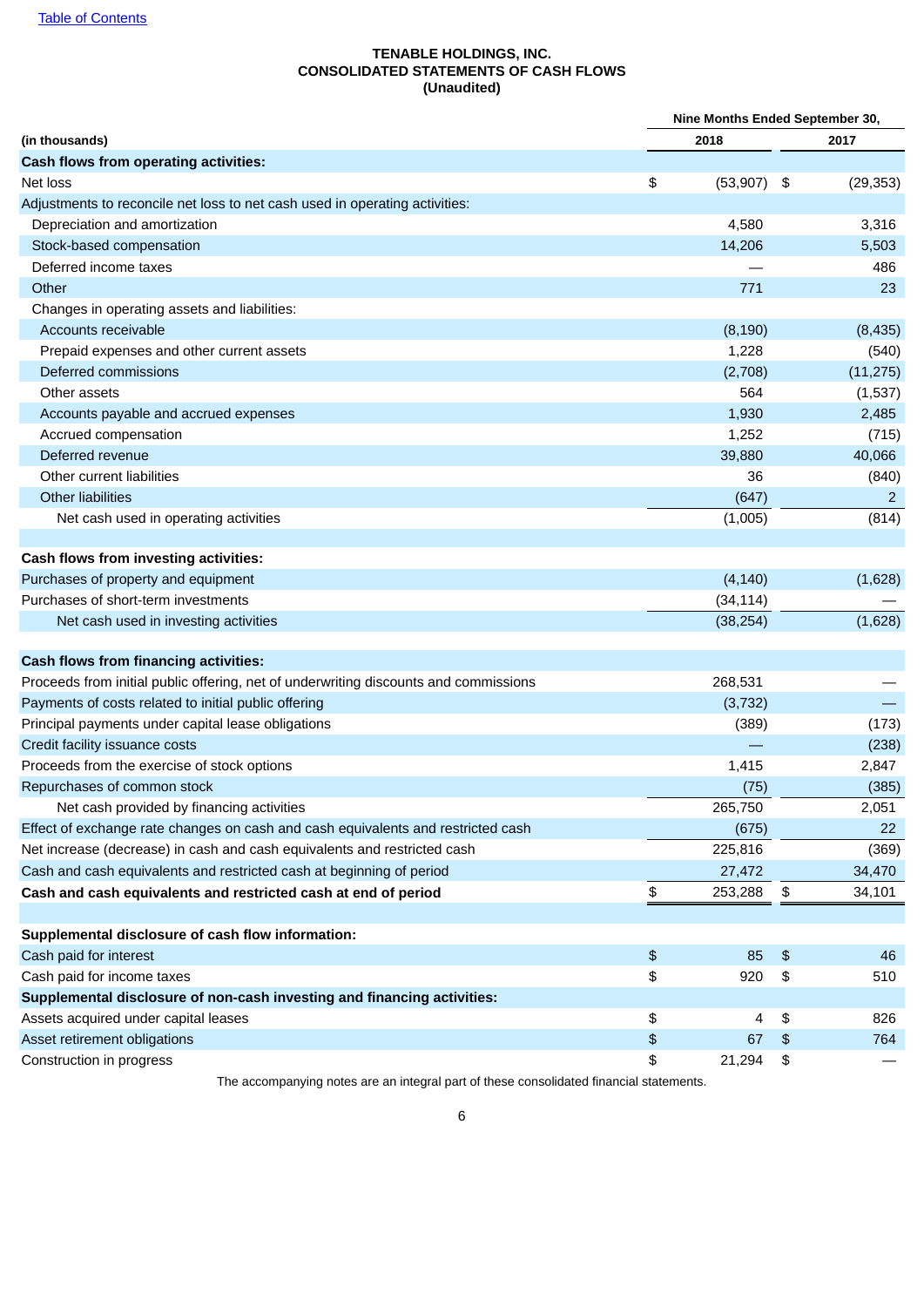#### **TENABLE HOLDINGS, INC. NOTES TO CONSOLIDATED FINANCIAL STATEMENTS (Unaudited)**

#### <span id="page-6-1"></span><span id="page-6-0"></span>**1. Business and Summary of Significant Accounting Policies**

#### *Business Description*

Tenable Holdings, Inc. (the "Company," "we," "us," or "our") is a provider of Cyber Exposure solutions, which is a discipline for managing and measuring cybersecurity risk in the digital era. Our enterprise software platform enables broad visibility into an organization's cyber exposure across the modern attack surface and deep insights that help organizations translate technical data into business insights to understand and reduce their cybersecurity risk.

#### *Basis of Presentation*

The accompanying consolidated financial statements include the accounts of Tenable Holdings, Inc. and our wholly owned subsidiaries. All intercompany accounts and transactions have been eliminated in consolidation.

The consolidated financial statements have been prepared in conformity with United States generally accepted accounting principles ("GAAP") for interim financial information. The consolidated statements are unaudited and should be read in conjunction with the consolidated financial statements and related notes included in our final prospectus for our initial public offering ("IPO") dated as of July 25, 2018 and filed with the Securities and Exchange Commission pursuant to Rule 424(b)(4) under the Securities Act of 1933, as amended, on July 26, 2018 ("Prospectus").

The consolidated financial statements have been prepared on a basis consistent with the audited annual consolidated financial statements included in the Prospectus and, in the opinion of management, include all adjustments of a normal recurring nature necessary to fairly state our financial position, our results of operations, and cash flows.

The results for the nine months ended September 30, 2018 are not necessarily indicative of the operating results expected for the year ending December 31, 2018.

#### *Initial Public Offering*

On July 30, 2018, we completed our IPO, in which we issued and sold 12,535,000 shares of common stock at a price to the public of \$23.00 per share, including 1,635,000 shares of common stock purchased by our underwriters from the full exercise of their over-allotment option. All of the shares sold in the IPO were sold by the Company. We received net proceeds of \$264.8 million after deducting underwriting discounts and commissions and other offering expenses.

Upon the completion of our IPO, all 15,847,500 shares of our Series A Redeemable Convertible Preferred Stock ("Series A") and 39,538,354 shares of our Series B Redeemable Convertible Preferred Stock ("Series B") automatically converted into an aggregate of 55,385,854 shares of our common stock. Our newly adopted Amended and Restated Certificate of Incorporation authorizes a total of 500,000,000 shares of common stock and 10,000,000 shares of preferred stock.

#### *Use of Estimates*

The preparation of consolidated financial statements in conformity with GAAP requires management to make estimates and assumptions that affect the amounts reported in the consolidated financial statements and accompanying notes. These estimates include, but are not limited to, the determination of the estimated economic life of perpetual licenses for revenue recognition, the estimated period of benefit for deferred commissions, useful lives of long-lived assets, the valuation of stock-based compensation, including the estimated underlying fair value of our common stock prior to our IPO, and the valuation of deferred tax assets. We base these estimates on historical experience and on various other assumptions that we believe to be reasonable. Actual results could differ significantly from these estimates.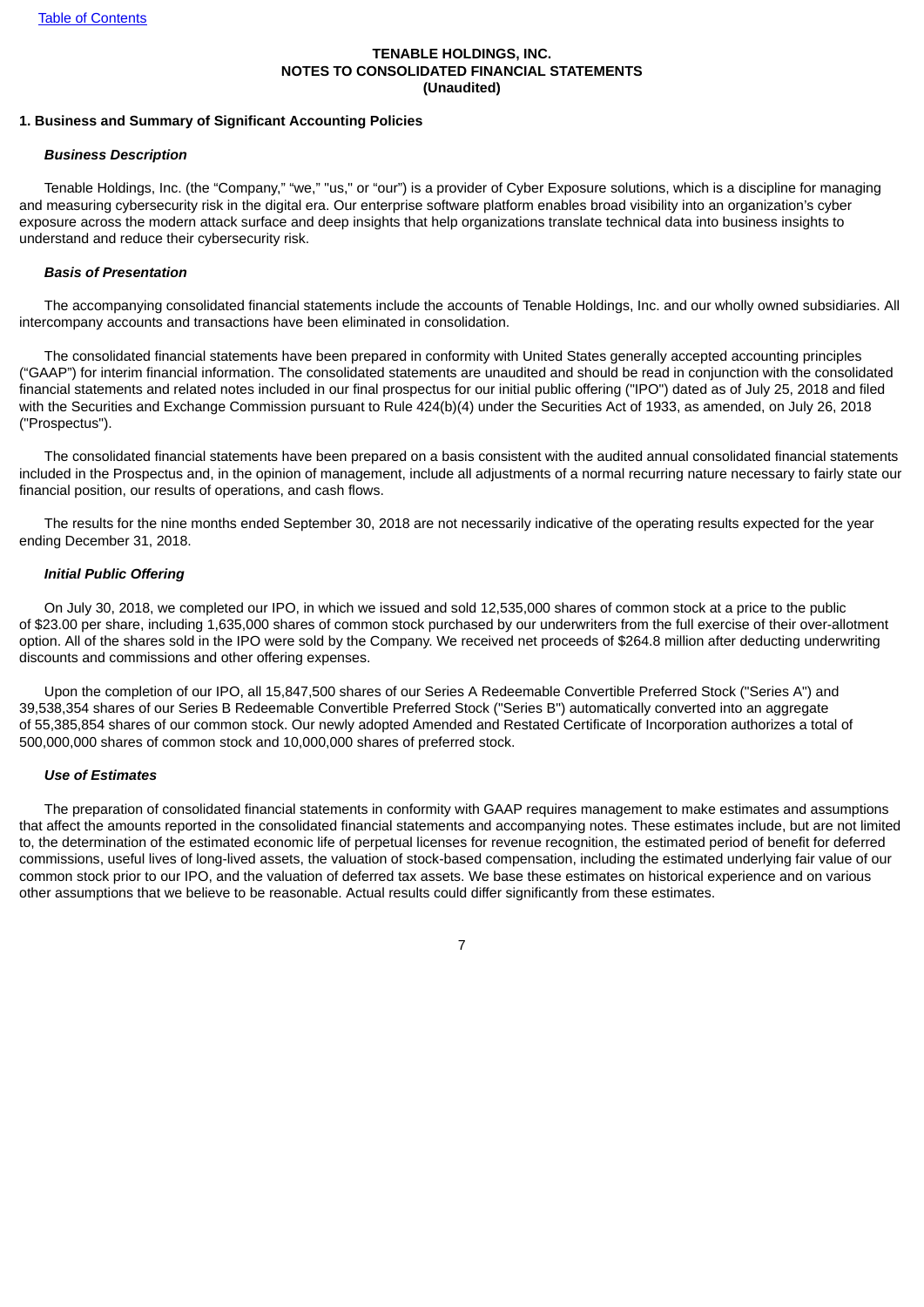#### *Investments*

We currently invest in commercial paper, corporate bonds, and U.S. treasury and agency obligations. Our investments are classified as available-for-sale and recorded at fair value, with unrealized gains and losses reported in accumulated other comprehensive loss within stockholders' equity (deficit). We review our investment portfolio to determine whether investments have indicators of possible impairment.

#### *Revenue Recognition*

We early adopted Accounting Standards Codification ("ASC") Topic 606, *Revenue From Contracts With Customers* ("ASC 606"), on January 1, 2017 using the modified retrospective method and applying the guidance to all contracts as of January 1, 2017. The most significant impact of adopting ASC 606 was the deferral of perpetual license revenue over an estimated economic life, including estimated maintenance renewal periods, whereas under the previous guidance we recognized perpetual license revenue upon delivery of the perpetual license. Additionally, the incremental costs of obtaining a contract with a customer are deferred, and will be amortized over a longer estimated period of benefit, whereas under previous guidance we amortized such costs over the contract term.

The core principle of ASC 606 is that revenue should be recognized to depict the transfer of promised goods or services to customers in an amount that reflects the consideration to which the entity expects to be entitled in exchange for those goods or services. To achieve the core principle of ASC 606, we apply the following steps:

- Identify the contract with a customer
- Identify the performance obligations in the contract
- Determine the transaction price
- Allocate the transaction price to the performance obligations in the contract
- Recognize revenue when or as performance obligations are satisfied

We generate revenue from subscription arrangements for software and cloud-based solutions, perpetual licenses, maintenance associated with perpetual licenses, and professional services and other revenue. We begin to recognize revenue when control of our software or services is transferred to the customer, which for sales made through distributors is concurrent with the transfer to the end user.

#### The following table presents a summary of revenue:

|                                           | Three Months Ended September 30, |        |    |        | Nine Months Ended September 30, |         |    |         |
|-------------------------------------------|----------------------------------|--------|----|--------|---------------------------------|---------|----|---------|
| (in thousands)                            |                                  | 2018   |    | 2017   |                                 | 2018    |    | 2017    |
| Subscription revenue                      | \$                               | 53.511 | \$ | 34.932 | \$                              | 146,568 | \$ | 93,478  |
| Perpetual license and maintenance revenue |                                  | 13.864 |    | 12.857 |                                 | 40.753  |    | 37.129  |
| Professional services and other revenue   |                                  | 2.065  |    | 1.191  |                                 | 4.818   |    | 3.003   |
| Revenue                                   | \$                               | 69.440 | \$ | 48.980 | \$                              | 192.139 | \$ | 133.610 |

#### *Subscription Revenue*

Subscription arrangements generally have annual or multi-year contractual terms and allow customers to use our software or cloud solutions, including ongoing software updates and the ability to identify the latest cybersecurity vulnerabilities. Revenue is recognized ratably over the subscription term given the critical utility provided by the ongoing updates that are released throughout the contract period.

#### *Perpetual License and Maintenance Revenue*

Our perpetual licenses are generally sold with one or more years of maintenance, which include ongoing software updates and the ongoing ability to identify the latest cybersecurity vulnerabilities. Given the critical utility provided by the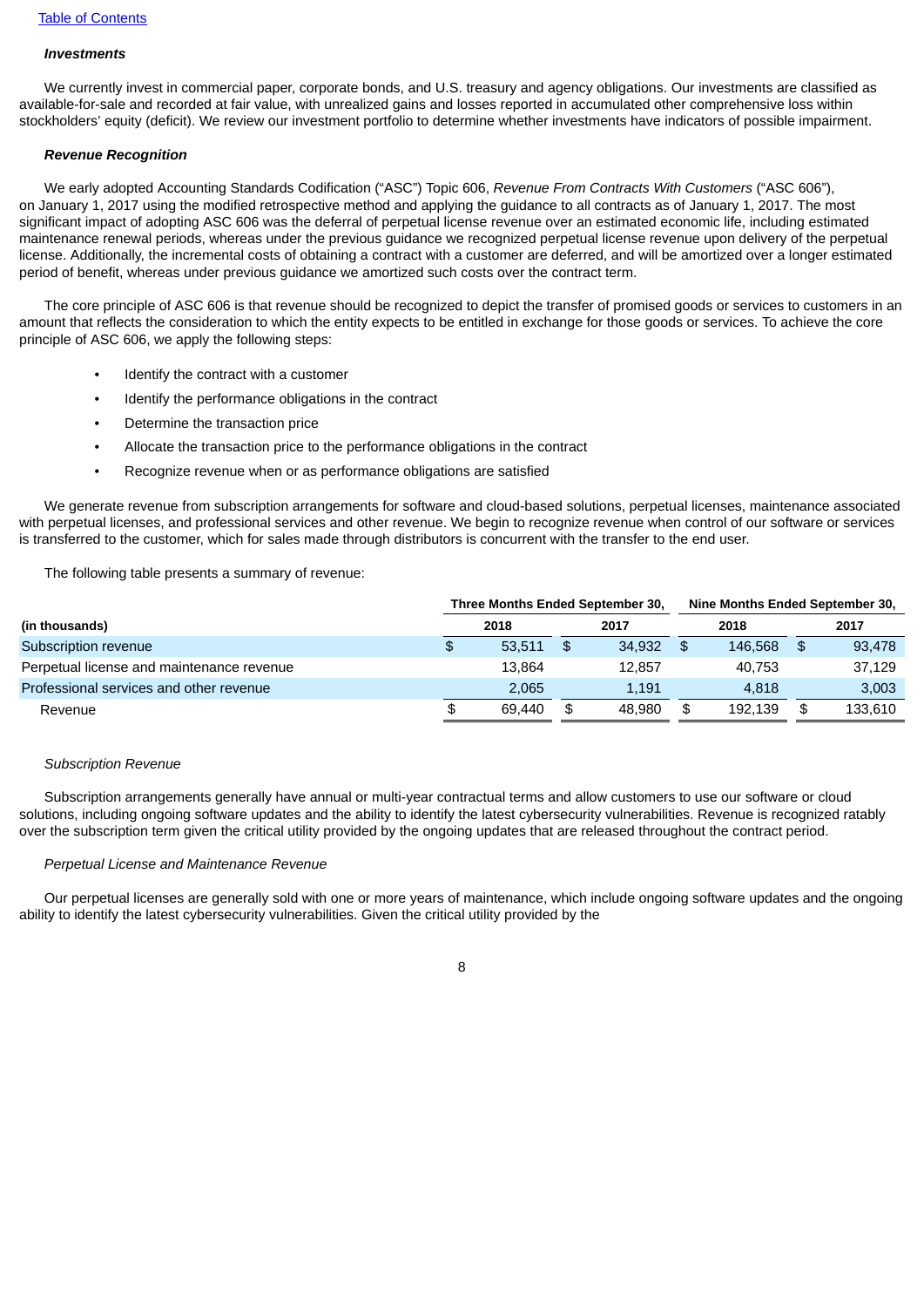ongoing software updates and updated ability to identify network vulnerabilities included in maintenance, we combine the perpetual license and the maintenance into a single performance obligation. Perpetual license arrangements generally contain a material right related to the customer's ability to renew maintenance at a price that is less than the initial license fee. We apply a practical alternative to allocating a portion of the transaction price to the material right performance obligation and estimate a hypothetical transaction price which includes fees for expected maintenance renewals based on the estimated economic life of the perpetual license contracts. We allocate the transaction price between the cybersecurity subscription provided in the initial contract and the material right related to expected contract renewals based on the hypothetical transaction price. We recognize the amount allocated to the combined license and maintenance performance obligation over the initial contractual period, which is generally one year. We recognize the amount allocated to the material right over the expected maintenance renewal period, which begins at the end of the initial contractual term and is generally four years. We have estimated the five-year economic life of perpetual license contracts based on historical contract attrition, expected renewal periods, the lifecycle of the our technology and other factors. While we believe that the estimates we have made are reasonable and appropriate, different assumptions and estimates could materially impact our reported financial results.

#### *Professional Services and Other Revenue*

Professional services and other revenue is primarily comprised of advisory services and training related to the deployment and optimization of our products. These services do not result in significant customization of our products. Professional services and other revenue is recognized as the services are performed.

#### *Contracts with Multiple Performance Obligations*

In cases where our contracts with customers contain multiple performance obligations, the contract transaction price is allocated on a relative standalone selling price basis. We typically determine standalone selling price based on observable selling prices of our products and services.

#### *Variable Consideration*

We record revenue from sales at the net sales price, which is the transaction price, including estimates of variable consideration when applicable. Certain of our customers may be entitled to receive credits and in certain circumstances, refunds, if service level commitments are not met. We have not historically experienced significant incidents affecting the ability to meet these service level commitments and any estimated refunds related to these agreements have not been material.

Sales through our channel network of distributors and resellers are generally discounted as compared to the price that we would sell to an end user. Revenue for sales through our channel network is recorded net of any distributor or reseller margin.

#### *Concentrations*

We sell our products and services through a channel network of distributors and resellers, along with our own sales teams. We derived 88%, 87%, 84% and 82% of revenue through our channel network in the three and nine months ended September 30, 2018 and 2017, respectively. One of our distributors accounted for 46%, 46%, 43% and 42% of revenue in the three and nine months ended September 30, 2018 and 2017, respectively. That same distributor accounted for 47% of accounts receivable at September 30, 2018.

#### *Contract Balances*

We generally bill our customers in advance and accounts receivable are recorded when we have the right to invoice the customer. Contract liabilities consist of deferred revenue and include customer billings and payments received in advance of performance under the contract. In the three and nine months ended September 30, 2018 and 2017, we recognized revenue of \$62.5 million, \$133.3 million, \$43.6 million and \$91.9 million, respectively, that was included in the deferred revenue balance at the beginning of each of the respective periods.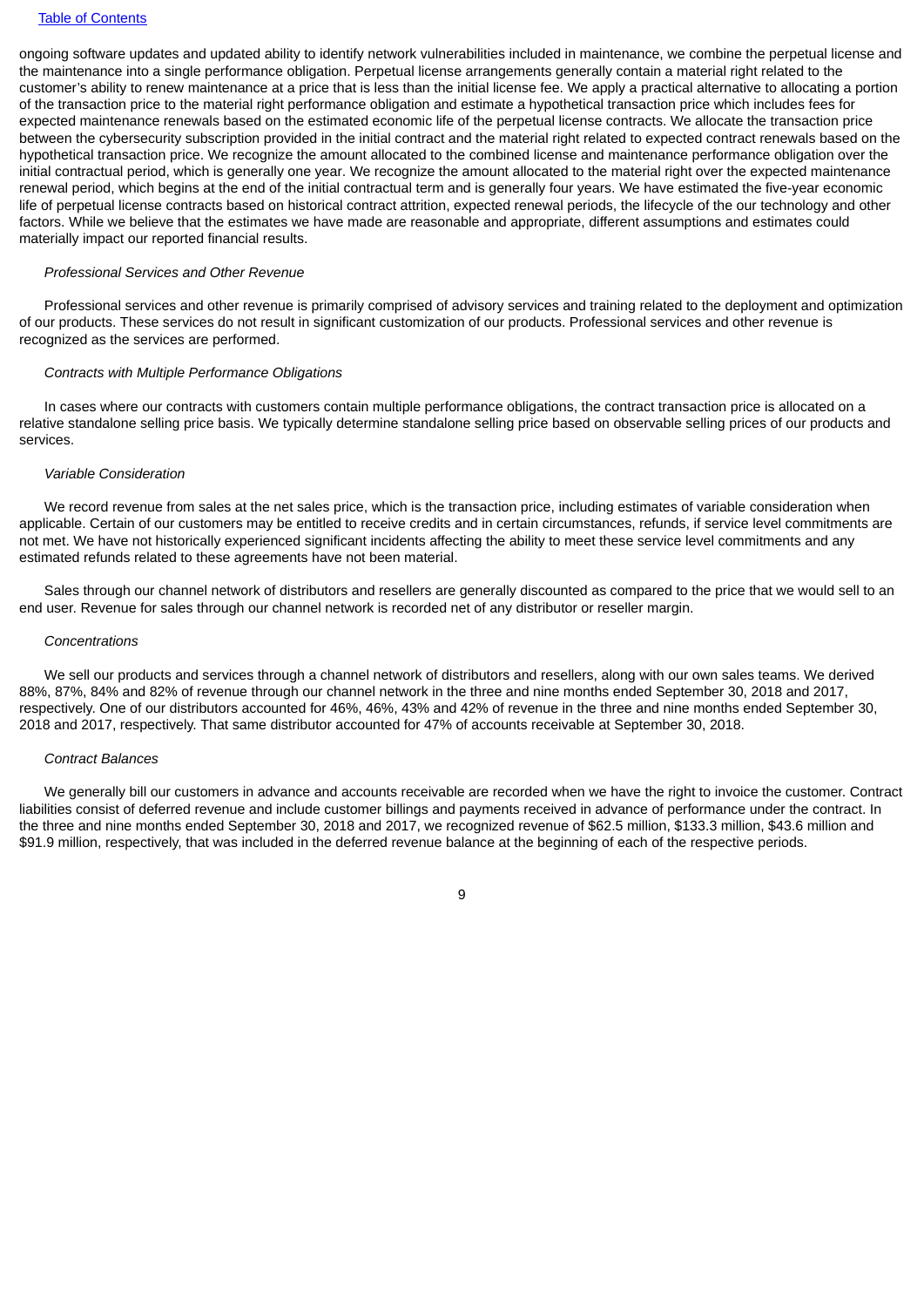## *Remaining Performance Obligations*

At September 30, 2018, the future estimated revenue related to unsatisfied performance obligations was \$267.9 million, with 72% expected to be recognized as revenue over the succeeding twelve months, and the remainder expected to be recognized over the four years thereafter.

#### *Deferred Commissions*

Sales commissions, including related incremental fringe benefit costs, are considered to be incremental costs of obtaining a contract. Sales commissions on initial sales are not commensurate with sales commissions on contract renewals and therefore are recognized over an estimated period of benefit, which ranges between three and four years for subscription arrangements and five years for perpetual license arrangements. We estimated the period of benefit based on the expected contract term including renewal periods, the lifecycle of our technology, and other factors. Sales commissions on contract renewals are capitalized and amortized ratably over the contract term, with the exception of contracts with renewal periods that are one year or less, in which case the incremental costs are expensed as incurred.

The following summarizes the activity of deferred incremental costs of obtaining a contract in the periods presented:

|                                                     | Three Months Ended September 30, |         |  |         | Nine Months Ended September 30, |           |      |         |
|-----------------------------------------------------|----------------------------------|---------|--|---------|---------------------------------|-----------|------|---------|
| (in thousands)                                      |                                  | 2018    |  | 2017    |                                 | 2018      |      | 2017    |
| Beginning balance                                   |                                  | 50.805  |  | 36.252  |                                 | 50.176    | - \$ | 30.118  |
| Capitalization of contract acquisition costs        |                                  | 7.138   |  | 9.032   |                                 | 16.985    |      | 21.194  |
| Amortization of deferred contract acquisition costs |                                  | (5.059) |  | (3,891) |                                 | (14, 277) |      | (9,919) |
| Ending balance                                      |                                  | 52.884  |  | 41.393  |                                 | 52.884    | \$   | 41.393  |

Amortization of deferred contract acquisition costs is included in sales and marketing expense in the consolidated statements of operations and comprehensive loss.

#### *Construction in Progress*

In October 2017, we entered into a lease for our new corporate headquarters, which is currently being constructed in Columbia, Maryland. The lease has an anticipated start date in the third quarter of 2019 with a 12-year initial term and \$68.2 million of lease payments. Under current accounting guidance for build-to-suit lease arrangements, we concluded that we are the deemed owner of the building during the construction period. Accordingly, we recorded a construction-in-progress asset of \$23.5 million and \$2.3 million, for which there is a corresponding construction financing obligation of \$23.1 million and \$1.8 million, in each case net of a \$0.5 million deposit, recorded in the consolidated balance sheets at September 30, 2018 and December 31, 2017, respectively. We will continue to increase the construction-inprogress asset and corresponding financing obligation as additional building costs are incurred by the landlord during the construction period. Upon completion of the construction, we will evaluate whether or not this arrangement meets the criteria for sale-leaseback accounting treatment.

#### *Recent Accounting Pronouncements Not Yet Adopted*

In February 2016, the Financial Accounting Standards Board ("FASB") issued Accounting Standards Update ("ASU") No. 2016-02 - *Leases (Topic 842)*, which will require, among other items, lessees to recognize a right-of-use asset and a lease liability for most leases. ASU 2016-02 will be effective for us beginning January 1, 2019, with early adoption permitted. In July 2018, the FASB issued ASU 2018-11, Leases (Topic 842), *Targeted Improvements*, which provides an adoption method that would allow companies to apply the new guidance to the financial statements in the period of adoption and thereafter, and not apply the new guidance to comparative periods presented. While we are evaluating the impact of this standard, including the adoption methodology, to determine the impact on our consolidated financial statements, we believe the most significant impact will be the recognition of a material right-of-use asset and lease liability for our facility leases.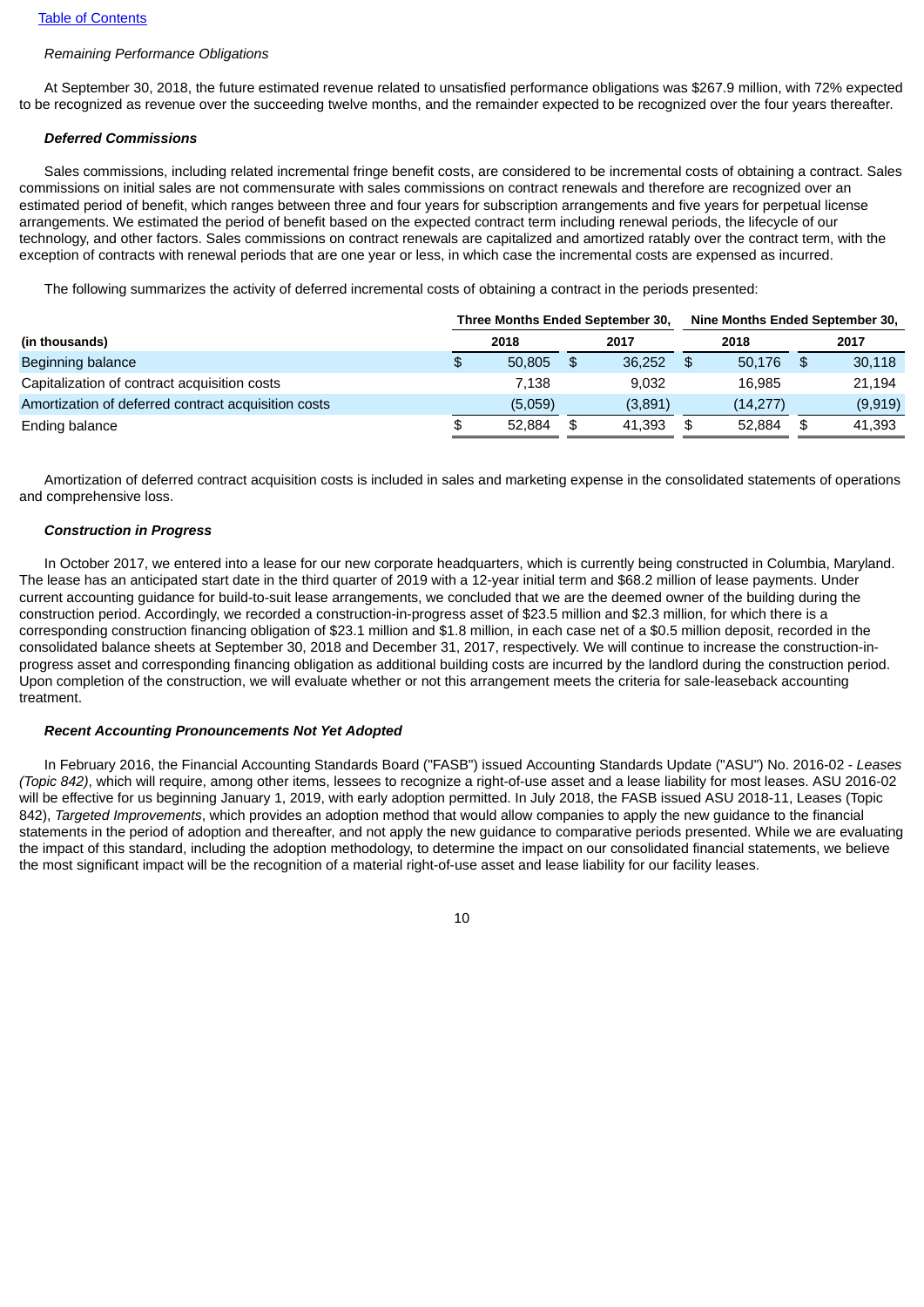## <span id="page-10-0"></span>**2. Fair Value Measurements**

We measure certain financial instruments at fair value using a fair value hierarchy. In the hierarchy, assets are classified based on the lowest level inputs used in valuation into the following categories:

- *Level 1* Quoted prices in active markets for identical assets and liabilities;
- *Level 2* Observable inputs including quoted market prices for similar assets and liabilities in active markets, quoted prices for identical assets and liabilities in inactive markets, or inputs that are corroborated by observable market data; and
- *Level 3* Unobservable inputs.

The following table summarizes assets that are measured at fair value on a recurring basis at September 30, 2018:

| (in thousands)                   | Level 1 |                          | Level 2 |             | Level 3 |                          |      | <b>Total</b> |  |  |
|----------------------------------|---------|--------------------------|---------|-------------|---------|--------------------------|------|--------------|--|--|
| <b>Cash and cash equivalents</b> |         |                          |         |             |         |                          |      |              |  |  |
| Money market funds               | \$      | 119.718                  | - \$    |             | - \$    | $\overline{\phantom{a}}$ | \$   | 119.718      |  |  |
|                                  |         |                          |         |             |         |                          |      |              |  |  |
| <b>Short-term investments</b>    |         |                          |         |             |         |                          |      |              |  |  |
| Commercial paper                 | \$      | $\overline{\phantom{a}}$ | - \$    | $31,040$ \$ |         | $\frac{1}{2}$            | - \$ | 31,040       |  |  |
| Corporate bonds                  | \$      | $\overline{\phantom{m}}$ | \$      | 3,085       | \$.     | $\overline{\phantom{m}}$ | - \$ | 3,085        |  |  |

We did not have any liabilities measured and recorded at fair value at September 30, 2018, and we did not have any assets or liabilities measured at fair value at December 31, 2017.

## <span id="page-10-1"></span>**3. Property and Equipment, Net**

Property and equipment, net consisted of the following:

|                                                 |     | September 30, |                   |
|-------------------------------------------------|-----|---------------|-------------------|
| (in thousands)                                  |     | 2018          | December 31, 2017 |
| Computer software and equipment                 | \$  | 11,625        | \$<br>9,089       |
| Furniture and fixtures                          |     | 2,299         | 2,102             |
| Leasehold improvements                          |     | 7,096         | 6,452             |
| Equipment under capital leases                  |     | 1,843         | 1,839             |
| <b>Total</b>                                    |     | 22,863        | 19,482            |
| Less: accumulated depreciation and amortization |     | (11.991)      | (8, 728)          |
| Property and equipment, net                     | \$. | 10.872        | \$<br>10.754      |
|                                                 |     |               |                   |

Depreciation and amortization related to property and equipment was \$1.4 million, \$4.1 million, \$1.1 million and \$2.9 million in the three and nine months ended September 30, 2018 and 2017, respectively.

## <span id="page-10-2"></span>**4. Debt**

On May 4, 2017, we entered into a \$25.0 million revolving credit facility ("Credit Facility") with Silicon Valley Bank, which is available for use until May 4, 2020. The Credit Facility is intended to be used to fund working capital and to provide increased liquidity and financial flexibility and bears interest at either LIBOR plus 2%, or the lender's prime rate plus 1%. In addition, we pay quarterly in arrears 0.25% of the average unused portion. The Credit Facility is secured by a first priority security interest in all of our assets, with a negative pledge on our Intellectual Property, as defined in the credit agreement.

The Credit Facility contains certain restrictive covenants customary for facilities of this type including restrictions on indebtedness, liens, acquisitions and investments, restricted payments and dispositions. If, as of the last day of any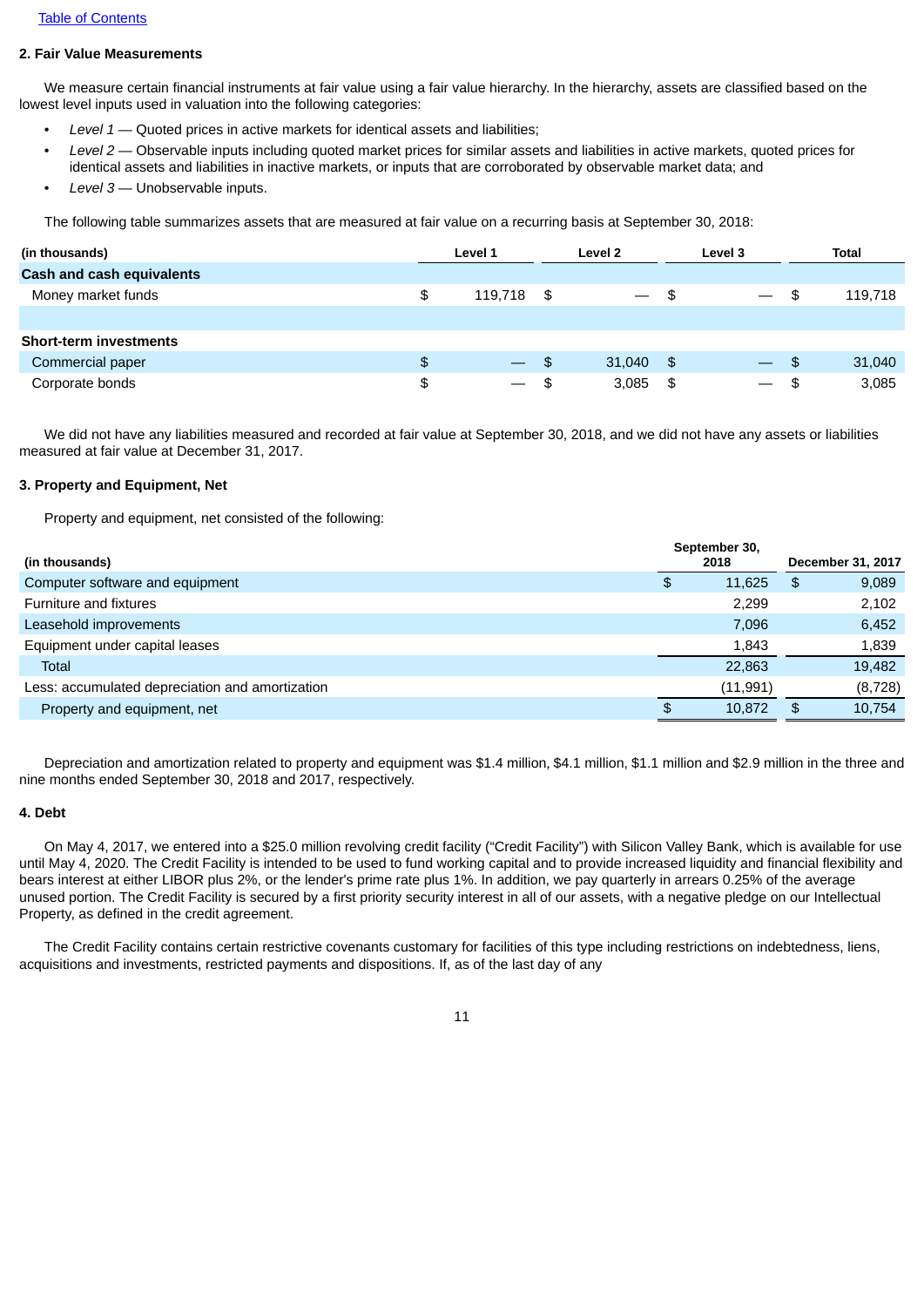quarter, the outstanding balance of the Credit Facility exceeds \$5.0 million, there are financial covenants that require us to maintain a minimum level of earnings before income taxes, interest, depreciation and amortization ("EBITDA") adjusted to add changes in deferred revenue in the period, and a minimum current ratio level. There were no borrowings under the Credit Facility during the nine months ended September 30, 2018 or in 2017.

#### <span id="page-11-0"></span>**5. Commitments and Contingencies**

#### *Operating and Capital Leases*

We have entered into various non-cancelable operating leases, primarily related to office real estate, that expire through 2022 and generally contain renewal options for up to five years. Rent expense was \$1.4 million, \$3.8 million, \$1.0 million and \$2.6 million in the three and nine months ended September 30, 2018 and 2017, respectively.

We also lease computer and office equipment under non-cancelable capital leases that expire through 2022. The total obligations for capital lease arrangements were \$1.1 million and \$1.5 million at September 30, 2018 and December 31, 2017, respectively.

Future minimum non-cancelable lease payments for operating and capital leases at September 30, 2018 were as follows:

#### **(in thousands)**

Years ending December 31:

| 2018                                | \$<br>1,404  |
|-------------------------------------|--------------|
| 2019                                | 5,553        |
| 2020                                | 4,197        |
| 2021                                | 7,431        |
| 2022                                | 6,183        |
| Thereafter                          | 58,294       |
| Total future minimum lease payments | \$<br>83,062 |

Total future minimum lease payments at September 30, 2018 includes \$68.2 million of future lease payments related to the lease of our new headquarters, which is currently being constructed in Columbia, Maryland. These lease payments are expected to commence in the first quarter of 2021.

#### <span id="page-11-1"></span>**6. Redeemable Convertible Preferred Stock**

In October 2012, Tenable Inc. (now a wholly owned subsidiary of Tenable Holdings, Inc.) issued 15,847,500 shares of Series A redeemable convertible preferred stock. In December 2015, we issued 15,847,500 shares, par value of \$0.01, of Series A redeemable convertible preferred stock ("Series A") in exchange for Series A redeemable convertible preferred stock of Tenable, Inc. in connection with a recapitalization. This exchange was made on a one for one basis. In addition, we authorized 42,000,000 shares and issued 39,538,354 shares, par value of \$0.01, of Series B redeemable convertible preferred stock ("Series B"). Upon completion of our IPO, Series A and Series B (together, the "Redeemable Convertible Preferred Stock") automatically converted into an aggregate of 55,385,854 shares of our common stock.

We accreted the Redeemable Convertible Preferred Stock to the redemption price at the redemption date using the effective interest method. Upon completion of our IPO, the accretion rights of the Redeemable Convertible Preferred Stock were terminated.

Upon the completion of our IPO, we filed an Amended and Restated Certificate of Incorporation, authorizing a total of 500,000,000 shares of common stock and 10,000,000 shares of preferred stock. At September 30, 2018, no shares of preferred stock were issued or outstanding.

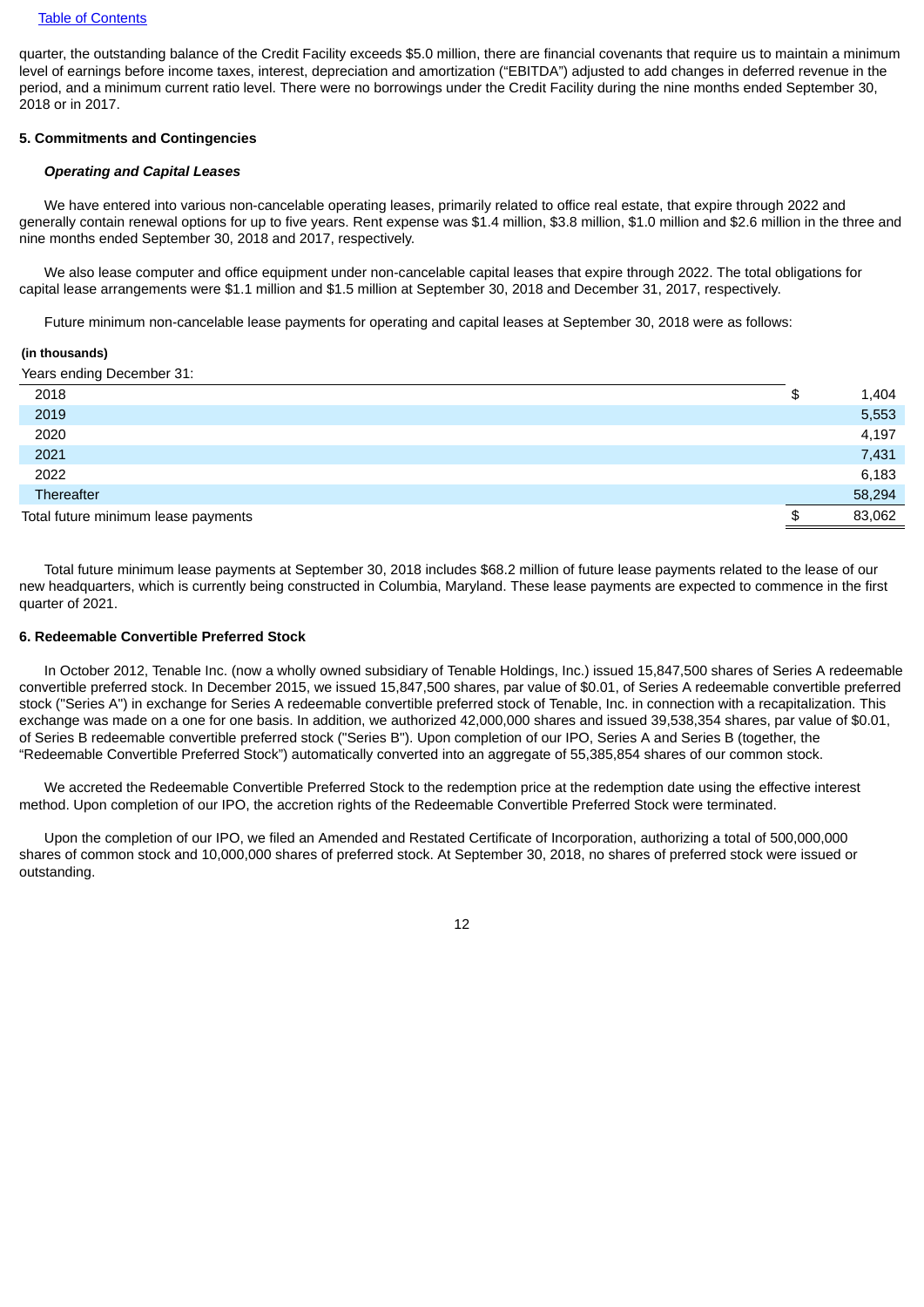## <span id="page-12-0"></span>**7. Stock-Based Compensation**

We have various stock incentive plans under which we have issued stock-based awards. Stock options granted under our stock incentive plans have a maximum term of ten years, generally vest over a period of three to four years, and the exercise price cannot be less than the fair market value on the date of grant. Restricted stock units ("RSUs") granted under our stock incentive plans generally vest over a period of two to four years.

In the nine months ended September 30, 2018, our board of directors adopted, and our stockholders approved, our 2018 Equity Incentive Plan ("2018 Plan"), which reserves 9.9 million shares of our common stock that may be issued as stock-based awards. The 2018 Plan became effective upon the execution of the underwriting agreement related to our IPO, at which point no further grants were made under our 2016 Stock Incentive Plan ("2016 Plan"). Any shares subject to stock options or other stock awards granted under our 2016 Plan, 2012 Stock Incentive Plan or 2002 Stock Incentive Plan that would have otherwise returned to such plan (such as upon the expiration or termination of a stock award prior to vesting) were added to, and are available for issuance under, our 2018 Plan. There were 10,905,099 shares available for grant under the 2018 Plan at September 30, 2018.

Stock-based compensation expense included in the consolidated statements of operations and comprehensive loss was as follows:

|                                        | Three Months Ended September 30, |       |    |       | Nine Months Ended September 30, |        |    |       |
|----------------------------------------|----------------------------------|-------|----|-------|---------------------------------|--------|----|-------|
| (in thousands)                         |                                  | 2018  |    | 2017  |                                 | 2018   |    | 2017  |
| Cost of revenue                        | \$                               | 692   | \$ | 63    | \$                              | 883    | \$ | 167   |
| Sales and marketing                    |                                  | 2.707 |    | 409   |                                 | 3.984  |    | 1,037 |
| Research and development               |                                  | 2.427 |    | 510   |                                 | 3.594  |    | 1,356 |
| General and administrative             |                                  | 2.957 |    | 1.046 |                                 | 5.745  |    | 2,943 |
| Total stock-based compensation expense | \$.                              | 8.783 | \$ | 2.028 | \$                              | 14.206 | \$ | 5.503 |

At September 30, 2018, the total unrecognized stock-based compensation expense related to outstanding stock options was \$52.9 million, which is expected to be recognized over an estimated remaining weighted average period of 3.2 years.

At September 30, 2018, the unrecognized stock-based compensation expense related to unvested awards of restricted stock was \$3.8 million, which is expected to be recognized over an estimated remaining period of 2.3 years.

At September 30, 2018, the unrecognized stock-based compensation expense related to unvested restricted stock units was \$15.9 million, which is expected to be recognized over an estimated remaining period of 2.3 years.

## *Stock Options*

A summary of our stock option activity is presented below:

| (in thousands, except for per share data and years) | <b>Number</b><br>of Shares | Weighted<br>Average<br><b>Exercise Price</b> |       | <b>Weighted-Average</b><br>Remaining<br><b>Contractual Term</b><br>(in years) | <b>Aggregate Intrinsic</b><br>Value |
|-----------------------------------------------------|----------------------------|----------------------------------------------|-------|-------------------------------------------------------------------------------|-------------------------------------|
| Outstanding at December 31, 2017                    | 14,573 \$                  |                                              | 4.38  | 8.2                                                                           | \$<br>77,020                        |
| Granted                                             | 6.108                      |                                              | 15.17 |                                                                               |                                     |
| Exercised                                           | (654)                      |                                              | 2.16  |                                                                               |                                     |
| Forfeited/canceled                                  | (640)                      |                                              | 6.81  |                                                                               |                                     |
| Outstanding at September 30, 2018                   | 19,387                     |                                              | 7.77  | 8.2                                                                           | 603,127                             |
| Exercisable at September 30, 2018                   | 5,855                      |                                              | 3.55  | 6.7                                                                           | 206,850                             |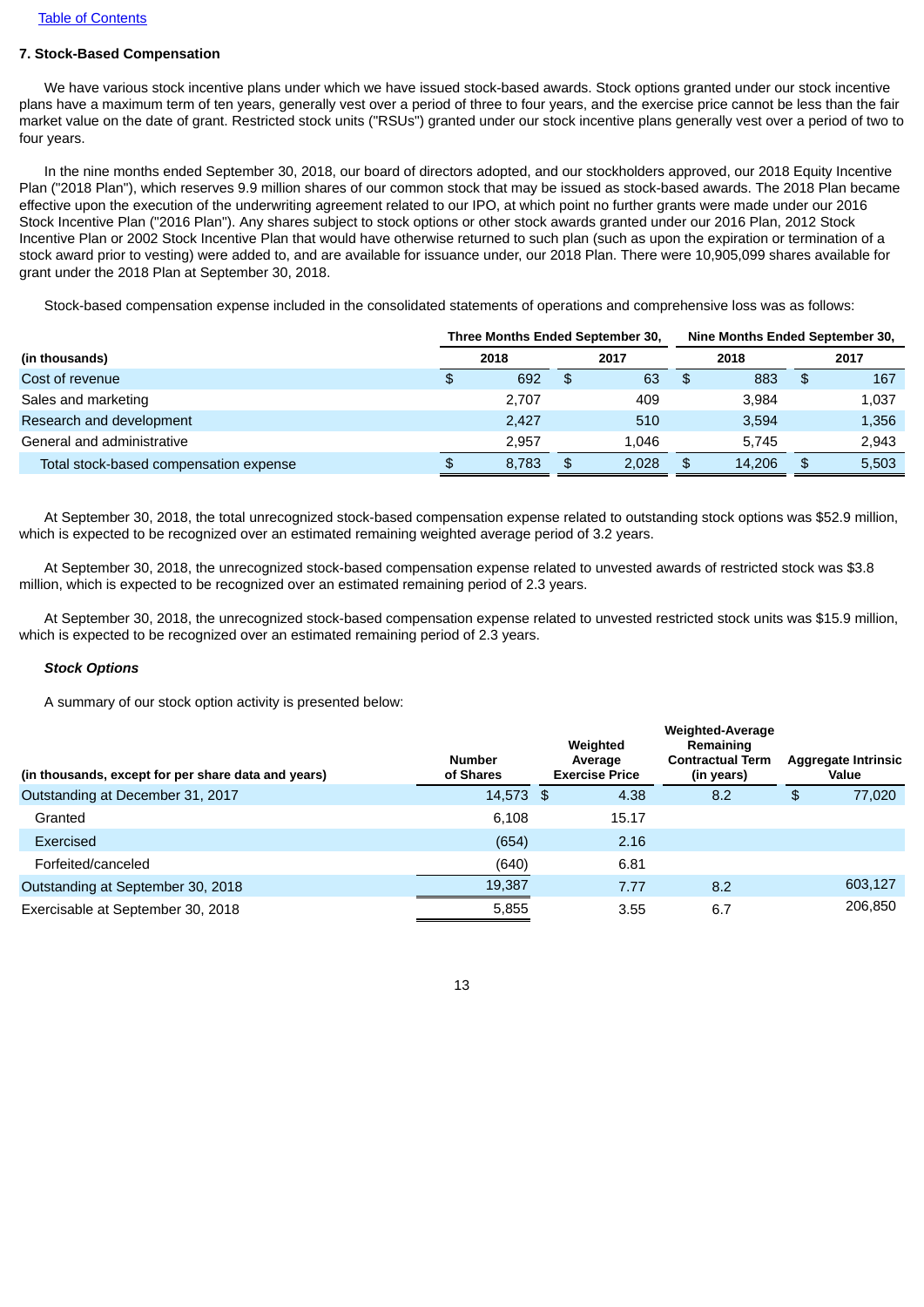At September 30, 2018, there were 19.4 million stock options that were vested and expected to vest.

In the nine months ended September 30, 2018, we granted stock options to employees that vest over three to four years and had a weighted average grant date fair value of \$6.84 per share. Estimating the fair value of stock options using the Black-Scholes option-pricing model requires assumptions as to the fair value of our underlying common stock, the estimated term of the option, the risk-free interest rate, the expected volatility of the price of our common stock, and the expected dividend yield. The fair value of each stock option was estimated on the grant date based on the following assumptions:

|                            | Nine Months Ended September 30, 2018 |
|----------------------------|--------------------------------------|
| Expected term (in years)   | 6.3                                  |
| <b>Expected volatility</b> | $41.3\% - 43.3\%$                    |
| Risk-free interest rate    | $2.7\% - 2.9\%$                      |
| Expected dividend yield    |                                      |

#### *Restricted Stock and Restricted Stock Units*

A summary of our restricted stock and restricted stock units activity is presented below:

|                                                     |                            | <b>Restricted Stock</b>                                |                            | <b>Restricted Stock Units</b>                          |
|-----------------------------------------------------|----------------------------|--------------------------------------------------------|----------------------------|--------------------------------------------------------|
| (in thousands, except for per share data and years) | <b>Number</b><br>of Shares | Weighted<br>Average<br><b>Grant Date Fair</b><br>Value | <b>Number</b><br>of Shares | Weighted<br>Average<br><b>Grant Date Fair</b><br>Value |
| Unvested balance at December 31, 2017               | 1,583                      | 4.25<br>\$                                             | $\overline{\phantom{0}}$   | \$                                                     |
| Granted                                             |                            |                                                        | 1.097                      | 17.82                                                  |
| Vested                                              | (594)                      | 4.25                                                   |                            |                                                        |
| Forfeited                                           |                            |                                                        | (47)                       | 16.22                                                  |
| Unvested balance at September 30, 2018              | 989                        | 4.25                                                   | 1,050                      | 17.89                                                  |

The grant date fair value was based on the estimated fair value of our common stock on the date of grant. RSUs granted before July 30, 2018 vest upon the satisfaction of both service-based and performance-based vesting conditions. The performance-based condition was satisfied upon the completion of our IPO. RSUs granted after July 30, 2018 vest upon the satisfaction of a service-based vesting condition.

Compensation expense for restricted stock and RSUs is recognized on a straight-line basis over the requisite service period, with the exception of RSUs that include performance-based vesting conditions, which are expensed using the accelerated attribution method.

#### *2018 Employee Stock Purchase Plan*

In the nine months ended September 30, 2018, our board of directors adopted, and our stockholders approved, our 2018 Employee Stock Purchase Plan ("2018 ESPP"). Our 2018 ESPP became effective upon the execution of the underwriting agreement related our IPO.

Under our 2018 ESPP, employees may set aside up to 15% of their gross earnings, on an after-tax basis, to purchase our common stock at a discounted price, which is calculated at 85% of the lower of the fair market value of our common stock on the first day of an offering or on the date of purchase. The 2018 ESPP permits offerings up to 27 months in duration, with one or more purchase periods in each offering. The initial offering period began on July 25, 2018 and is scheduled to end on September 1, 2020, with purchase periods ending on March 1, 2019, September 1, 2019, March 1, 2020 and September 1, 2020.

At September 30, 2018, there was \$2.3 million of employee contributions to the 2018 ESPP included in accrued compensation, and no shares of our common stock have been purchased. The unrecognized stock-based compensation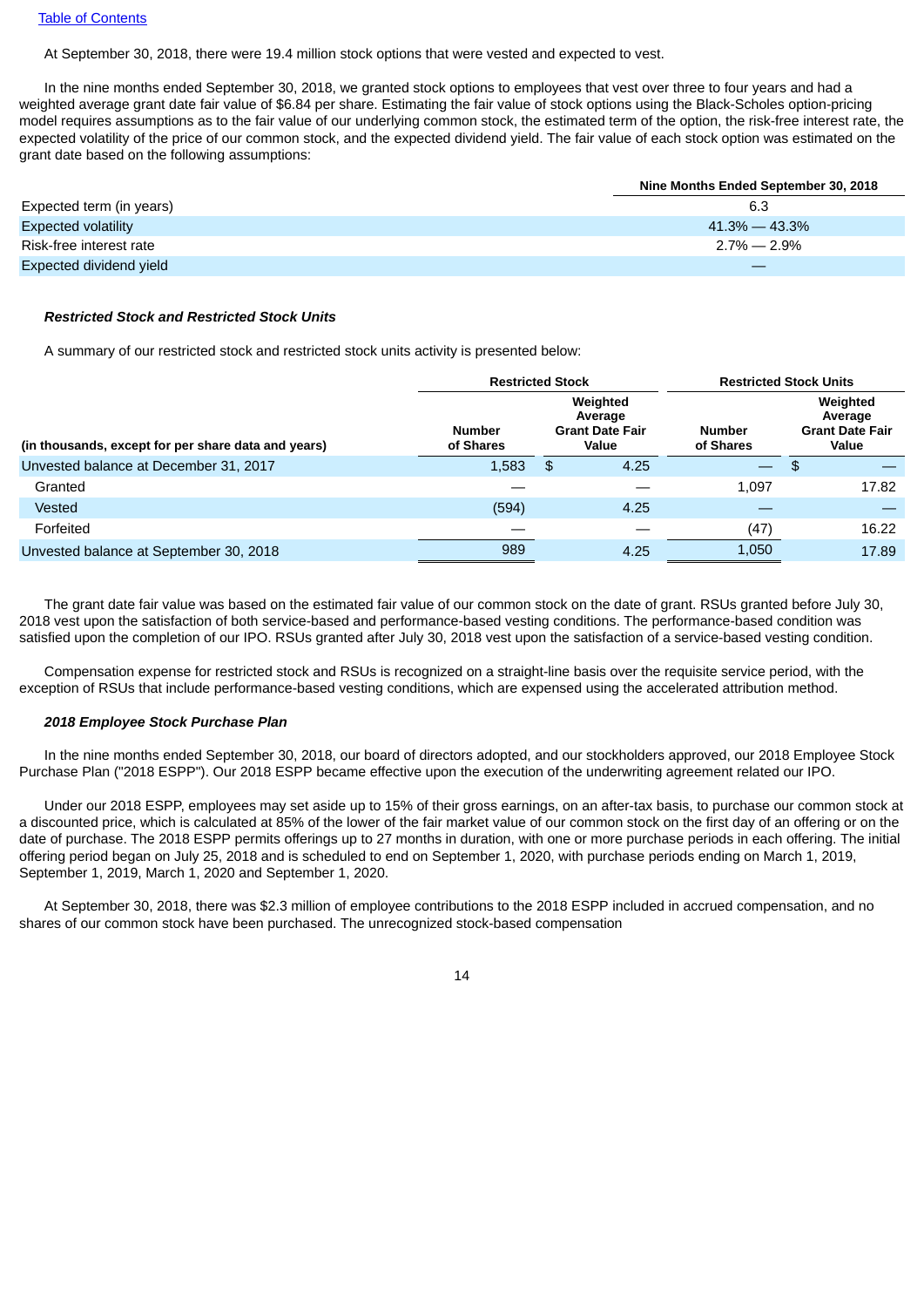expense related to our 2018 ESPP was \$9.9 million, which is expected to be recognized over the remaining offering period of 1.9 years.

#### <span id="page-14-0"></span>**8. Net Loss Per Share Attributable to Common Stockholders**

The following table sets forth the computation of basic and diluted net loss per share attributable to common stockholders:

|                                                                                                                      | Three Months Ended September 30, |           |      |          |      | Nine Months Ended September 30, |      |           |  |
|----------------------------------------------------------------------------------------------------------------------|----------------------------------|-----------|------|----------|------|---------------------------------|------|-----------|--|
| (in thousands, except per share data)                                                                                |                                  | 2018      |      | 2017     |      | 2018                            |      | 2017      |  |
| Net loss attributable to common stockholders                                                                         |                                  | (20, 924) | -\$  | (11,505) | - \$ | (54, 341)                       | \$   | (29, 923) |  |
|                                                                                                                      |                                  |           |      |          |      |                                 |      |           |  |
| Weighted-average shares used to compute net loss per share<br>attributable to common stockholders, basic and diluted |                                  | 74.261    |      | 22,679   |      | 40.688                          |      | 22,004    |  |
| Net loss per share attributable to common stockholders, basic and<br>diluted                                         |                                  | (0.28)    | - \$ | (0.51)   | - \$ | (1.34)                          | - 36 | (1.36)    |  |

The following potentially dilutive securities have been excluded from the diluted per share calculations because they would have been antidilutive:

|                                        |        | Three and Nine Months Ended September 30, |
|----------------------------------------|--------|-------------------------------------------|
| (in thousands)                         | 2018   | 2017                                      |
| <b>Stock options</b>                   | 19,387 | 13,826                                    |
| Restricted stock units                 | 1,050  |                                           |
| <b>Restricted shares</b>               | 989    | 1,583                                     |
| Shares to be issued under ESPP         | 118    |                                           |
| Redeemable convertible preferred stock |        | 55,386                                    |
| Total                                  | 21.544 | 70.795                                    |

#### <span id="page-14-1"></span>**9. Income Taxes**

On December 22, 2017, the Tax Cuts and Jobs Act was enacted into law, which contains several significant changes, including reducing the corporate income tax rate from 35% to 21% effective January 1, 2018, imposing a one-time repatriation tax on accumulated foreign earnings ("transition tax") and instituting the global intangible low taxed income ("GILTI") regime and the base erosion anti-abuse tax.

We are following the guidance in Securities and Exchange Commission Staff Accounting Bulletin 118, which provides a company with the ability to record provisional amounts based on reasonable estimates that are subject to a measurement period of up to one year. At December 31, 2017, we made a reasonable estimate of the effects on existing deferred tax balances and the one-time transition tax. In the nine months ended September 30, 2018, no changes were made to these provisional amounts. We will continue to evaluate the transition tax obligation and application of GILTI and have not yet made an election with regard to GILTI. Subsequent adjustments resulting from additional analysis may be recorded when our analysis is completed in the fourth quarter of 2018.

#### <span id="page-14-2"></span>**10. Geographic Information**

We operate as one operating segment. Our chief executive officer, who is our chief operating decision maker, reviews financial information on a consolidated basis for purposes of making operating decisions, allocating resources, and evaluating financial performance.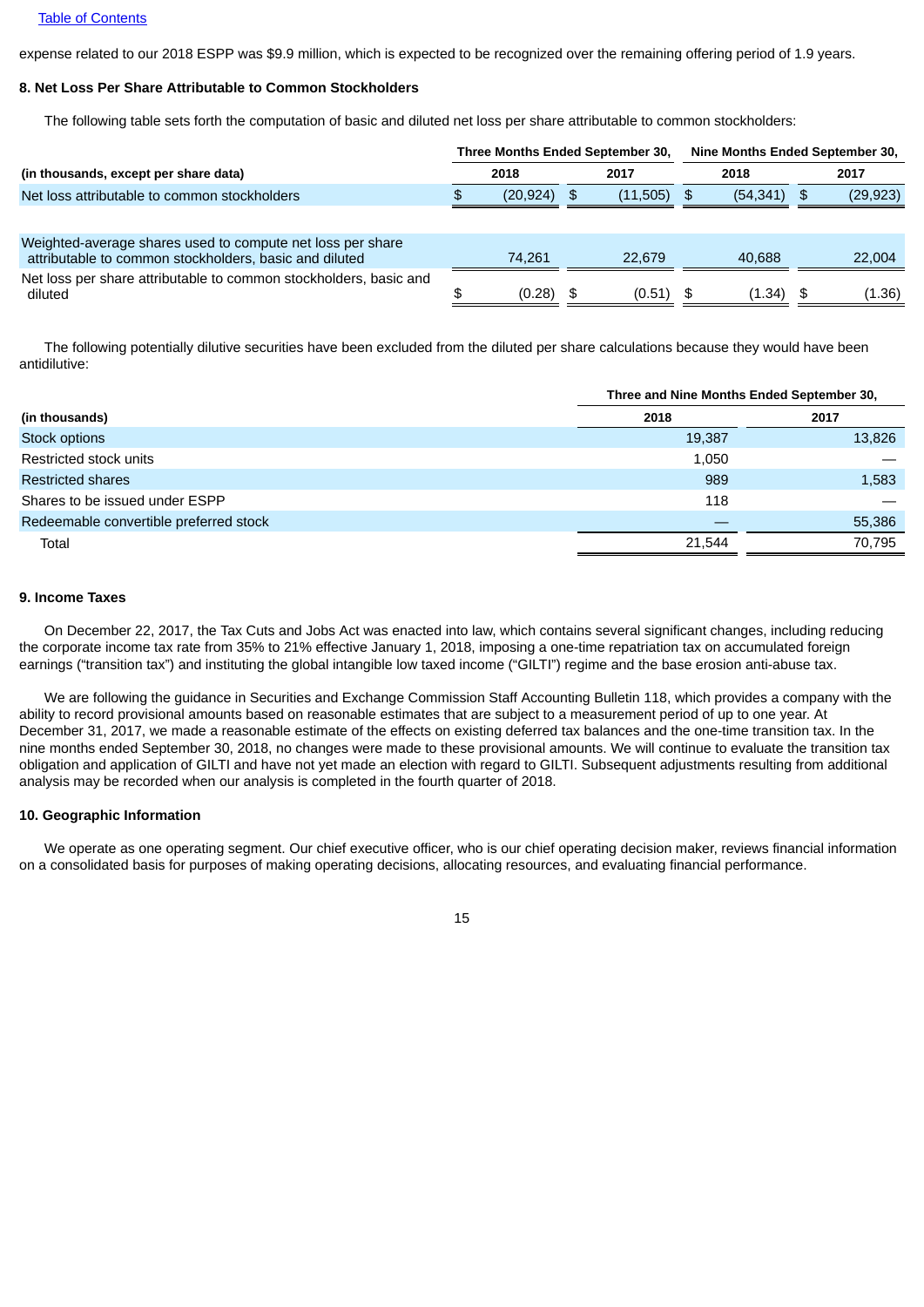Revenue by region, based on the address of the end user as specified in our subscription, license or service agreements, was as follows:

|                                | Three Months Ended September 30, |        |  |        |  | Nine Months Ended September 30, |    |         |  |
|--------------------------------|----------------------------------|--------|--|--------|--|---------------------------------|----|---------|--|
| (in thousands)                 |                                  | 2018   |  | 2017   |  | 2018                            |    | 2017    |  |
| Americas                       |                                  | 49.391 |  | 36,408 |  | 137.868                         | \$ | 99,974  |  |
| Europe, Middle East and Africa |                                  | 14.002 |  | 8.781  |  | 38.218                          |    | 23.611  |  |
| Asia Pacific                   |                                  | 6.047  |  | 3.791  |  | 16.053                          |    | 10,025  |  |
| Revenue                        |                                  | 69.440 |  | 48.980 |  | 192.139                         |    | 133.610 |  |

Customers located in the United States accounted for 66%, 67%, 70% and 70% of revenue in the three and nine months ended September 30, 2018 and 2017, respectively. No other country accounted for 10% or more of revenue in the periods presented.

Our property and equipment, net by geographic area is summarized as follows:

| (in thousands)              | September 30,<br>2018 |        |    | December 31,<br>2017 |  |  |
|-----------------------------|-----------------------|--------|----|----------------------|--|--|
| <b>United States</b>        |                       | 6.822  |    | 6,581                |  |  |
| International               |                       | 4.050  |    | 4.173                |  |  |
| Property and equipment, net |                       | 10.872 | \$ | 10,754               |  |  |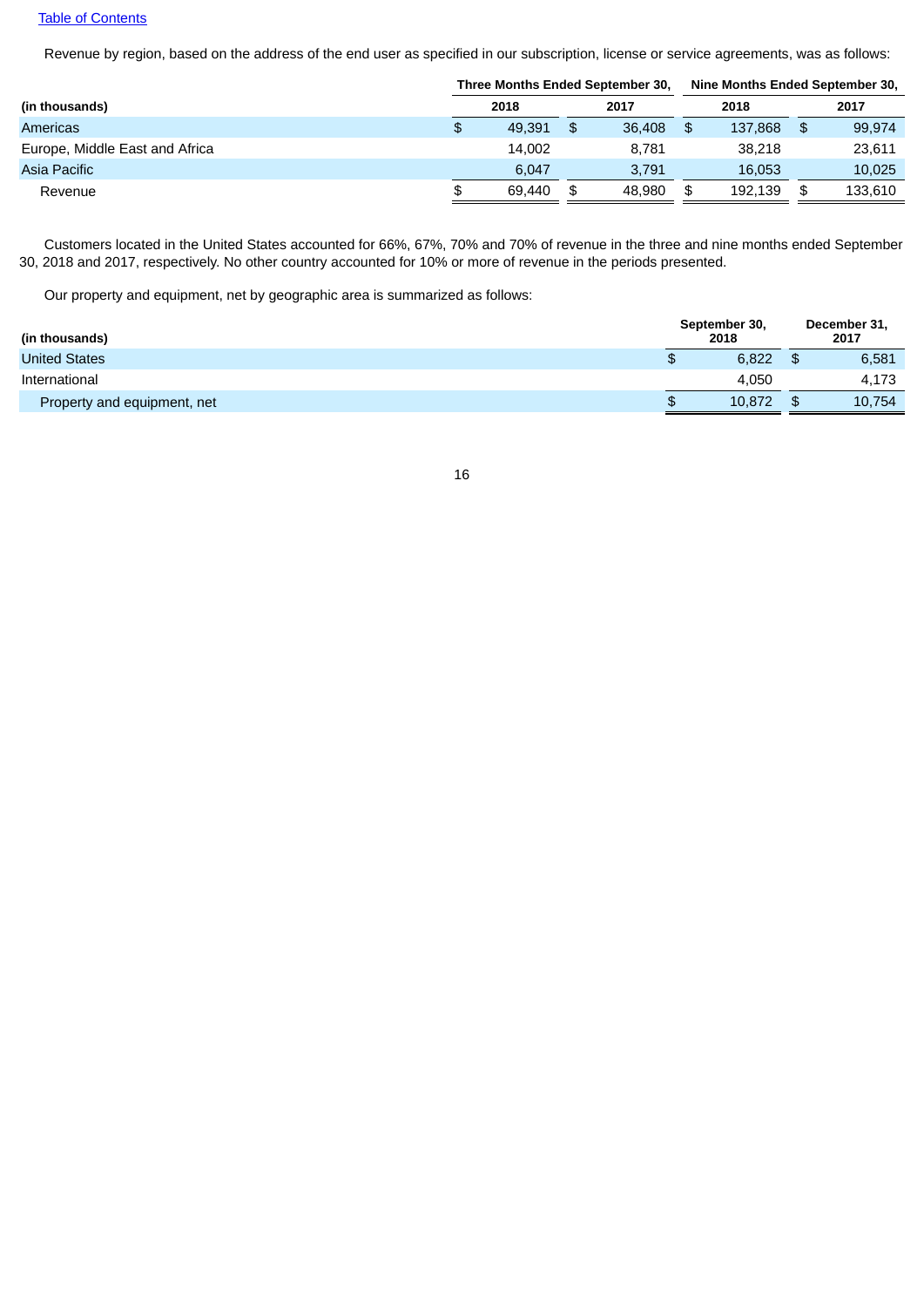#### <span id="page-16-0"></span>**Item 2. Management's Discussion and Analysis of Financial Condition and Results of Operations**

The following discussion and analysis of our financial condition and results of operations should be read in conjunction with (1) our consolidated financial statements and related notes included elsewhere in this Quarterly Report on Form 10-Q, or this Form 10-Q, and (2) our consolidated financial statements, related notes and management's discussion and analysis of financial condition and results of operations in our final prospectus for our initial public offering, or IPO, dated as of July 25, 2018 and filed with the Securities and Exchange Commission pursuant to Rule 424(b)(4) of the Securities Act of 1933, as amended, or the Securities Act, on July 26, 2018, or the Prospectus.

This Form 10-O contains forward-looking statements within the meaning of Section 27A of the Securities Act and Section 21E of the Securities Exchange Act of 1934, as amended, or the Exchange Act. These statements are often identified by the use of words such as "anticipate," "believe," "continue," "could," "estimate," "expect," "intend," "may," "plan," "project," "will," "would" or the negative or plural of these words or similar expressions or variations. Such forward-looking statements are subject to a number of risks, uncertainties, assumptions and other factors that could cause actual results and the timing of certain events to differ materially from future results expressed or implied by the forward-looking statements. Factors that could cause or contribute to such differences include, but are not limited to, those identified herein, and those discussed in the section titled "Risk Factors," set forth in Part II, Item 1A of this Form 10-Q and in our other filings with the SEC. You should not rely upon forward-looking statements as predictions of future events. Furthermore, such forward-looking statements speak only as of the date of this report. Except as required by law, we undertake no obligation to update any forward-looking statements to reflect events or *circumstances after the date of such statements.*

#### **Overview**

We are the first and only provider of solutions for a new category of cybersecurity that we call Cyber Exposure. Cyber Exposure is a discipline for managing and measuring cybersecurity risk in the digital era. Our enterprise platform enables broad visibility into an organization's cyber exposure across the modern attack surface and deep insights that help organizations translate vulnerability data into business insights to understand and reduce their cybersecurity risk.

Our enterprise platform offerings include Tenable.io and SecurityCenter. Tenable.io is our software as a service, or SaaS, offering that manages and measures cyber exposure across a range of traditional and modern IT assets. SecurityCenter was built to manage and measure cyber exposure across traditional IT assets and can be run on-premises, in the customer's cloud or in a hybrid environment. We plan to release Tenable.io Lumin, an application that will provide enhanced risk-based prioritization of issues and benchmarking against industry peers and best-in-class performers.

Our enterprise platform offerings are primarily sold on a subscription basis with terms ranging from one to three years, primarily one year. These offerings are typically prepaid in advance. To a lesser extent, we generate ratably recognizable revenue from perpetual licenses and from the related ongoing maintenance.

Many of our enterprise platform customers initially use either our free or paid version of Nessus, one of the industry's most widely deployed vulnerability assessment solutions. Nessus, which is the technology that underpins our enterprise platform offerings, is designed to quickly and accurately identify vulnerabilities, configuration and compliance issues and malware. Our free version of Nessus, Nessus Home, allows for vulnerability assessment over a limited number of IP addresses. We believe many of our Nessus customers begin with Nessus Home and subsequently upgrade to Nessus Professional, the paid version of Nessus; however, we expect many users to continue to use Nessus Home.

We have experienced rapid growth in recent years. Revenue in the three months ended September 30, 2018 and 2017 and the nine months ended September 30, 2018 and 2017 was \$69.4 million, \$49.0 million, \$192.1 million and \$133.6 million, respectively, representing year-over-year growth of 42% and 44% in the quarterly and year-to-date periods, respectively. Our net loss in the three months ended September 30, 2018 and 2017 and the nine months ended September 30, 2018 and 2017 was \$20.9 million, \$11.3 million, \$53.9 million and \$29.4 million, respectively, as we continue to invest in our business and market opportunity.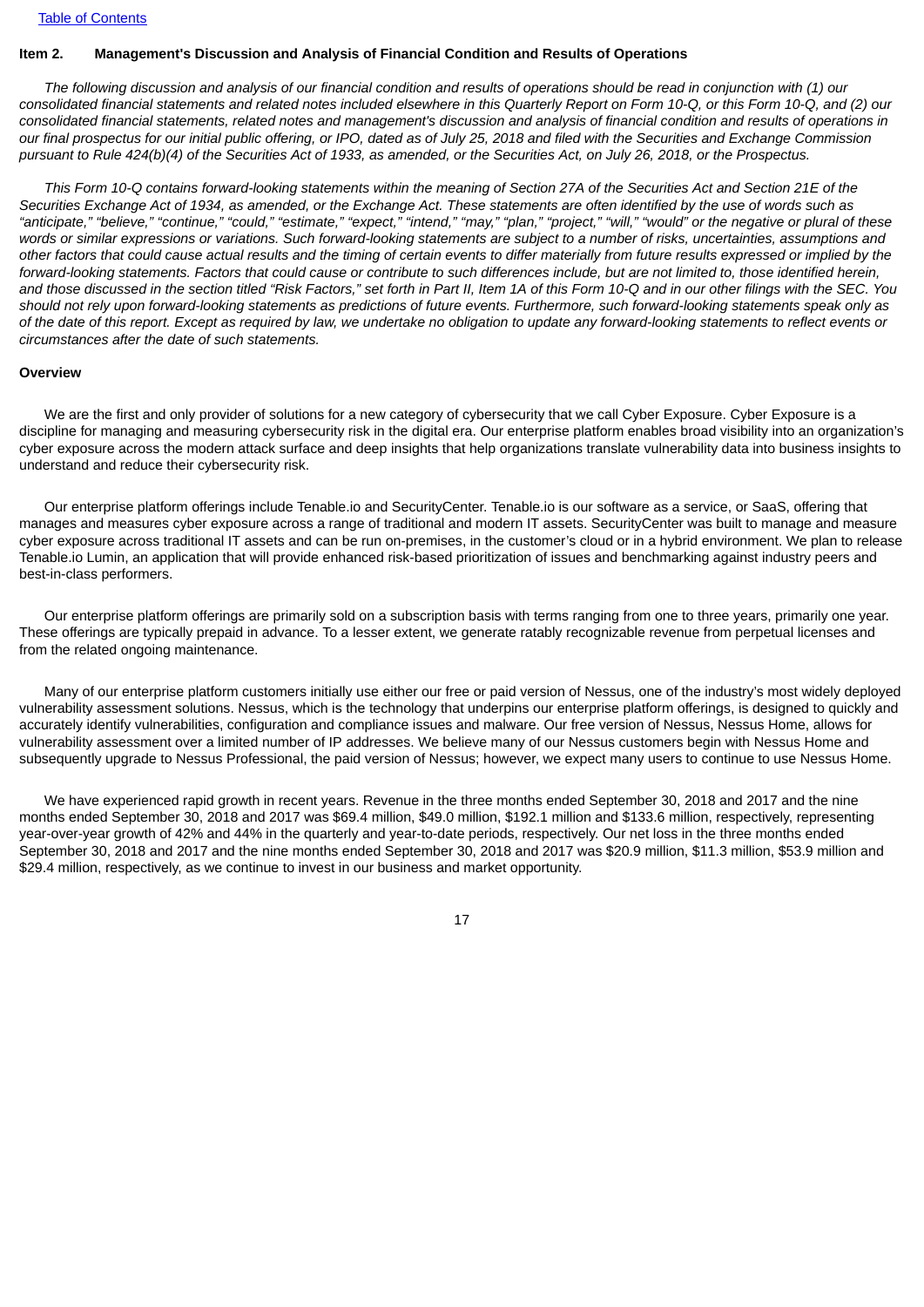#### *Initial Public Offering*

On July 30, 2018, we completed our IPO, in which we issued and sold 12,535,000 shares of common stock at the IPO price of \$23.00 for net proceeds to us of \$264.8 million, after underwriting discounts and commissions and other offering expenses. Upon the completion of our IPO, all 15,847,500 shares of our Series A Redeemable Convertible Preferred Stock, or Series A, and 39,538,354 shares of our Series B Redeemable Convertible Preferred Stock, or Series B, automatically converted into an aggregate of 55,385,854 shares of our common stock.

#### *Financial Highlights*

Below are our key financial results for the three and nine months ended September 30, 2018:

|                                                                              | Three Months Ended September 30, |           |      |           |      | Nine Months Ended September 30, |      |           |  |
|------------------------------------------------------------------------------|----------------------------------|-----------|------|-----------|------|---------------------------------|------|-----------|--|
| (in thousands, except per share data)                                        |                                  | 2018      | 2017 |           | 2018 |                                 | 2017 |           |  |
| Revenue                                                                      | \$.                              | 69.440    | -S   | 48,980    | \$.  | 192.139                         | \$.  | 133.610   |  |
| Loss from operations                                                         |                                  | (21,096)  |      | (11, 162) |      | (52,990)                        |      | (29, 137) |  |
| Net loss                                                                     |                                  | (20, 869) |      | (11, 313) |      | (53,907)                        |      | (29, 353) |  |
| Net loss per share attributable to common stockholders, basic and<br>diluted |                                  | (0.28)    |      | (0.51)    |      | (1.34)                          |      | (1.36)    |  |
| Net cash used in operating activities                                        |                                  | (1,751)   |      | (982)     |      | (1,005)                         |      | (814)     |  |
| Purchases of property and equipment                                          |                                  | (1, 162)  |      | (947)     |      | (4, 140)                        |      | (1,628)   |  |

#### **Factors Affecting Our Performance**

#### *Product Leadership*

We offer the first and only Cyber Exposure platform to provide visibility into the broadest range of traditional and modern IT assets across cloud and on-premises environments. We are intensely focused on continued innovation that empowers organizations to understand and reduce their cyber exposure. This includes ongoing development of our enterprise platform offerings. In February 2017, we released Tenable.io, our SaaS offering that is designed to provide broad visibility and insights across a broad range of traditional and modern IT assets and cloud environments. Throughout 2017, we introduced new features to Tenable.io, including web application scanning and container security.

We continue to expand the capabilities of our enterprise platform offerings, as well as our Nessus products, specifically as it relates to the ability to scan for and detect the rapidly expanding volume of vulnerabilities.

We intend to continue to invest in our engineering capabilities and marketing activities to maintain our position in the highly-competitive market for cybersecurity solutions. Our results of operations may fluctuate as we make these investments to drive increased customer adoption and usage.

#### *New Enterprise Platform Customer Acquisition*

We believe that our customer base provides a significant opportunity to expand sales of our enterprise platform offerings and that our ability to continue to grow our enterprise platform customers will increase future opportunities for renewals and follow-on sales. We believe that we have significant room to capture additional market share.

We expect to grow our enterprise platform customers by continuing to expand our sales organization and leveraging our channel partner network, which we believe will allow us to identify new enterprise customers, enter new markets, including internationally, as well as to convert more of our existing Nessus Professional customers to enterprise platform customers.

We have increased our sales and marketing headcount in recent years and we will continue to invest significantly in our partner network and sales and marketing capability in order to grow domestically and internationally.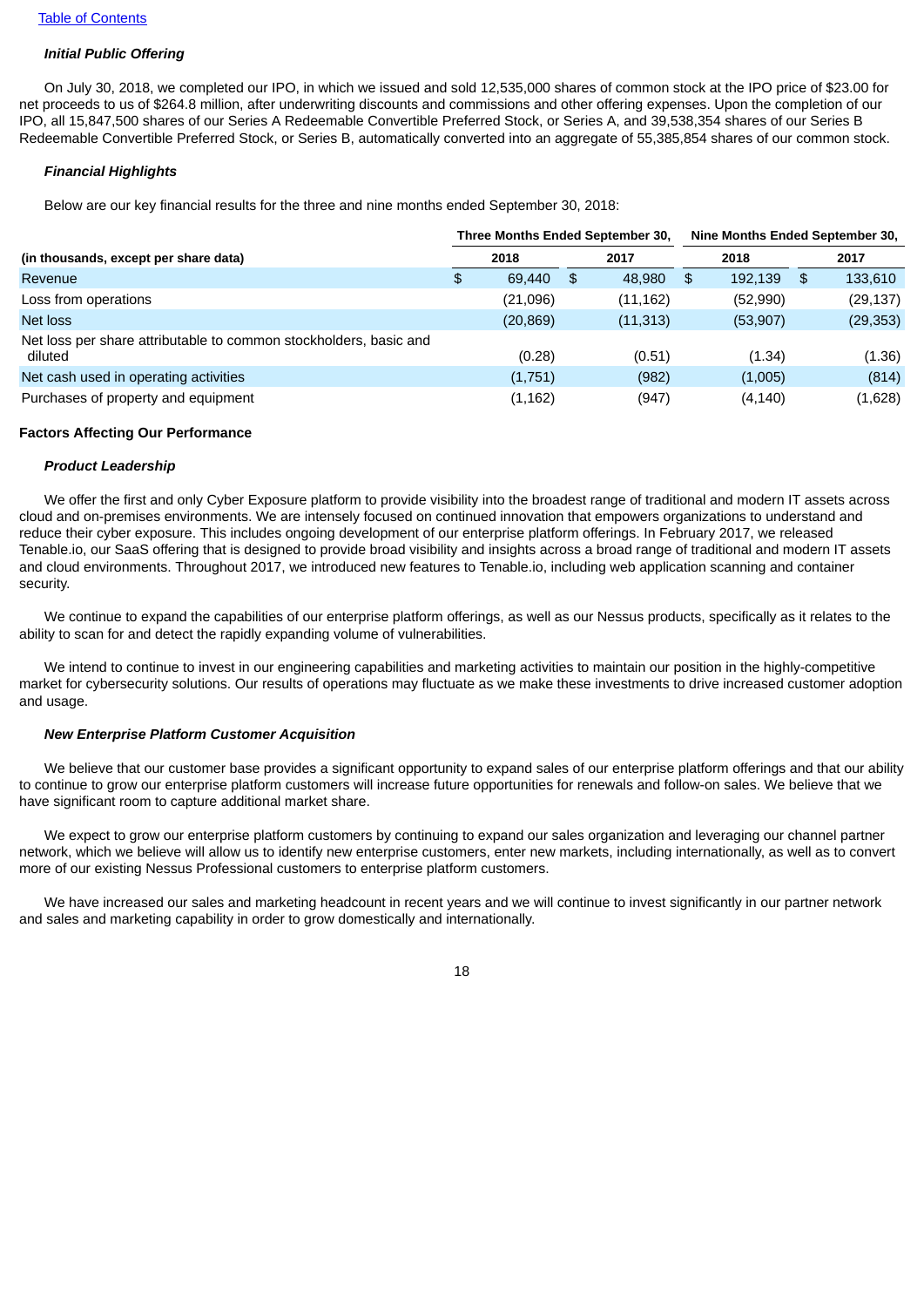## *Retaining and Expanding Revenue from Existing Customers*

Our enterprise platform offerings utilize IT asset-based or IP address-based pricing models. Once enterprise customers have licensed our platform offerings, they typically seek broader coverage over their traditional IT assets, including networking infrastructure, desktops and onpremises servers. As customers launch new applications or migrate existing applications to the cloud and deploy web applications, containers, internet of things, or IoT, and operational technology, or OT, they often increase the scope of their subscriptions and/or add additional perpetual licenses to our enterprise platforms.

We are also focused on upselling customers from Nessus Professional to our enterprise platform offerings. Nessus customers are typically organizations or independent security consultants that use Nessus for a single vulnerability assessment at a point in time. We seek to convert our Nessus Professional users to customers of our enterprise platform offerings, which provide continuous visibility and insights into their attack surface.

Further, we plan to expand existing platform capabilities and launch new products, such as Tenable.io Lumin, which we believe will drive new product purchases and follow-on purchases over time, thereby contributing to customer renewals. We believe that there is a significant opportunity to drive additional sales to existing customers, and we expect to invest in sales and marketing and customer success personnel and activities to achieve additional revenue growth from existing customers.

Our ability to increase sales to existing customers will depend on a number of factors, including satisfaction or dissatisfaction with our products and services, competition, pricing, economic conditions or overall changes in our spending levels.

## *Investing in Business Growth*

Since our founding, we have invested significantly in growing our business. We intend to continue to invest in sales and marketing to grow our sales team, expand brand and Cyber Exposure awareness and optimize our channel partner network. We also intend to continue to invest in our research and development team to further our technological leadership position in Cyber Exposure and enhance the functionality of our solutions. Any investments we make in our sales and marketing and research and development teams will occur in advance of experiencing the benefits from such investments, so it may be difficult for us to determine if we are efficiently allocating resources in those areas. These investment activities could increase our net losses over the short term if our revenue growth does not increase at higher rates. However, we expect that these investments will benefit our results of operations.

## **Key Operating and Financial Metrics**

To supplement our consolidated financial statements, which are prepared and presented in accordance with GAAP, we use certain operating metrics and non-GAAP financial measures, as described below, to understand and evaluate our core operating performance. These non-GAAP financial measures, which may be different than similarly titled measures used by other companies, are presented to enhance investors' overall understanding of our financial performance and should not be considered a substitute for, or superior to, the financial information prepared and presented in accordance with GAAP.

We believe that these operating metrics and non-GAAP financial measures provide useful information about our operating and financial performance, enhance the overall understanding of our past performance and future prospects and allow for greater transparency with respect to important metrics used by management for financial and operational decision-making. We present these operating metrics and non-GAAP financial measures to assist investors in seeing our operating and financial performance using a management view and because we believe that these measures provide an additional tool for investors to use in comparing our core operating and financial performance over multiple periods with other companies in our industry.

## *Calculated Current Billings*

We use the non-GAAP measure of calculated current billings, which we believe is a key metric to measure our periodic performance. Given that most of our customers pay in advance, we typically recognize a majority of the related revenue ratably over time. We use calculated current billings to measure and monitor our ability to provide our business with the working capital generated by upfront payments from our customers.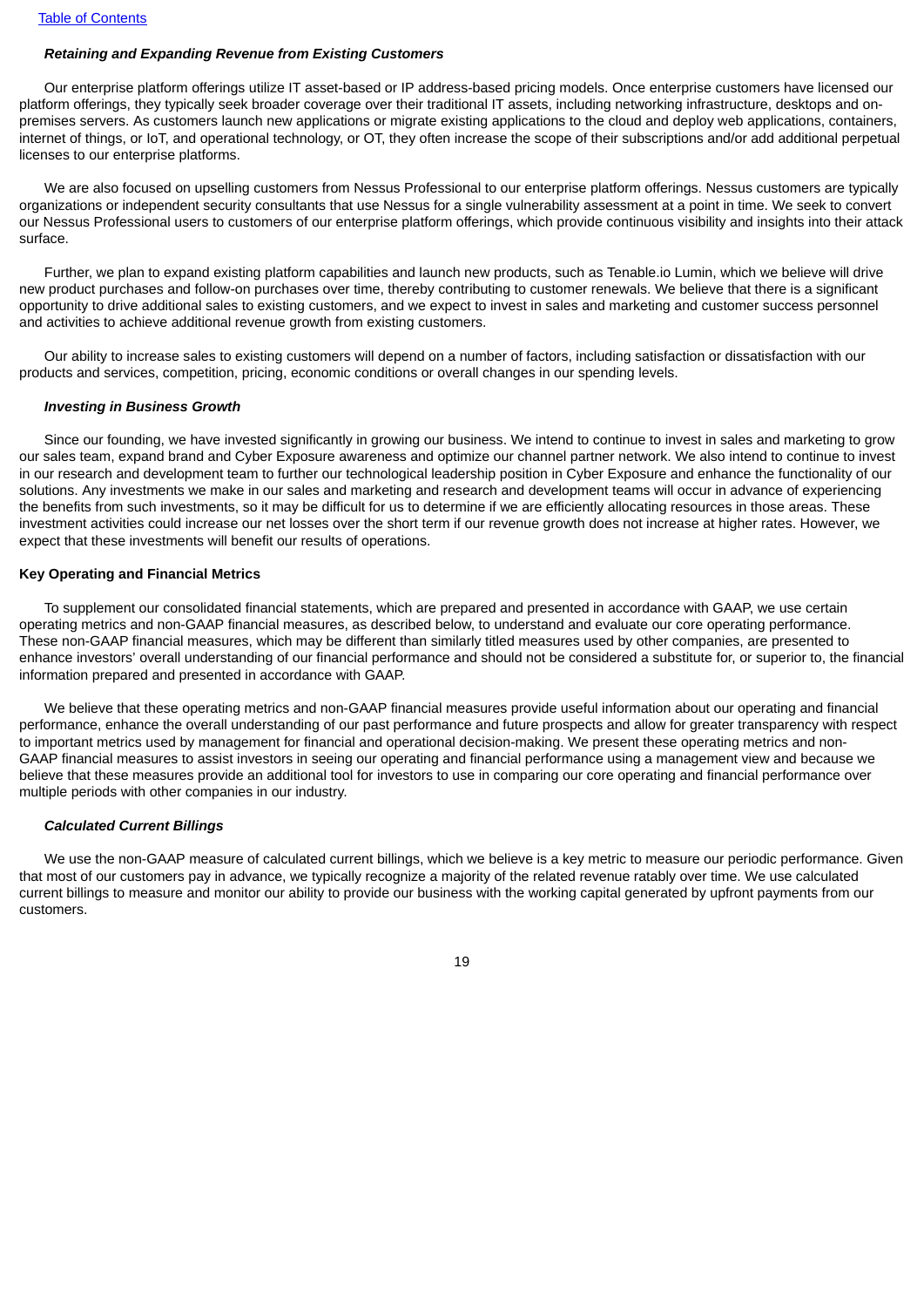Calculated current billings consists of revenue recognized in a period plus the change in current deferred revenue in the corresponding period. We believe that calculated current billings, which excludes deferred revenue for periods beyond twelve months in a customer's contractual term, more closely correlates with annual contract value and that the variability in total billings, depending on the timing of large multi-year contracts and the preference for annual billing versus multi-year upfront billing, may distort growth in one period over another. While we believe that calculated current billings provides valuable insight into the cash that will be generated from sales of our subscriptions, this metric may vary from period-to-period for a number of reasons, and therefore has a number of limitations as a quarter-to-quarter or year-overyear comparative measure. For example, calculated current billings include amounts that have not yet been recognized as revenue; an increasing number of large sales transactions, for which the timing has and will continue to vary, may occur in quarters subsequent to or in advance of those that we anticipate; and our calculation of current billings may be different from other companies that report similar financial measures. Additionally, calculated current billings in any one period may be impacted by the timing of customer renewals, including early renewals, which could favorably or unfavorably impact year-over-year comparisons. Because of these and other limitations, you should consider calculated current billings along with revenue and our other GAAP financial results.

The following table presents a reconciliation of revenue, the most directly comparable financial measure calculated in accordance with GAAP, to calculated current billings:

|                                                                | Three Months Ended September 30, |           |  |           |  | Nine Months Ended September 30, |    |           |  |
|----------------------------------------------------------------|----------------------------------|-----------|--|-----------|--|---------------------------------|----|-----------|--|
| (in thousands)                                                 |                                  | 2018      |  | 2017      |  | 2018                            |    | 2017      |  |
| Revenue                                                        |                                  | 69.440    |  | 48.980    |  | 192.139                         | \$ | 133,610   |  |
| Deferred revenue (current), end of period                      |                                  | 191.578   |  | 137.521   |  | 191.578                         |    | 137.521   |  |
| Deferred revenue (current), beginning of period <sup>(1)</sup> |                                  | (174.277) |  | (122.190) |  | (154.898)                       |    | (107,006) |  |
| Calculated current billings                                    |                                  | 86,741    |  | 64.311    |  | 228,819                         |    | 164,125   |  |

 $(1)$  In connection with adopting ASC 606, we recorded \$19.0 million of current deferred revenue on January 1, 2017, related to perpetual license revenue recognized in prior periods.

## *Free Cash Flow*

 $\mathcal{L}=\mathcal{L}^{\mathcal{L}}$ 

We use the non-GAAP measure of free cash flow, which we define as GAAP net cash flows from operating activities reduced by purchases of property and equipment. We believe free cash flow is an important liquidity measure of the cash (if any) that is available, after purchases of property and equipment, for investment in our business and to make acquisitions. We believe that free cash flow is useful to investors as a liquidity measure because it measures our ability to generate or use cash.

Our use of free cash flow has limitations as an analytical tool and you should not consider it in isolation or as a substitute for an analysis of our results under GAAP. First, free cash flow is not a substitute for net cash used in operating activities. Second, other companies may calculate free cash flow or similarly titled non-GAAP financial measures differently or may use other measures to evaluate their performance, all of which could reduce the usefulness of free cash flow as a tool for comparison. Additionally, the utility of free cash flow is further limited as it does not reflect our future contractual commitments and does not represent the total increase or decrease in our cash balance for a given period. Because of these and other limitations, you should consider free cash flow along with our GAAP financial measures.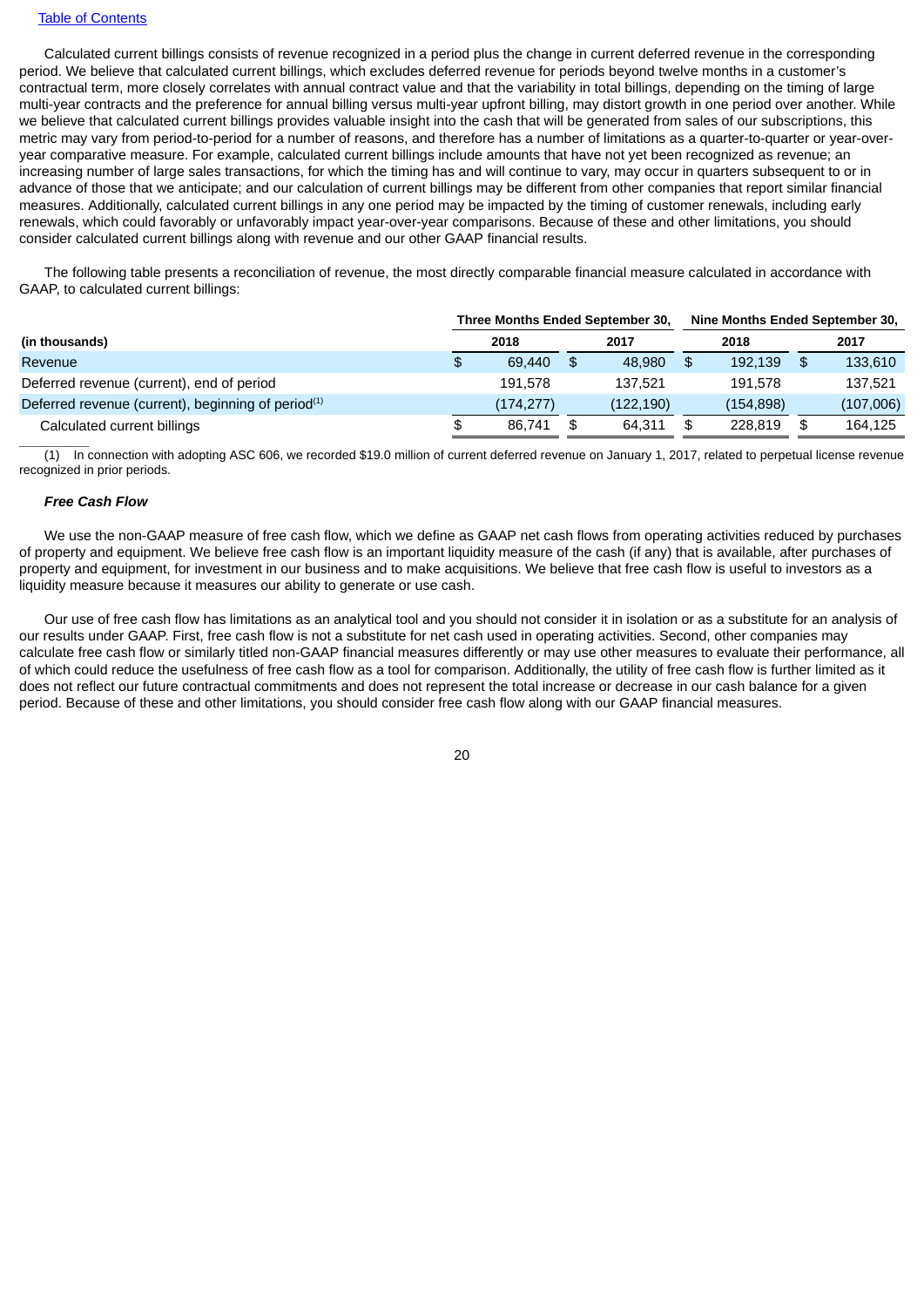The following table summarizes our cash flows for the periods presented and presents a reconciliation of net cash used in operating activities, the most directly comparable financial measure calculated in accordance with GAAP, to free cash flow:

|                                       | Three Months Ended September 30, |              |  |         |  | Nine Months Ended September 30, |  |          |  |
|---------------------------------------|----------------------------------|--------------|--|---------|--|---------------------------------|--|----------|--|
| (in thousands)                        |                                  | 2018         |  | 2017    |  | 2018                            |  | 2017     |  |
| Net cash used in operating activities |                                  | $(1,751)$ \$ |  | (982)   |  | (1,005)                         |  | (814)    |  |
| Purchases of property and equipment   |                                  | (1,162)      |  | (947)   |  | (4, 140)                        |  | (1,628)  |  |
| Free cash flow $(1)$                  |                                  | $(2,913)$ \$ |  | (1,929) |  | (5, 145)                        |  | (2, 442) |  |

(1) Contributions to our employee stock purchase plan during the three and nine months ended September 30, 2018 contributed \$2.3 million to free cash flow.

#### *Enterprise Platform Customers*

We believe that our customer base provides a significant opportunity to expand sales of our enterprise platform offerings. The following tables summarize key components of our customer base:

|                                                                            |      | Three Months Ended September 30, 2018 |                   |
|----------------------------------------------------------------------------|------|---------------------------------------|-------------------|
|                                                                            | 2018 | 2017                                  | <b>Change (%)</b> |
| Number of new enterprise platform customers added in period <sup>(1)</sup> | 258  | 264                                   | (2)%              |

 $\overline{(1)}$  We define an enterprise platform customer as a customer that has licensed Tenable.io or SecurityCenter for an annual amount of \$5,000 or greater. New enterprise platform customers represent new customer logos during the periods presented and do not include customer conversions from Nessus Professional to enterprise platforms.

|                                                                                   | At September 30. |      |            |  |  |  |
|-----------------------------------------------------------------------------------|------------------|------|------------|--|--|--|
|                                                                                   | 2018             | 2017 | Change (%) |  |  |  |
| Number of customers with \$100,000 and greater in annual contract value at end of |                  |      |            |  |  |  |
| period                                                                            | 387              | 216  | 79%        |  |  |  |

#### *Non-GAAP Loss from Operations and Non-GAAP Operating Margin*

We use non-GAAP loss from operations, which excludes the effect of stock-based compensation and amortization of intangible assets, as a key indicator of our financial performance, along with non-GAAP operating margin, which is calculated as non-GAAP loss from operations divided by our revenue in the period. We believe that these non-GAAP financial measures provide useful information about our core operating results over multiple periods. There are a number of limitations related to the use of the non-GAAP financial measures as compared to GAAP loss from operations and operating margin, including that non-GAAP loss from operations and non-GAAP operating margin exclude stockbased compensation expense, which has been, and will continue to be for the foreseeable future, a significant recurring expense in our business and an important part of our compensation strategy.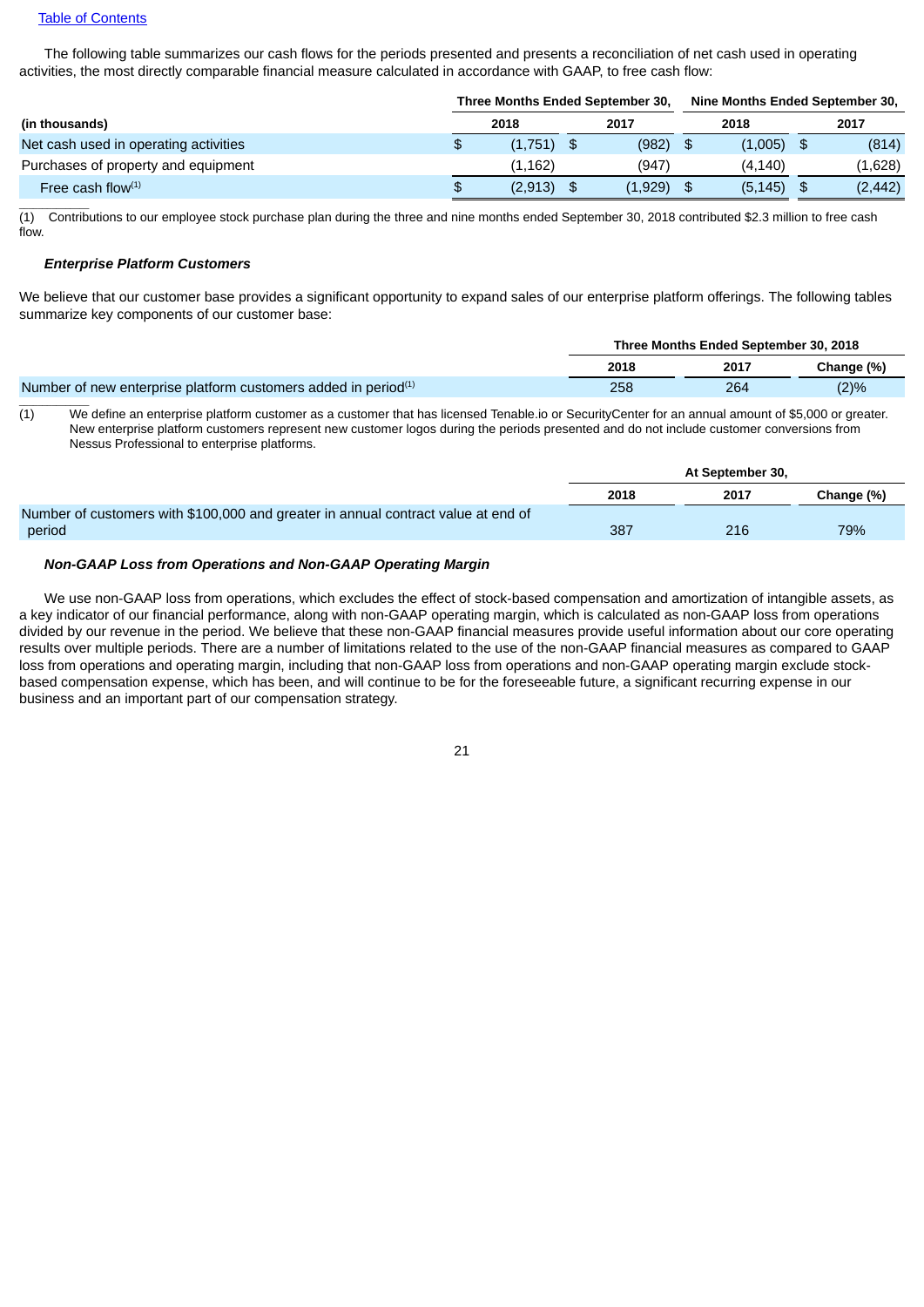The following table presents a reconciliation of loss from operations, the most directly comparable financial measure calculated in accordance with GAAP, to non-GAAP loss from operations, and operating margin, the most directly comparable financial measure calculated in accordance with GAAP, to non-GAAP operating margin:

| 2018<br>2018<br>2017 |           |    | 2017           |                                           |          |    |                                                   |  |
|----------------------|-----------|----|----------------|-------------------------------------------|----------|----|---------------------------------------------------|--|
| \$                   | (21,096)  | \$ | (11, 162)      | \$                                        | (52,990) | \$ | (29, 137)                                         |  |
|                      | 8.783     |    | 2.028          |                                           | 14.206   |    | 5,503                                             |  |
|                      | 151       |    | 151            |                                           | 453      |    | 453                                               |  |
|                      | (12, 162) | \$ | (8,983)        | \$                                        | (38,331) | \$ | (23, 181)                                         |  |
|                      |           |    |                |                                           |          |    |                                                   |  |
|                      |           |    | (23)%          |                                           |          |    | (22)%                                             |  |
|                      |           |    |                |                                           |          |    | (17)%                                             |  |
|                      |           |    | (30)%<br>(18)% | Three Months Ended September 30,<br>(18)% |          |    | Nine Months Ended September 30,<br>(28)%<br>(20)% |  |

#### *Non-GAAP Net Loss, Non-GAAP Net Loss Per Share and Pro Forma Non-GAAP Net Loss Per Share*

We use non-GAAP net loss, which excludes the effect of the accretion of Series A and B redeemable convertible preferred stock, stockbased compensation and amortization of intangible assets, as well as the related tax impact, to calculate non-GAAP net loss per share and pro forma non-GAAP net loss per share. Pro forma non-GAAP net loss per share is calculated by giving effect to the conversion of our redeemable convertible preferred stock into common stock as though the conversion occurred at the beginning of each period presented. We believe that these non-GAAP measures provide important information to management and investors because they facilitate comparisons of our core operating results over multiple periods.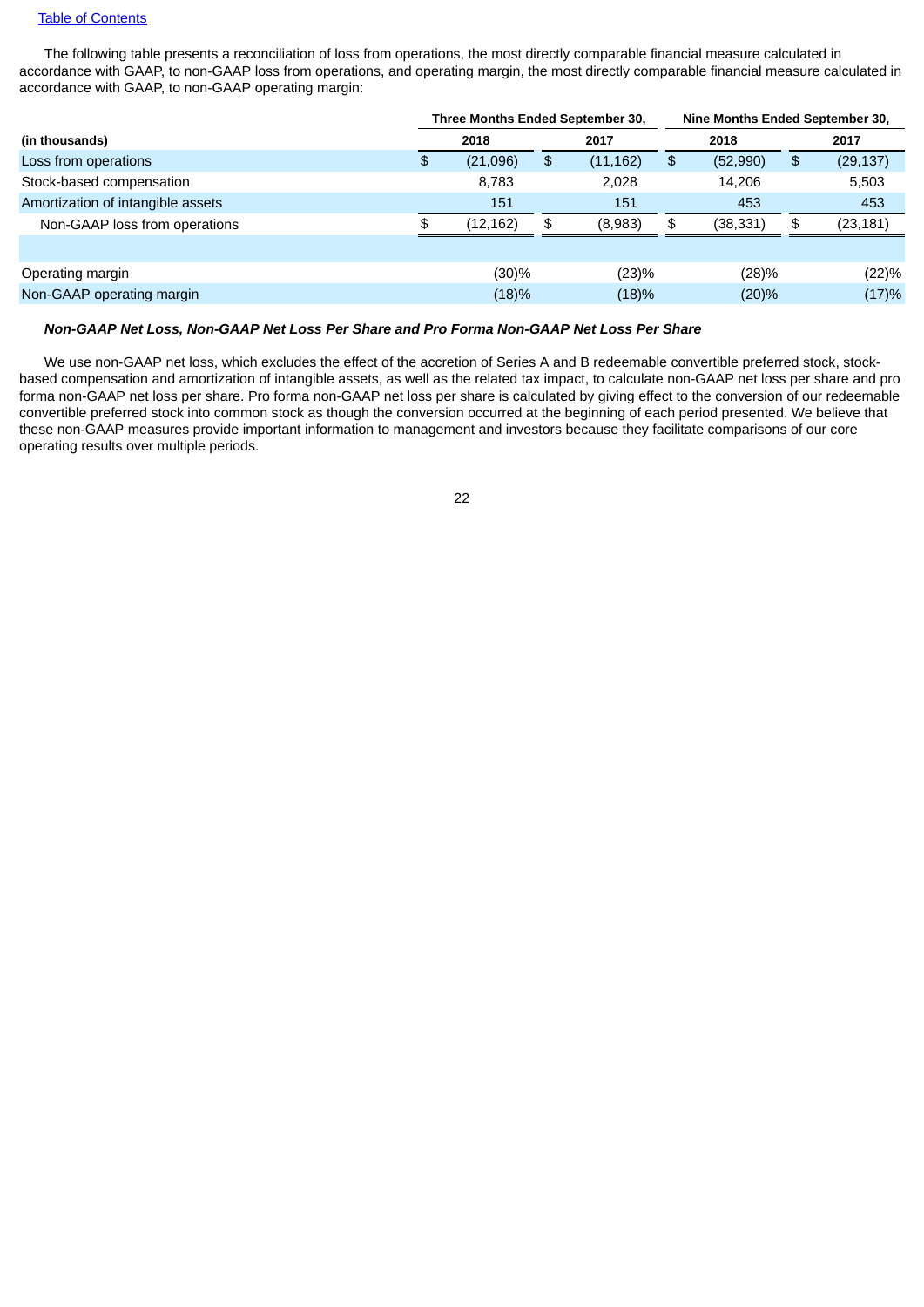The following table presents a reconciliation of net loss, and net loss per share attributable to common stockholders, the most comparable financial measures calculated in accordance with GAAP, to non-GAAP net loss, non-GAAP net loss per share and pro forma non-GAAP net loss per share:

|                                                                                                                                                         |                |           |               | Three Months Ended September 30, | Nine Months Ended September 30, |           |               |           |
|---------------------------------------------------------------------------------------------------------------------------------------------------------|----------------|-----------|---------------|----------------------------------|---------------------------------|-----------|---------------|-----------|
| (in thousands, except for per share amounts)                                                                                                            |                | 2018      |               | 2017                             |                                 | 2018      |               | 2017      |
| Net loss attributable to common stockholders                                                                                                            | $\mathfrak{P}$ | (20, 924) | $\frac{1}{2}$ | (11,505)                         | \$                              | (54, 341) | $\frac{1}{2}$ | (29, 923) |
| Accretion of Series A and B redeemable convertible preferred stock                                                                                      |                | 55        |               | 192                              |                                 | 434       |               | 570       |
| Stock-based compensation                                                                                                                                |                | 8,783     |               | 2,028                            |                                 | 14,206    |               | 5,503     |
| Tax impact of stock-based compensation <sup>(1)</sup>                                                                                                   |                | (90)      |               | (13)                             |                                 | (138)     |               | (35)      |
| Amortization of intangible assets <sup>(1)</sup>                                                                                                        |                | 151       |               | 151                              |                                 | 453       |               | 453       |
| Non-GAAP net loss                                                                                                                                       | \$             | (12, 025) | \$            | (9, 147)                         | \$                              | (39, 386) | \$            | (23, 432) |
|                                                                                                                                                         |                |           |               |                                  |                                 |           |               |           |
| Net loss per share attributable to common stockholders, basic and<br>diluted                                                                            | \$             | (0.28)    | - \$          | (0.51)                           | \$                              | (1.34)    | \$            | (1.36)    |
| Accretion of Series A and B redeemable convertible preferred stock                                                                                      |                |           |               | 0.01                             |                                 | 0.01      |               | 0.03      |
| Stock-based compensation                                                                                                                                |                | 0.12      |               | 0.09                             |                                 | 0.35      |               | 0.25      |
| Tax impact of stock-based compensation <sup>(1)</sup>                                                                                                   |                |           |               |                                  |                                 |           |               |           |
| Amortization of intangible assets <sup>(1)</sup>                                                                                                        |                |           |               | 0.01                             |                                 | 0.01      |               | 0.02      |
| Non-GAAP net loss per share, basic and diluted                                                                                                          | \$             | (0.16)    | \$            | (0.40)                           | $\frac{1}{2}$                   | (0.97)    | $\frac{1}{2}$ | (1.06)    |
|                                                                                                                                                         |                |           |               |                                  |                                 |           |               |           |
| Weighted-average shares used to compute net loss per share<br>attributable to common stockholders and non-GAAP net loss per<br>share, basic and diluted |                | 74,261    |               | 22,679                           |                                 | 40,688    |               | 22,004    |
| Pro forma adjustment to reflect the assumed conversion of our<br>convertible redeemable preferred stock as of the beginning of the<br>period            |                | 14,449    |               | 55,386                           |                                 | 41.590    |               | 55,386    |
| Weighted-average shares used to compute pro forma non-GAAP net<br>loss per share, basic and diluted                                                     |                | 88,710    |               | 78,065                           |                                 | 82,278    |               | 77,390    |
|                                                                                                                                                         |                |           |               |                                  |                                 |           |               |           |
| Pro forma non-GAAP net loss per share, basic and diluted                                                                                                | \$             | (0.14)    | \$            | (0.12)                           | \$                              | (0.48)    | \$            | (0.30)    |

(1) The tax impact of the adjustments to net loss attributable to common stockholders is based on the tax treatment for applicable tax jurisdictions. There was no tax impact related to the amortization of intangible assets as it was incurred in the United States in periods in which we had a net operating loss for which we maintained a full valuation allowance.

#### **Components of Our Results of Operations**

#### *Revenue*

We generate revenue from subscription arrangements for our software and cloud-based solutions, perpetual licenses, maintenance associated with perpetual licenses and professional services. We begin to recognize revenue when control of our software or services is transferred to the customer, which for sales made through distributors is concurrent with the transfer to the end user.

Our subscription arrangements generally have annual or multi-year contractual terms and allow customers to use our software or cloudbased solutions, including ongoing software updates during the contractual period. Revenue is recognized ratably over the subscription term given the critical utility provided by the ongoing updates that are released throughout the contract period.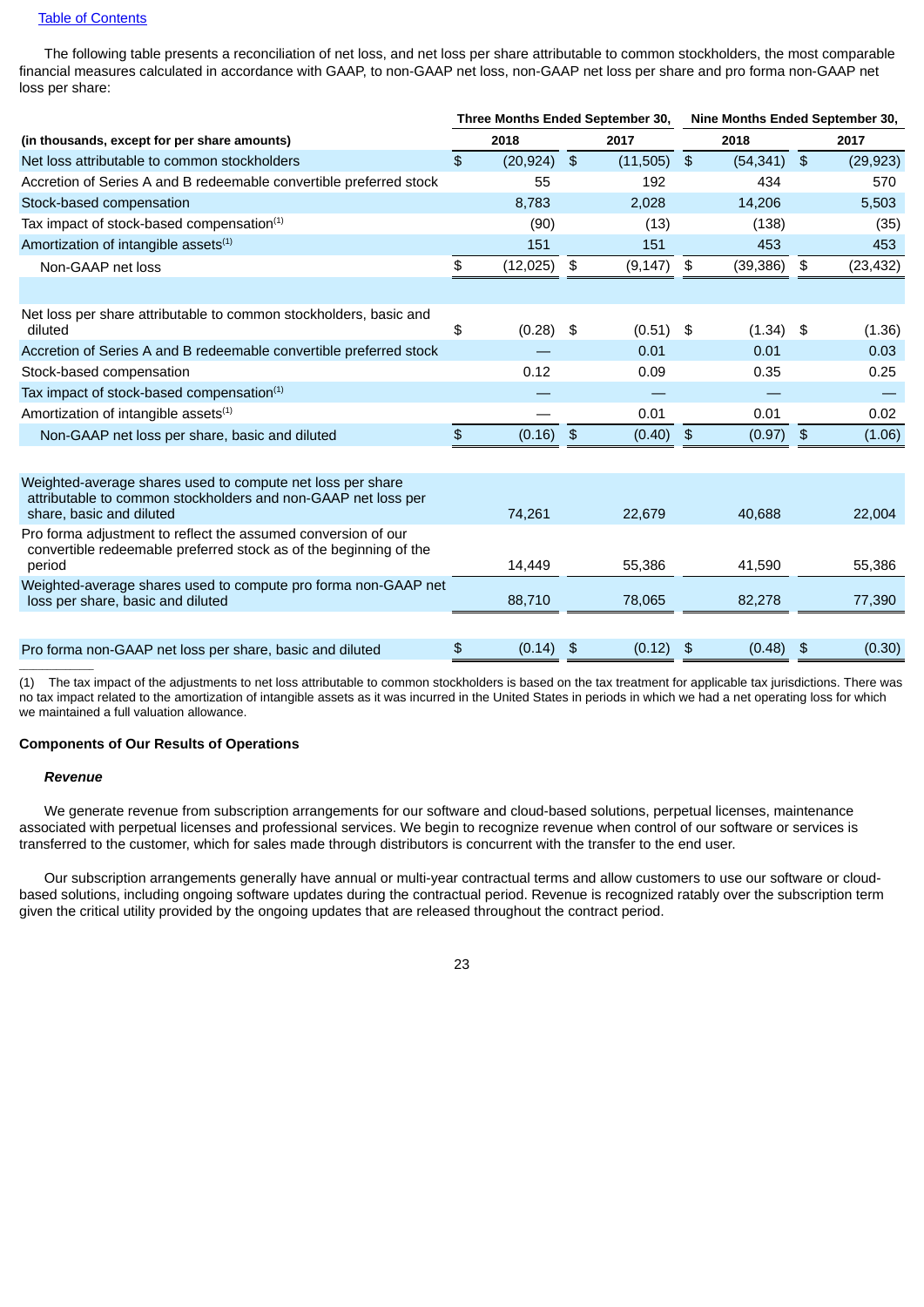Our perpetual licenses are generally sold with one or more years of maintenance, which includes ongoing software updates. Given the critical utility provided by the ongoing software updates and updated ability to identify network vulnerabilities included in maintenance, we combine the perpetual license and the maintenance into a single performance obligation. Perpetual license arrangements generally contain a material right related to the customer's ability to renew maintenance at a price that is less than the initial license fee. We apply a practical alternative to allocating a portion of the transaction price to the material right performance obligation and estimate a hypothetical transaction price which includes fees for expected maintenance renewals based on the estimated economic life of perpetual license contracts. We allocate the transaction price between the cybersecurity subscription provided in the initial contract and the material right related to expected contract renewals based on the hypothetical transaction price. We recognize the amount allocated to the combined license and maintenance performance obligation over the initial contractual period, which is generally one year. We recognize the amount allocated to the material right over the expected maintenance renewal period, which begins at the end of the initial contractual term and is generally four years. We have estimated the five-year economic life of perpetual license contracts based on historical contract attrition, expected renewal periods, the lifecycle of our technology and other factors. This estimate may change over time.

Professional services and other revenue is primarily comprised of advisory services and training related to the deployment and optimization of our products. These services do not result in significant customization of our products. Professional services and other revenue is recognized as the services are performed.

We have historically experienced, and expect in the future to experience, seasonality in entering into agreements with customers. We typically enter into a significantly higher percentage of agreements with new customers, as well as renewal agreements with existing customers, in the third and fourth quarters of the year. The increase in customer agreements in the third quarter is primarily attributable to U.S. government and related agencies, and the increase in the fourth quarter is primarily attributable to large enterprise account buying patterns typical in the software industry. Our recent growth and the ratable nature of our subscription revenue makes this seasonality less apparent in our overall financial results.

#### *Cost of Revenue, Gross Profit and Gross Margin*

Cost of revenue includes personnel costs related to our technical support group that provides assistance to customers, including salaries, benefits, bonuses, payroll taxes and stock-based compensation. Cost of revenue also includes hosting costs for Tenable.io, the costs related to professional services and training, depreciation and amortization and allocated overhead costs, which consist of information technology and facilities.

We intend to continue to invest additional resources in our cloud-based platform and our customer support team as we grow our business. The level and timing of investment in these areas could affect our cost of revenue in the future.

Gross profit, or revenue less cost of revenue, and gross margin, or gross profit as a percentage of revenue, have been and will continue to be affected by various factors, including the timing of our acquisition of new customers and our renewals of and follow-on sales to existing customers, the costs associated with operating our cloud-based platform, the extent to which we expand our customer support team and the extent to which we can increase the efficiency of our technology and infrastructure through technological improvements.

We expect our gross profit to increase in absolute dollars but our gross margin to decrease, as we expect revenue from our cloud-based subscriptions to increase as a percentage of revenue, although our gross margin could fluctuate from period to period depending on the interplay of all of these factors.

#### *Operating Expenses*

#### *Sales and Marketing*

Sales and marketing expense consists of personnel costs, sales commissions, marketing programs, travel and entertainment, expenses for conferences and events and allocated overhead costs.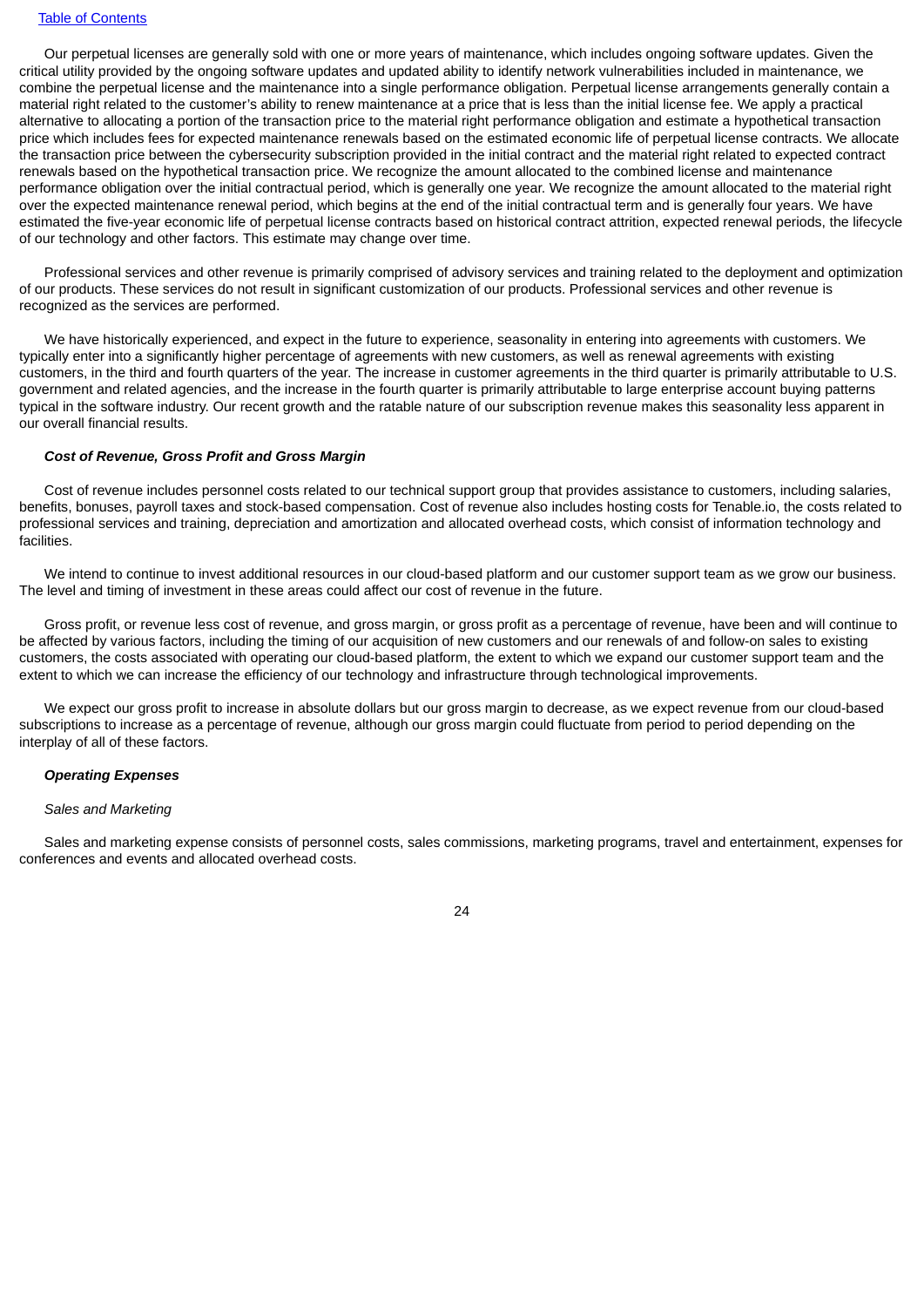We intend to continue to make significant investments in our sales and marketing teams to grow revenue, further penetrate the market and expand our global customer base. We expect our sales and marketing expense to continue to increase in absolute dollars and to be our largest operating expense category for the foreseeable future. However, as our revenue increases, we expect our sales and marketing expense to decrease as a percentage of our revenue over the long term, although our sales and marketing expense may fluctuate as a percentage of our revenue from period to period due to the timing and extent of these expenses.

#### *Research and Development*

Research and development expense consists of personnel costs, software used to develop our products, travel and entertainment, consulting and professional fees for third-party development resources as well as allocated overhead. Our research and development expense supports our efforts to continue to add capabilities to our existing products and enable the continued detection of new network vulnerabilities.

We expect our research and development expense to continue to increase in absolute dollars for the foreseeable future, particularly in 2018, as we continue to invest in research and development efforts to enhance the functionality of our cloud-based platform. However, we expect our research and development expense to decrease as a percentage of our revenue over the long term, although our research and development expense may fluctuate as a percentage of our revenue from period to period due to the timing and extent of these expenses.

#### *General and Administrative*

General and administrative expense consists of personnel costs for our executive, finance, legal, human resources and administrative departments. Additional expenses include travel and entertainment, professional fees, insurance and allocated overhead.

We expect our general and administrative expense to continue to increase in absolute dollars for the foreseeable future, in particular in 2018, due to additional costs associated with accounting, compliance, insurance and investor relations as a public company. However, we expect our general and administrative expense to decrease as a percentage of our revenue over the long term, although our general and administrative expense may fluctuate as a percentage of our revenue from period to period due to the timing and extent of these expenses.

#### *Other Income (Expense), Net*

Other income (expense), net consists primarily of interest income earned on cash and cash equivalents and short-term investments, net foreign currency remeasurement and transaction gains and losses and interest expense in connection with unused line of credit fees on our revolving credit facility.

### *Provision for Income Taxes*

Provision for income taxes consists primarily of income taxes in certain foreign jurisdictions in which we conduct business. We have recorded deferred tax assets for which a full valuation allowance has been provided, including net operating loss carryforwards and tax credits. We expect to maintain this full valuation allowance for the foreseeable future as it is more likely than not that some or all of those deferred tax assets may not be realized based on our history of losses.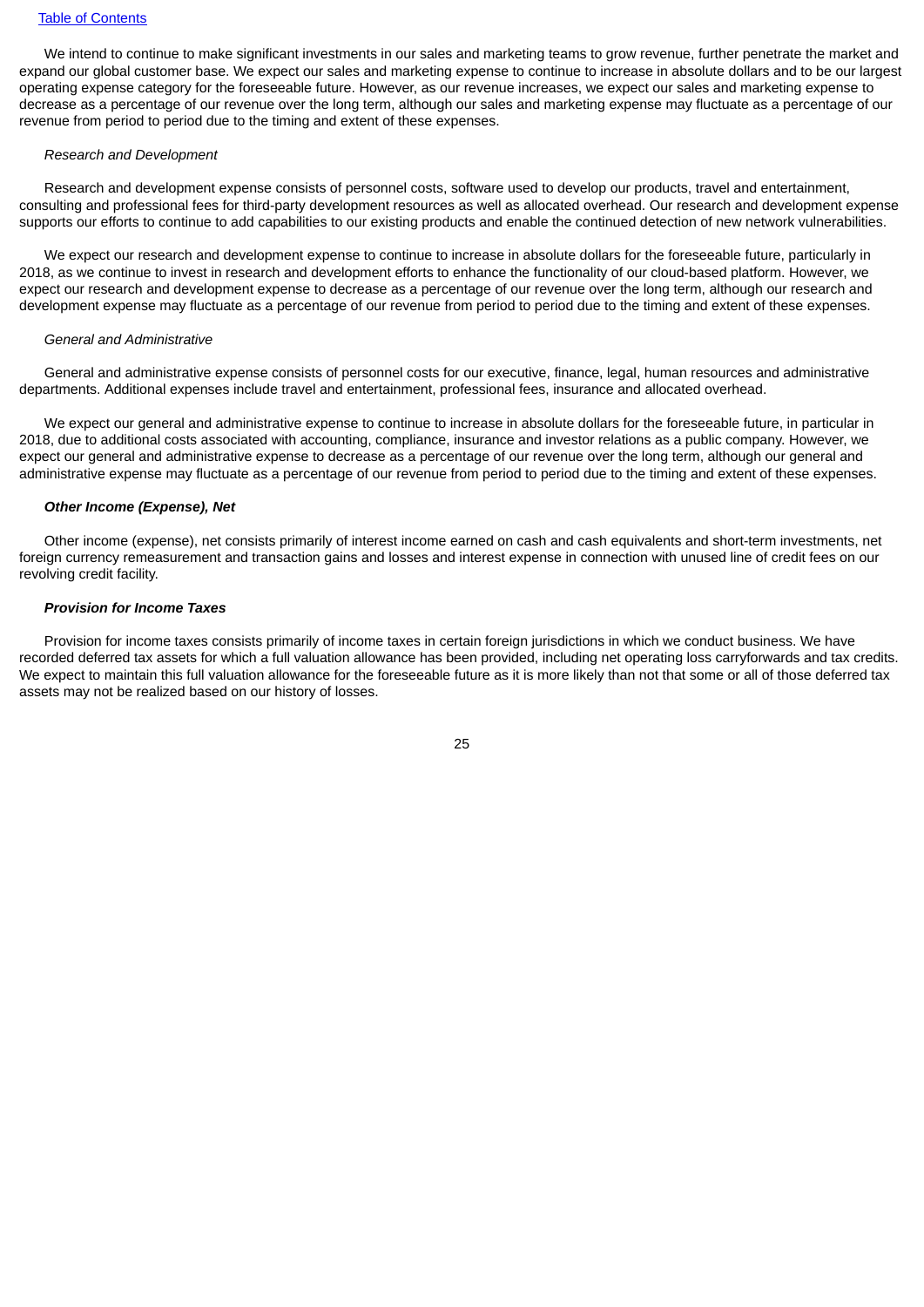## **Results of Operations**

The following tables set forth our consolidated results of operations for the periods presented:

|                                           | Three Months Ended September 30, |      |           | Nine Months Ended September 30, |           |    |           |
|-------------------------------------------|----------------------------------|------|-----------|---------------------------------|-----------|----|-----------|
| (in thousands)                            | 2018                             | 2017 |           | 2018                            |           |    | 2017      |
| Revenue                                   | \$<br>69,440                     | \$   | 48,980    | \$                              | 192,139   | \$ | 133,610   |
| Cost of revenue <sup>(1)</sup>            | 12,161                           |      | 7,424     |                                 | 30,768    |    | 17,210    |
| Gross profit                              | 57,279                           |      | 41,556    |                                 | 161,371   |    | 116,400   |
| Operating expenses:                       |                                  |      |           |                                 |           |    |           |
| Sales and marketing $(1)$                 | 44,550                           |      | 29,574    |                                 | 125,964   |    | 83,515    |
| Research and development <sup>(1)</sup>   | 20,553                           |      | 15,869    |                                 | 55,529    |    | 42,040    |
| General and administrative <sup>(1)</sup> | 13,272                           |      | 7,275     |                                 | 32,868    |    | 19,982    |
| Total operating expenses                  | 78,375                           |      | 52,718    |                                 | 214,361   |    | 145,537   |
| Loss from operations                      | (21,096)                         |      | (11, 162) |                                 | (52,990)  |    | (29, 137) |
| Other income (expense), net               | 709                              |      | (92)      |                                 | 240       |    | (65)      |
| Loss before income taxes                  | (20, 387)                        |      | (11,254)  |                                 | (52, 750) |    | (29, 202) |
| Provision for income taxes                | 482                              |      | 59        |                                 | 1,157     |    | 151       |
| Net loss and comprehensive loss           | \$<br>(20, 869)                  | \$   | (11, 313) | \$                              | (53,907)  | \$ | (29, 353) |

 $\mathcal{L}_\text{max}$  $(1)$  Includes stock-based compensation expense as follows:

|                                        | Three Months Ended September 30, |       |    |       |    | Nine Months Ended September 30, |    |       |  |
|----------------------------------------|----------------------------------|-------|----|-------|----|---------------------------------|----|-------|--|
| (in thousands)                         |                                  | 2018  |    | 2017  |    | 2018                            |    | 2017  |  |
| Cost of revenue                        | \$                               | 692   | \$ | 63    | \$ | 883                             | \$ | 167   |  |
| Sales and marketing                    |                                  | 2.707 |    | 409   |    | 3.984                           |    | 1.037 |  |
| Research and development               |                                  | 2.427 |    | 510   |    | 3.594                           |    | 1,356 |  |
| General and administrative             |                                  | 2.957 |    | 1.046 |    | 5.745                           |    | 2.943 |  |
| Total stock-based compensation expense | \$                               | 8.783 | \$ | 2.028 | \$ | 14.206                          | \$ | 5.503 |  |

## **Comparison of the Three Months Ended September 30, 2018 and 2017**

#### *Revenue*

|                        |        | Three Months Ended September 30, | Change |     |  |
|------------------------|--------|----------------------------------|--------|-----|--|
| (dollars in thousands) | 2018   | 2017                             |        | (%) |  |
| Revenue                | 69.440 | 48.980                           | 20,460 | 42% |  |

The increase in revenue of \$20.5 million was comprised of increases in subscription revenue of \$18.6 million, perpetual license and maintenance revenue of \$1.0 million and professional services and other revenue of \$0.9 million. Revenue from existing customers comprised 42% of the increase, while the remaining increase was due to revenue from new customers since October 1, 2017. International revenue increased \$8.7 million, or 59%.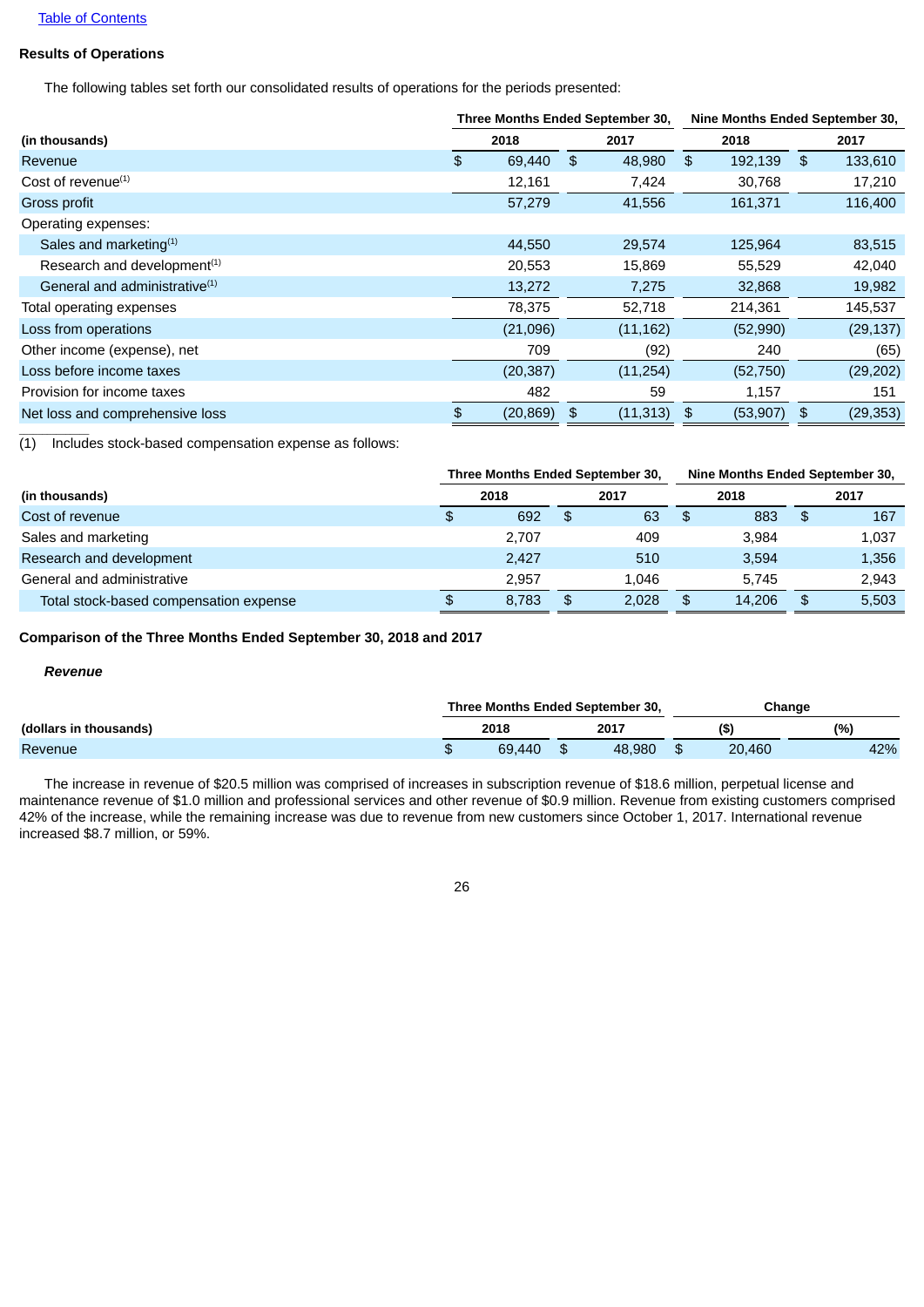## *Cost of Revenue, Gross Profit and Gross Margin*

| (dollars in thousands) | Three Months Ended September 30, |   | Change |             |     |
|------------------------|----------------------------------|---|--------|-------------|-----|
|                        | 2018                             |   | 2017   | (\$)        | (%) |
| Cost of revenue        | \$<br>12,161                     | £ | 7.424  | \$<br>4.737 | 64% |
| Gross profit           | 57.279                           |   | 41.556 | 15.723      | 38% |
| Gross margin           | 82%                              |   | 85%    |             |     |

The increase in cost of revenue of \$4.7 million was primarily due to:

- a \$2.0 million increase in personnel costs primarily due to increased headcount;
- a \$1.0 million increase in allocated overhead costs driven by both the increase in headcount and the overall increase in such costs on a year-over-year basis;
- a \$0.9 million increase in third-party cloud infrastructure costs largely associated with the increased adoption of Tenable.io;
- a \$0.4 million increase in professional fees; and
- a \$0.2 million increase in software subscription expenses.

## *Operating Expenses*

*Sales and Marketing*

|                        | Three Months Ended September 30, |  | $\cap$ hange |     |     |
|------------------------|----------------------------------|--|--------------|-----|-----|
| (dollars in thousands) | 2018                             |  | $201^-$      | (5) | (%) |
| Sales and marketing    | 44.550                           |  | 29.574       |     | 51% |

The increase in sales and marketing expense of \$15.0 million was primarily due to:

- a \$7.9 million increase in personnel costs largely associated with an increase in headcount;
- a \$3.6 million increase in sales commissions, including sales commission draws, due to increased sales and the amortization of deferred commissions;
- a \$1.4 million increase in expenses for demand generation programs, including advertising, sponsorships and brand awareness efforts aimed at acquiring new customers; and
- a \$1.4 million increase in selling expenses, including travel and meeting costs and the costs of software subscriptions.

#### *Research and Development*

|                          |        | Three Months Ended September 30, | Change |     |  |
|--------------------------|--------|----------------------------------|--------|-----|--|
| (dollars in thousands)   | 2018   | 201.                             |        | (%) |  |
| Research and development | 20.553 | 15.869                           | 4.684  | 30% |  |

The increase in research and development expense of \$4.7 million was primarily due to:

- a \$4.1 million increase in personnel costs largely associated with an increase in headcount, net of \$0.6 million of development costs capitalized related to internal use software;
- a \$0.3 million increase in third-party cloud infrastructure costs related to the development of new and future offerings; and
- a \$0.1 million increase in allocated overhead driven by both the increase in headcount and the overall increase in such costs on a yearover-year basis.

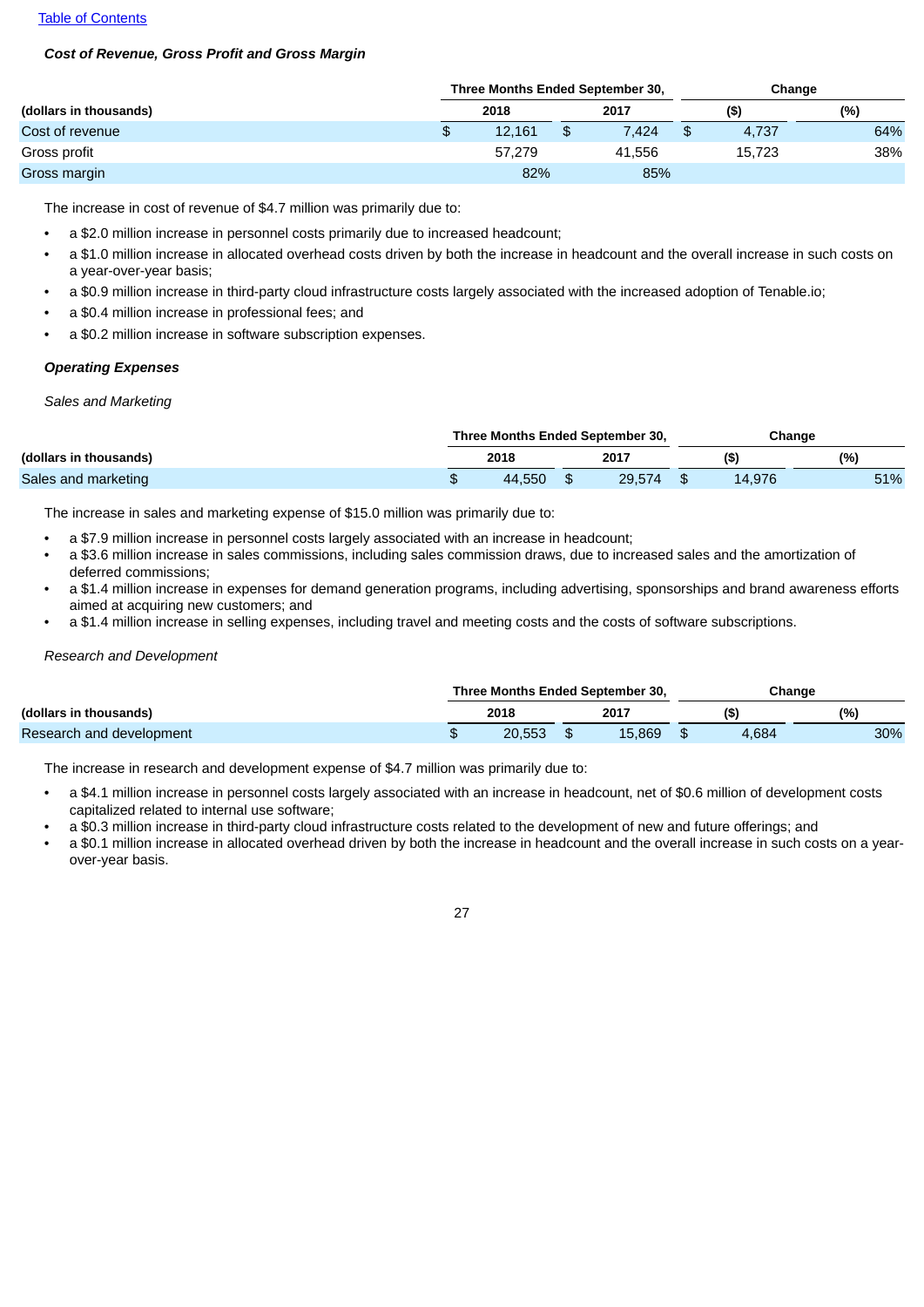#### *General and Administrative*

|                            |   |        | Three Months Ended September 30, | Change |     |  |
|----------------------------|---|--------|----------------------------------|--------|-----|--|
| (dollars in thousands)     |   | 2018   | 201                              | (\$)   | (%) |  |
| General and administrative | w | 13.272 | 7.275                            | 5,997  | 82% |  |

The increase in general and administrative expense of \$6.0 million was primarily due to:

- a \$4.3 million increase in personnel costs largely associated with an increase in headcount;
- a \$0.9 million increase in professional fees; and
- a \$0.2 million increase in software subscription expense.

#### **Comparison of the Nine Months Ended September 30, 2018 and 2017**

#### *Revenue*

| (dollars in thousands) |      | Nine Months Ended September 30. |  |      | Change |        |     |
|------------------------|------|---------------------------------|--|------|--------|--------|-----|
|                        |      | 2018                            |  | 2017 |        | 15)    | (%) |
| Revenue                | - 12 | 130                             |  | 133  | D.     | 58.529 | 44% |

The increase in revenue of \$58.5 million was comprised of increases in subscription revenue of \$53.1 million, perpetual license and maintenance revenue of \$3.6 million and professional services and other revenue of \$1.8 million. Revenue from existing customers comprised 57% of the increase, while the remaining increase was due to revenue from new customers since October 1, 2017. International revenue increased \$24.1 million, or 61%.

## *Cost of Revenue, Gross Profit and Gross Margin*

|                        |  | Nine Months Ended September 30, |    |         | Change |             |     |  |
|------------------------|--|---------------------------------|----|---------|--------|-------------|-----|--|
| (dollars in thousands) |  | 2018                            |    | 2017    |        | Change (\$) | (%) |  |
| Cost of revenue        |  | 30.768                          | \$ | 17.210  | \$     | 13.558      | 79% |  |
| Gross profit           |  | 161.371                         |    | 116,400 |        | 44.971      | 39% |  |
| Gross margin           |  | 84%                             |    | 87%     |        |             |     |  |

The increase in cost of revenue of \$13.6 million was primarily due to:

- a \$5.0 million increase in third-party cloud infrastructure costs largely associated with the increased adoption of Tenable.io;
- a \$4.8 million increase in personnel costs primarily due to increased headcount;
- a \$2.2 million increase in allocated overhead costs driven by both the increase in headcount and the overall increase in such costs on a year-over-year basis;
- a \$0.4 million increase in software subscription expenses; and
- a \$0.4 million increase in depreciation and amortization.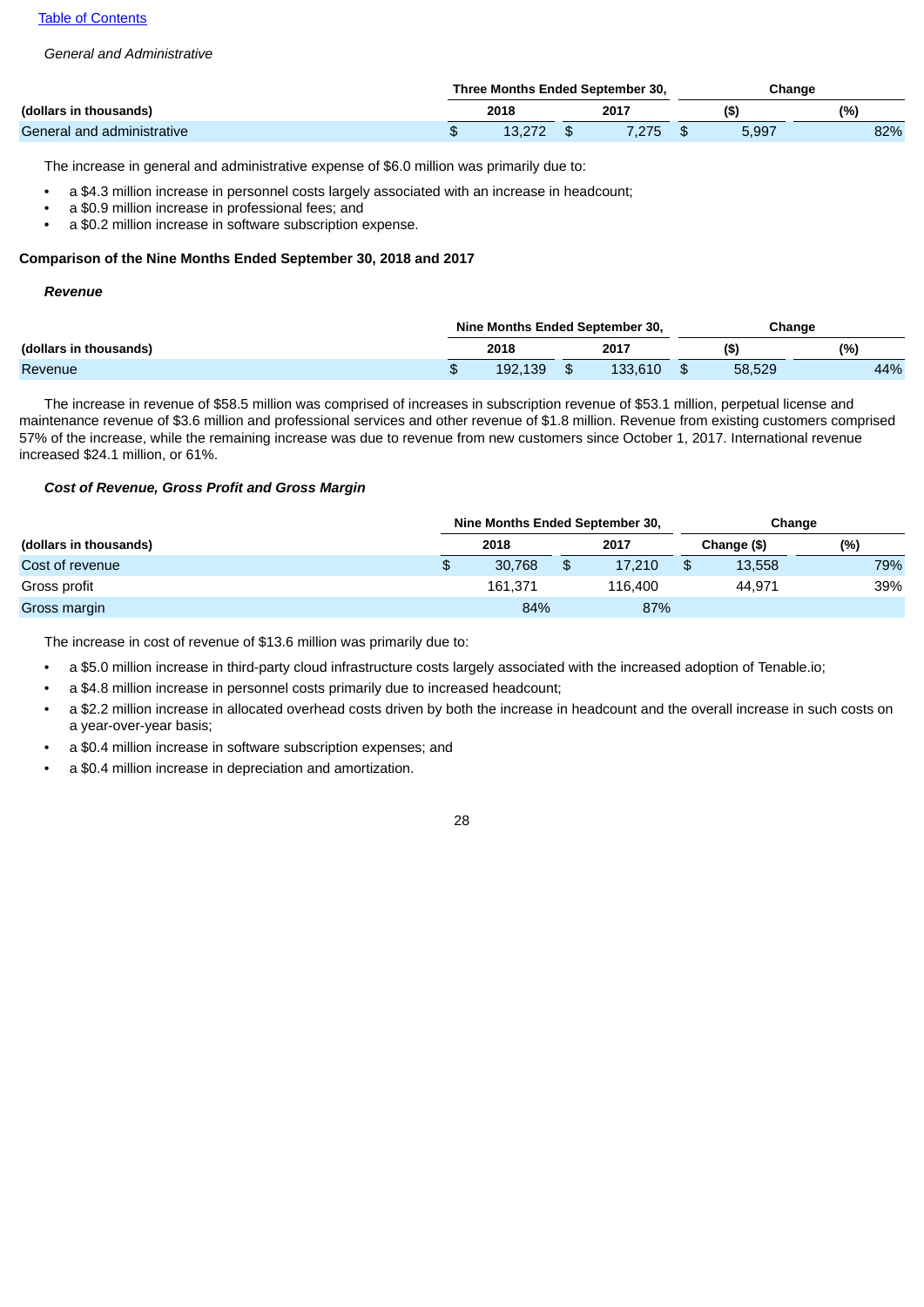## *Operating Expenses*

*Sales and Marketing*

|                        | Nine Months Ended September 30, |        | Change |     |  |
|------------------------|---------------------------------|--------|--------|-----|--|
| (dollars in thousands) | 2018                            | 2017   |        | (%) |  |
| Sales and marketing    | 125.964                         | 83.515 | 42.449 | 51% |  |

The increase in sales and marketing expense of \$42.4 million was primarily due to:

- a \$20.1 million increase in personnel costs largely associated with an increase in headcount;
- a \$10.7 million increase in sales commissions, including sales commission draws, due to increased sales and the amortization of deferred commissions;
- a \$5.9 million increase in expenses for demand generation programs, including advertising, sponsorships and brand awareness efforts aimed at acquiring new customers;
- a \$4.2 million increase in selling expenses, including travel and meeting costs and the costs of software subscriptions; and
- a \$1.1 million increase in allocated overhead costs, driven by both the increase in headcount and the overall increase in such costs on a year-over-year basis.

#### *Research and Development*

|                          |  | Nine Months Ended September 30. |  |        |  | Change |     |  |
|--------------------------|--|---------------------------------|--|--------|--|--------|-----|--|
| (dollars in thousands)   |  | 2018                            |  | 2017   |  |        | (%) |  |
| Research and development |  | 55.529                          |  | 42.040 |  | 13.489 | 32% |  |

The increase in research and development expense of \$13.5 million was primarily due to:

- a \$10.6 million increase in personnel costs largely associated with an increase in headcount, net of \$1.5 million of development costs capitalized related to internal use software;
- a \$1.0 million increase in third-party cloud infrastructure costs related to the development of new and future offerings;
- a \$0.5 million increase in event and travel costs:
- a \$0.5 million increase in software subscription expenses; and
- a \$0.5 million in allocated overhead driven by both the increase in headcount and the overall increase in such costs on a year-overyear basis.

#### *General and Administrative*

|                            | Nine Months Ended September 30, |        |  | Change |  |        |     |
|----------------------------|---------------------------------|--------|--|--------|--|--------|-----|
| (dollars in thousands)     |                                 | 2018   |  | 201.   |  | (\$)   | (%) |
| General and administrative |                                 | 32.868 |  | 19.982 |  | 12,886 | 64% |

The increase in general and administrative expense of \$12.9 million was primarily due to:

- a \$8.0 million increase in personnel costs largely associated with an increase in headcount;
- a \$2.9 million increase in professional fees;
- a \$0.6 million increase in software subscription expense;
- a \$0.3 million increase in depreciation and amortization; and
- a \$0.2 million increase in allocated overhead driven by both the increase in headcount and the overall increase in such costs on a yearover-year basis.

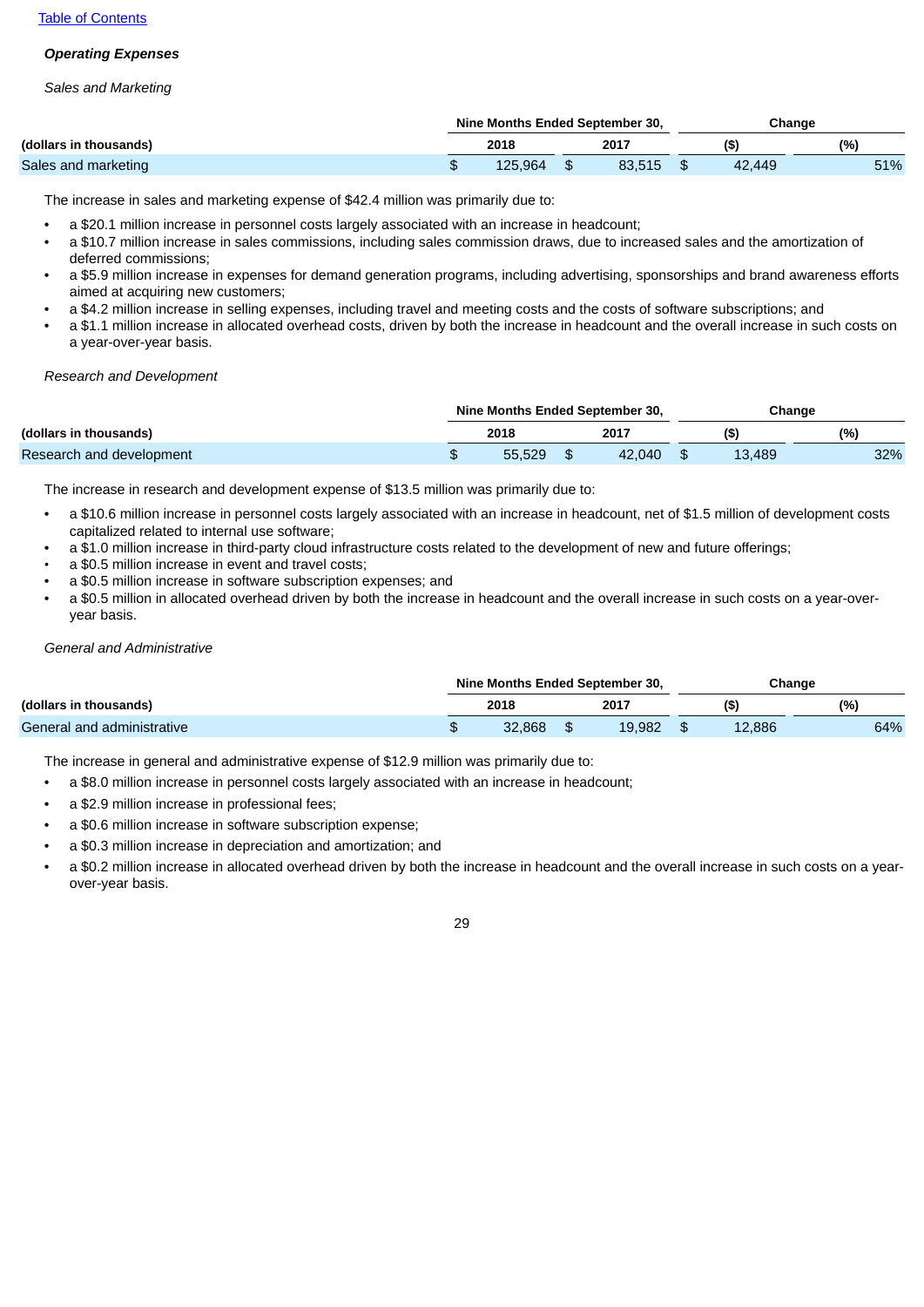#### **Liquidity and Capital Resources**

At September 30, 2018, we had cash and cash equivalents consisting of bank deposits and money market funds of \$253.0 million and short-term investments consisting of commercial paper and corporate bonds of \$34.1 million. Upon the completion of our IPO in July 2018, we received net proceeds of \$264.8 million.

Since our inception and prior to our IPO, we financed our operations through cash provided by operations, including payments received from customers using our software products and services, and we did not raise any primary institutional capital prior to our IPO. The proceeds of our Series A and Series B redeemable convertible preferred stock financings were used to repurchase shares of capital stock from former stockholders. We have generated significant operating losses from our operations as reflected by our accumulated deficit of \$446.5 million at September 30, 2018.

We typically invoice our customers annually in advance and, to a lesser extent, multi-year in advance. Therefore, a substantial source of our cash is from such prepayments, which are included on our consolidated balance sheets as deferred revenue. Deferred revenue consists primarily of the unearned portion of billed fees for our subscriptions and perpetual licenses, which is subsequently recognized as revenue in accordance with our revenue recognition policy. At September 30, 2018, we had deferred revenue of \$265.7 million, of which \$191.6 million was recorded as a current liability and is expected to be recorded as revenue in the next 12 months, provided all other revenue recognition criteria are met.

Our principal uses of cash in recent periods have been funding our operations, expansion of our sales and marketing and research and development activities and investments in infrastructure. We expect to continue incurring operating losses and generating negative cash flows from operations in the near-term; however, we believe that our existing cash and cash equivalents, including cash proceeds from our IPO, together with amounts available under the revolving credit facility, will be sufficient to fund our operating and capital needs for at least the next 12 months. Our future capital requirements will depend on many factors, including our revenue growth rate, subscription renewal activity, the timing and extent of spending to support further infrastructure and research and development efforts, the timing and extent of additional capital expenditures to invest in new and existing office spaces, such as our new corporate headquarters, the expansion of sales and marketing and international operating activities, the timing of introduction of new product capabilities and enhancements of our platform and the continuing market acceptance of our platform.

We may in the future enter into arrangements to acquire or invest in complementary businesses, services and technologies, including intellectual property rights. We may be required to seek equity or debt financing. In the event that financing is required from outside sources, we may not be able to raise it on terms acceptable to us or at all. If we are unable to raise additional capital when desired, or if we cannot expand our operations or otherwise capitalize on our business opportunities because we lack sufficient capital, our business, operating results and financial condition would be adversely affected.

#### *Credit Facility*

In May 2017, we entered into a \$25.0 million revolving credit facility with Silicon Valley Bank. Pursuant to the terms of the revolving credit facility, we may issue up to \$5.0 million of letters of credit, which reduce the total amount available for borrowing under such facility. The revolving credit facility terminates on May 4, 2020. To date, we have not borrowed any amounts under the revolving credit facility.

Interest on borrowings under the revolving credit facility accrues at a variable rate tied to the prime rate or the LIBOR rate, at our election. Interest is payable quarterly in arrears. We are required to pay a quarterly commitment fee that accrues at a rate of 0.25% per annum on the unused portion of the borrowing commitment.

The revolving credit facility contains customary conditions to borrowing, events of default and covenants, including restrictions on indebtedness, liens, acquisitions and investments, restricted payments and dispositions. If, as of the last day of any quarter, the outstanding balance of the revolving credit facility exceeds \$5.0 million, there are financial covenants that require us to maintain a minimum level of earnings before income taxes, interest, depreciation and amortization adjusted to add changes in deferred revenue in the period and a minimum current ratio level. We were in compliance with all covenants under the revolving credit facility at September 30, 2018.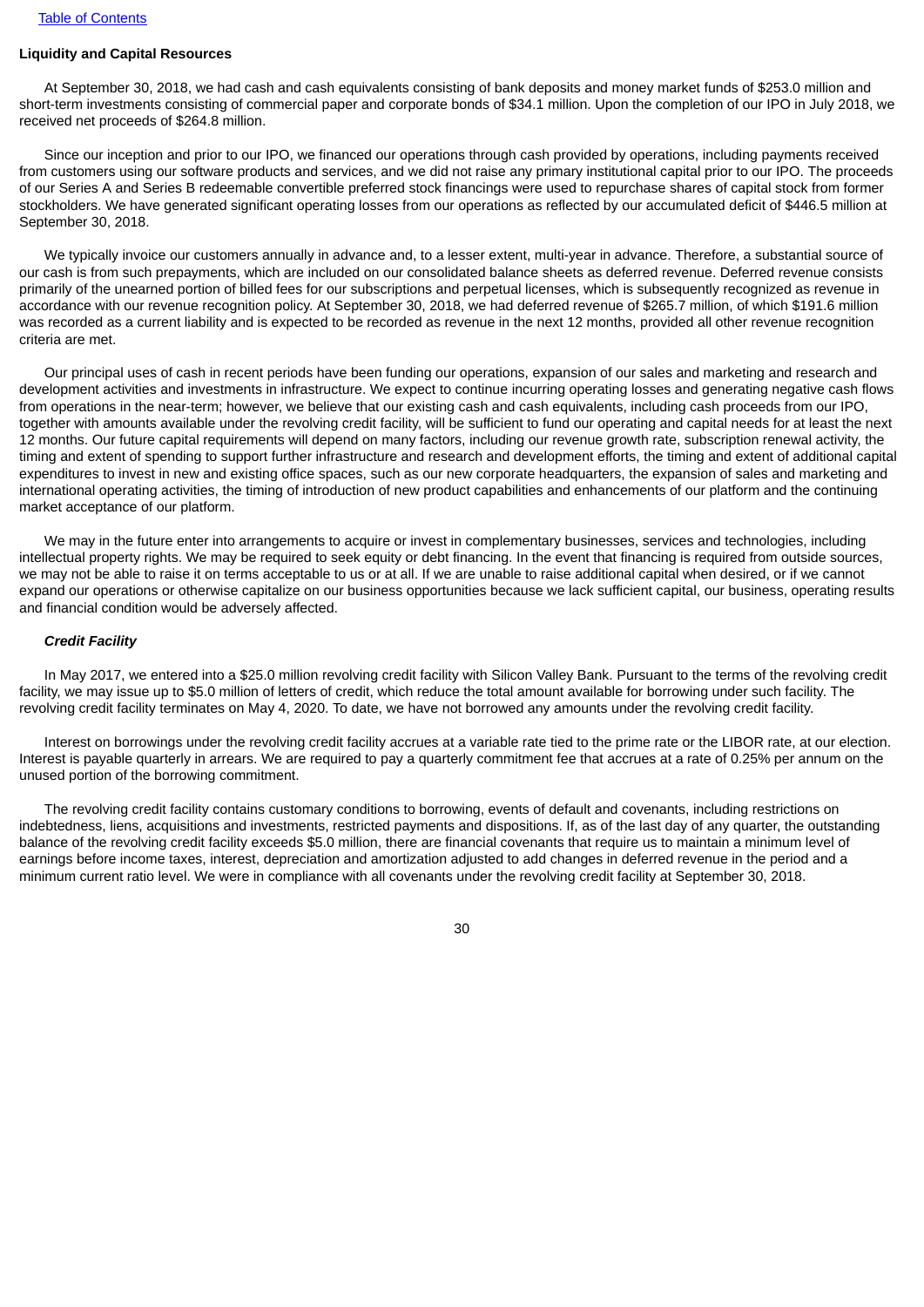#### *Cash Flows*

The following table summarizes our cash flows for the periods presented:

|                                                                                  | Nine Months Ended September 30, |              |  |         |
|----------------------------------------------------------------------------------|---------------------------------|--------------|--|---------|
| (in thousands)                                                                   |                                 | 2018         |  | 2017    |
| Net cash used in operating activities                                            | \$                              | $(1,005)$ \$ |  | (814)   |
| Net cash used in investing activities                                            |                                 | (38, 254)    |  | (1,628) |
| Net cash provided by financing activities                                        |                                 | 265,750      |  | 2,051   |
| Effect of exchange rate changes on cash and cash equivalents and restricted cash |                                 | (675)        |  | 22      |
| Net increase (decrease) in cash and cash equivalents and restricted cash         |                                 | 225,816      |  | (369)   |

#### *Operating Activities*

In the nine months ended September 30, 2018, net cash used in operating activities was \$1.0 million, which primarily consisted of our \$53.9 million loss, adjusted for stock-based compensation expense of \$14.2 million and depreciation and amortization of \$4.6 million, as well as a net cash inflow of \$33.3 million from changes in operating assets and liabilities. The net inflow from changes in operating assets and liabilities was primarily due to a \$39.9 million increase in deferred revenue primarily due to increased subscription sales as a majority of our customers are invoiced in advance, partially offset by an \$8.2 million increase in accounts receivable.

In the nine months ended September 30, 2017, net cash used in operating activities was \$0.8 million, which primarily consisted of our \$29.4 million loss, adjusted for stock-based compensation expense of \$5.5 million and depreciation and amortization of \$3.3 million, as well as a net cash inflow of \$19.2 million from changes in operating assets and liabilities. The net inflow from changes in operating assets and liabilities was primarily due to a \$40.1 million increase in deferred revenue from increased subscription sales, partially offset by an \$11.3 million increase in deferred commissions and an \$8.4 million increase in accounts receivable.

#### *Investing Activities*

Net cash used in investing activities increased by \$36.6 million, primarily due to our purchase of short-term investments of commercial paper and corporate bonds.

#### *Financing Activities*

Net cash provided by financing activities increased by \$263.7 million, primarily due to proceeds from our IPO, net of underwriting discounts and commissions, of \$268.5 million, less payments of offering costs related to our IPO of \$3.7 million.

#### **Contractual Obligations**

At September 30, 2018, there were no material changes in our contractual obligations and commitments from those disclosed in our Prospectus.

#### **Off-Balance Sheet Arrangements**

At September 30, 2018, we did not have any relationships with unconsolidated organizations or financial partnerships, such as structured finance or special purpose entities, which would have been established for the purpose of facilitating off-balance sheet arrangements or other contractually narrow or limited purposes.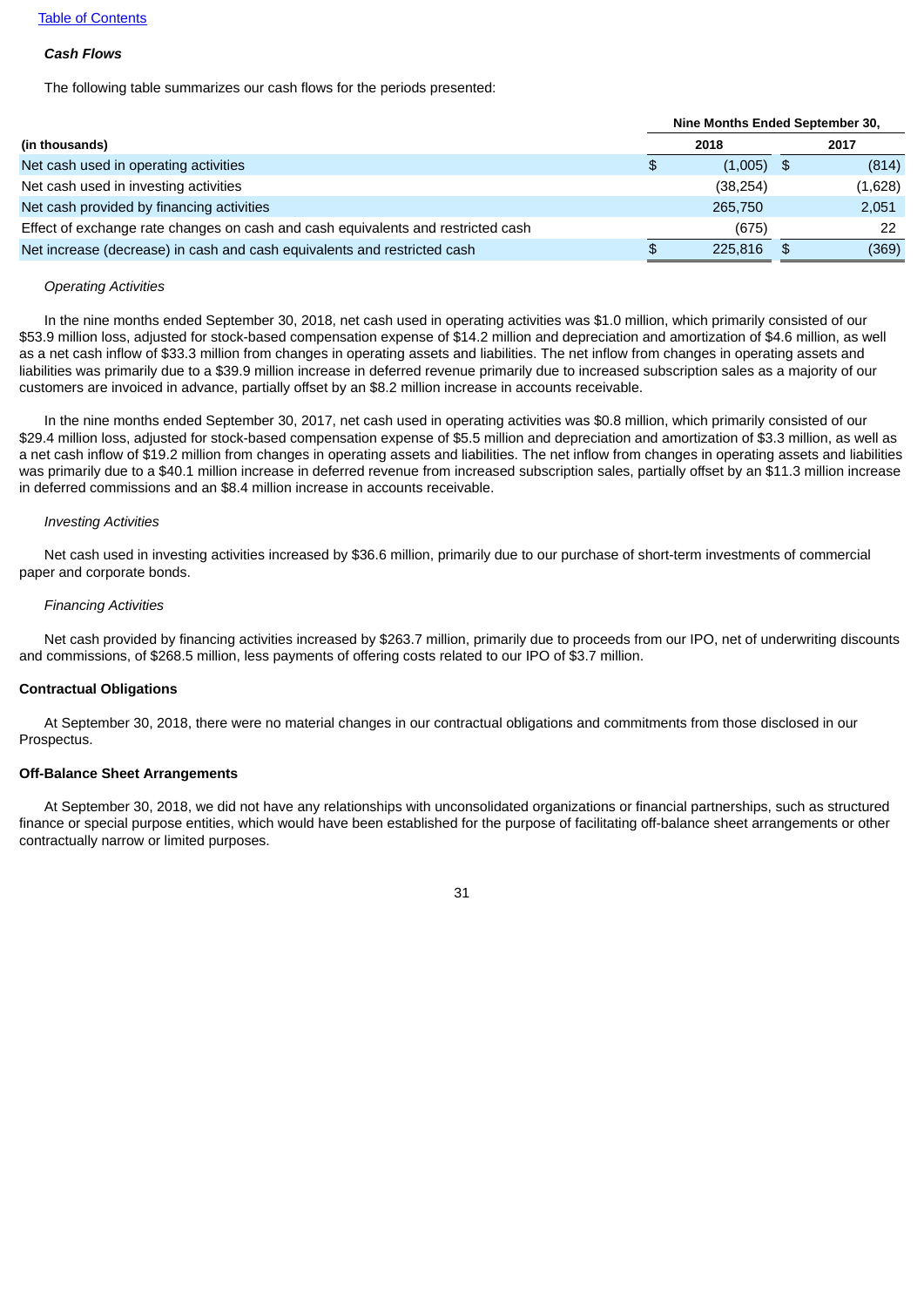## **Critical Accounting Policies and Estimates**

Our financial statements are prepared in accordance with U.S. GAAP. The preparation of these financial statements requires us to make estimates and assumptions that affect the reported amounts of assets, liabilities, revenue and expenses, as well as related disclosures. We evaluate our estimates and assumptions on an ongoing basis. Our estimates are based on historical experience and various other assumptions that we believe to be reasonable under the circumstances. Our actual results could differ from these estimates.

There have been no material changes to our critical accounting policies and estimates as described in our Prospectus.

#### **Recently Issued Accounting Pronouncements**

Refer to Note 1 to our consolidated financial statements for more information regarding recently issued accounting pronouncements not yet adopted.

#### **Emerging Growth Company Status**

We are an emerging growth company, as defined in the Jumpstart Our Business Startups Act of 2012, or the JOBS Act. Under the JOBS Act, emerging growth companies can delay adopting new or revised accounting standards until such time as those standards apply to private companies. We have irrevocably elected not to avail ourselves of this exemption from new or revised accounting standards and, therefore, we will be subject to the same new or revised accounting standards as other public companies that are not emerging growth companies.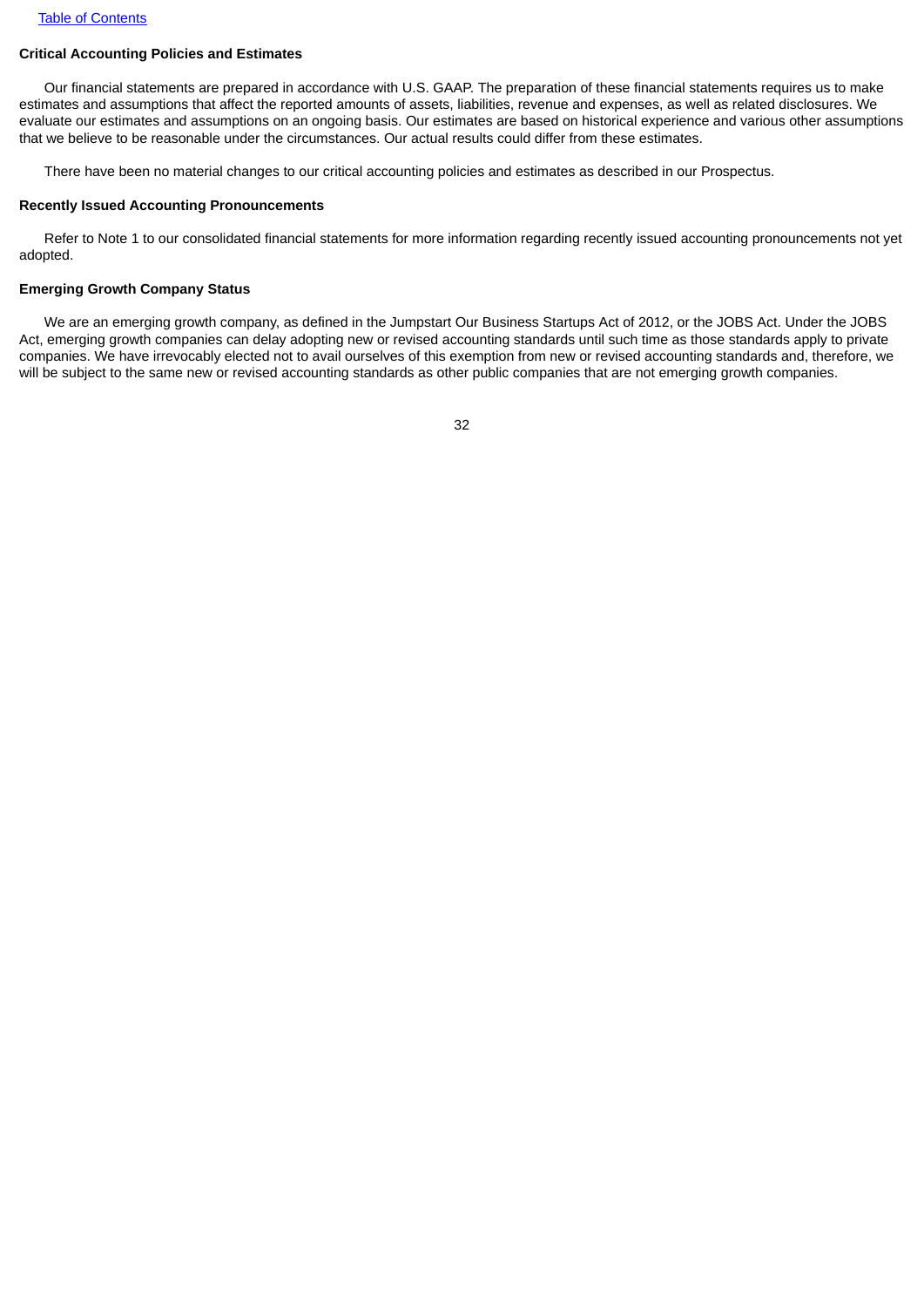#### <span id="page-32-0"></span>**Item 3. Quantitative and Qualitative Disclosures about Market Risk**

We are exposed to market risks in the ordinary course of our business, including interest rate, foreign currency exchange and inflation risks.

#### *Interest Rate Risk*

At September 30, 2018, we had cash and cash equivalents of \$253.0 million, consisting of cash deposits and money market funds. We also had short-term investments of \$34.1 million, consisting of commercial paper and corporate bonds. Our investments are carried at their fair market value with cumulative unrealized gains or losses recorded as a component of accumulated other comprehensive loss within stockholders' equity. The primary objectives of our investment activities are the preservation of capital, the fulfillment of liquidity needs and the fiduciary control of cash and investments. We do not enter into investments for trading or speculative purposes. Interest-earning instruments carry a degree of interest rate risk; however, a hypothetical 10% change in interest rates during any of the periods presented would not have had a material impact on our financial statements.

We have not had any amounts outstanding under the revolving credit facility since it was established in May 2017. Any borrowings under the revolving credit facility would bear interest at a variable rate tied to the prime rate or the LIBOR rate. We do not have any other long-term debt or financial liabilities with floating interest rates that would subject us to interest rate fluctuations.

#### *Foreign Currency Exchange Risk*

Substantially all of our sales contracts are denominated in U.S. dollars, with a limited number of contracts denominated in foreign currencies. A portion of our operating expenses are incurred outside the United States, denominated in foreign currencies and subject to fluctuations due to changes in foreign currency exchange rates, particularly changes in the Euro, British Pound and Australian dollar. Additionally, fluctuations in foreign currency exchange rates may cause us to recognize remeasurement and transaction gains (losses) in our consolidated statements of operations and comprehensive loss. As the impact of foreign currency exchange rates has not been material to our historical operating results, we have not entered into derivative or hedging transactions, but we may do so in the future if our exposure to foreign currency becomes more significant.

#### *Inflation Risk*

We do not believe that inflation has had a material effect on our business, results of operations, or financial condition. Nonetheless, if our costs were to become subject to significant inflationary pressures, we may not be able to fully offset such higher costs. Our inability or failure to do so could harm our business, results of operations, or financial condition.

#### <span id="page-32-1"></span>**Item 4. Controls and Procedures**

#### *Evaluation of Disclosure Controls and Procedures*

We maintain "disclosure controls and procedures," as defined in Rule 13a-15(e) and Rule 15d-15(e) under the Exchange Act that are designed to ensure that information required to be disclosed by a company in the reports that it files or submits under the Exchange Act is recorded, processed, summarized and reported, within the time periods specified in the SEC's rules and forms. Disclosure controls and procedures include, without limitation, controls and procedures designed to ensure that information required to be disclosed by a company in the reports that it files or submits under the Exchange Act is accumulated and communicated to our management, including our principal executive and principal financial officers, as appropriate to allow timely decisions regarding required disclosure.

Our management, with the participation of our Chief Executive Officer and Chief Financial Officer, has evaluated the effectiveness of our disclosure controls and procedures (as defined in Rules 13a-15(e) and 15d-15(e) under the Exchange Act ), as of the end of the period covered by this Form 10-Q. Based on such evaluation, our Chief Executive Officer and Chief Financial Officer have concluded that as of September 30, 2018, our disclosure controls and procedures were effective to provide reasonable assurance that the information required to be disclosed by us in this Form 10-Q was (a)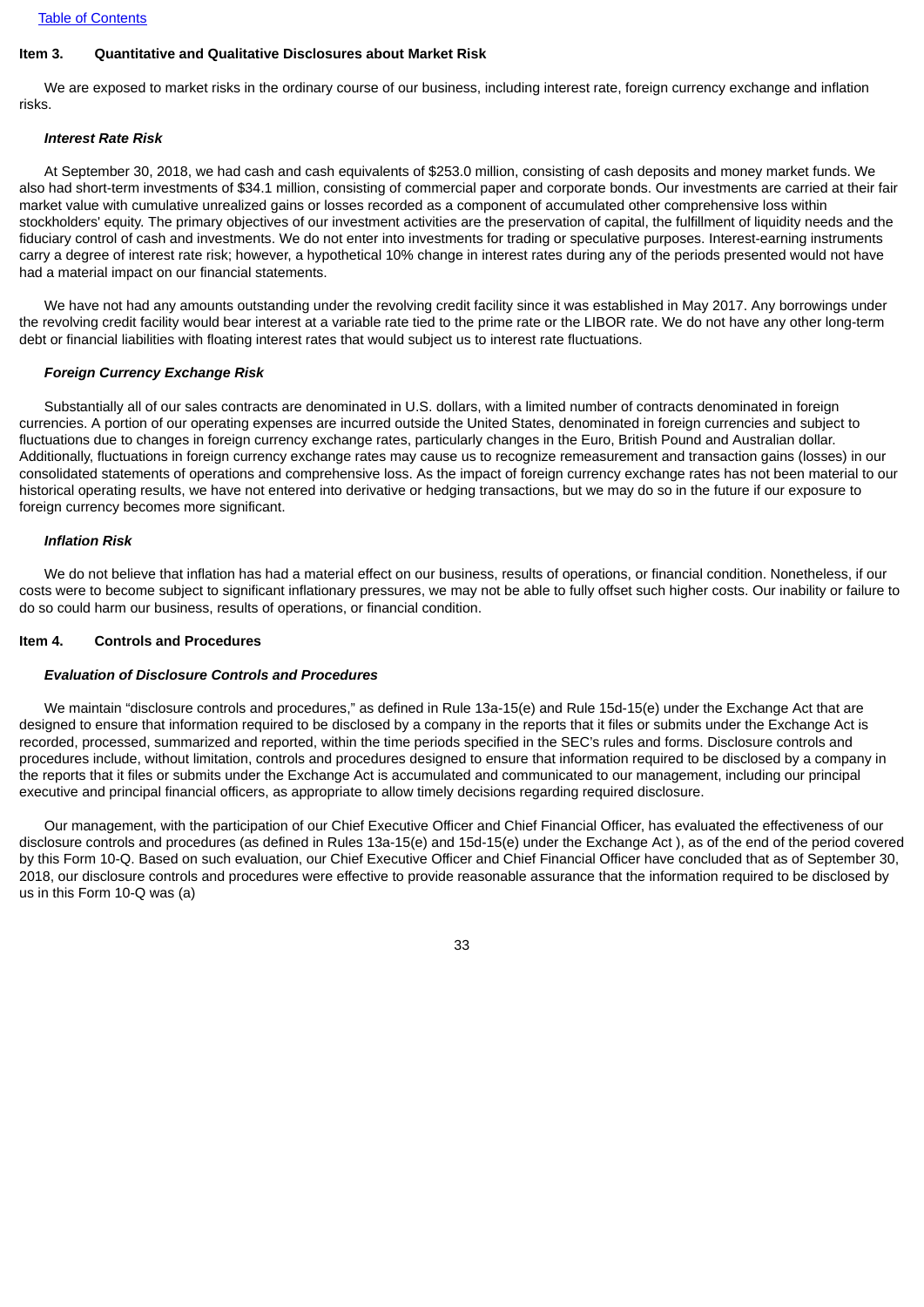reported within the time periods specified by SEC rules and regulations, and (b) communicated to our management, including our Chief Executive Officer and Chief Financial Officer, to allow timely decisions regarding any required disclosure.

#### *Changes in Internal Control Over Financial Reporting*

There were no changes in our internal control over financial reporting identified in management's evaluation pursuant to Rules 13a-15(d) or 15d-15(d) of the Exchange Act during the period covered by this Quarterly Report on Form 10-Q that materially affected, or are reasonably likely to materially affect, our internal control over financial reporting.

#### *Inherent Limitations on Effectiveness of Internal Controls*

In designing and evaluating the disclosure controls and procedures, management recognizes that any controls and procedures, no matter how well designed and operated, can provide only reasonable, not absolute, assurance of achieving the desired control objectives. In addition, the design of disclosure controls and procedures must reflect the fact that there are resource constraints and that management is required to apply judgment in evaluating the benefits of possible controls and procedures relative to their costs. Our management, including our Chief Executive Officer and Chief Financial Officer, believes that our disclosure controls and procedures and internal control over financial reporting are designed to provide reasonable assurance of achieving their objectives and are effective at the reasonable assurance level. However, our management does not expect that our disclosure controls and procedures or our internal control over financial reporting will prevent all errors and all fraud.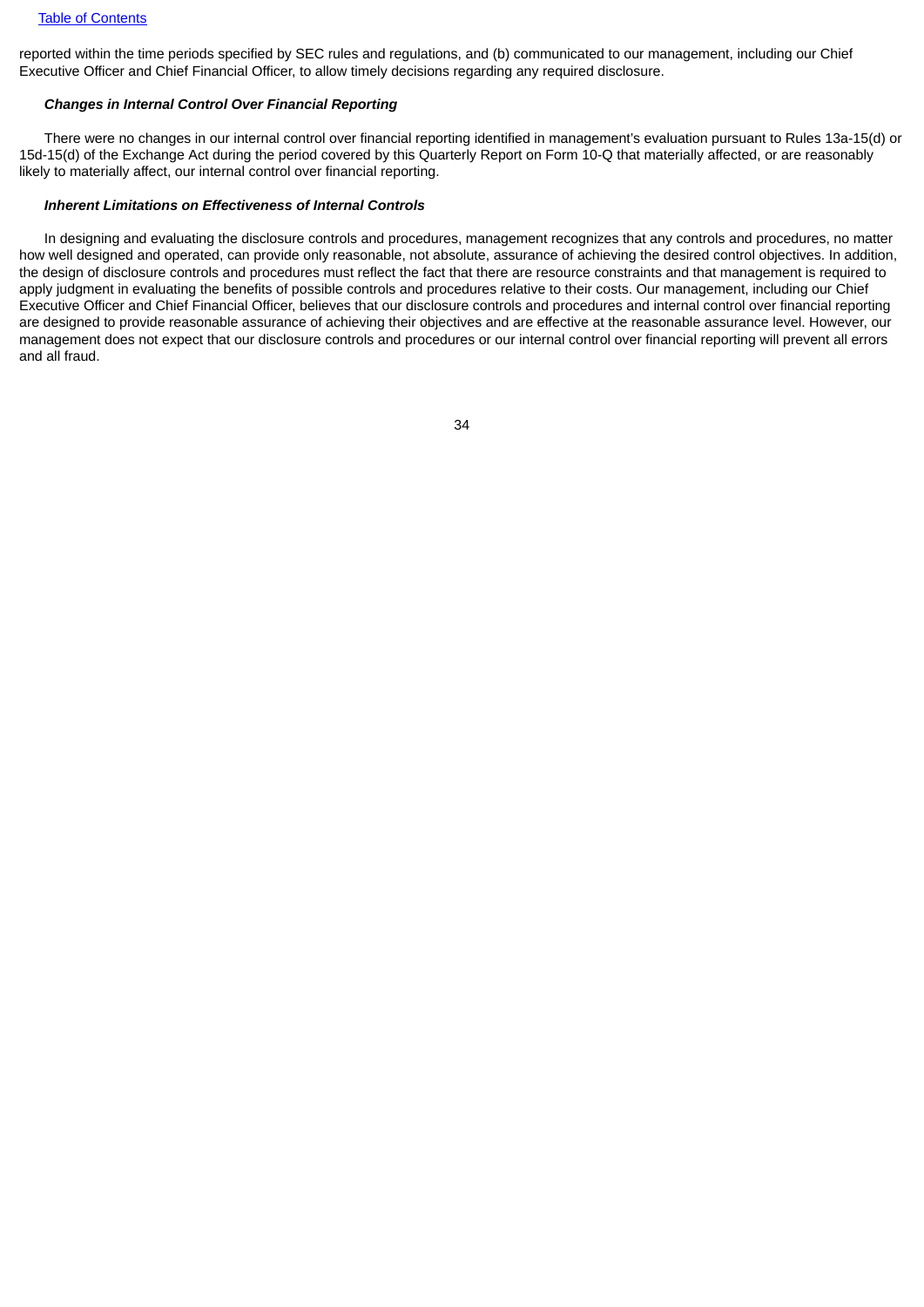#### **PART II. OTHER INFORMATION**

#### <span id="page-34-1"></span><span id="page-34-0"></span>**Item 1. Legal Proceedings**

From time to time, we may be subject to legal proceedings and claims in the ordinary course of business. We are not presently a party to any legal proceedings that, if determined adversely to us, would individually or taken together have a material adverse effect on our business, results of operations, financial condition or cash flows. We have received, and may in the future continue to receive, claims from third parties asserting, among other things, infringement of their intellectual property rights. Future litigation may be necessary to defend ourselves, our partners and our customers by determining the scope, enforceability and validity of third-party proprietary rights, or to establish our proprietary rights. The results of any current or future litigation cannot be predicted with certainty, and regardless of the outcome, litigation can have an adverse impact on us because of defense and settlement costs, diversion of management resources and other factors.

#### <span id="page-34-2"></span>**Item 1A. Risk Factors**

Our operations and financial results are subject to significant risks and uncertainties including those described below. You should carefully consider the risks and uncertainties described below, in addition to other information contained in this Ouarterly Report on Form 10-O, including our consolidated financial statements and related notes. The risks and uncertainties described below are not the only ones we face. Additional risks and uncertainties that we are unaware of, or that we currently believe are not material, may also become important factors that adversely affect our business. If any of the following risks or others not specified below materialize, our business, financial condition and results of *operations could be materially and adversely affected.*

#### **Risks Related to Our Business and Industry**

#### *We have a history of losses and may not achieve or maintain profitability in the future.*

We have historically incurred net losses, including net losses of \$37.2 million, \$41.0 million and \$53.9 million in 2016, 2017 and the nine months ended September 30, 2018, respectively. As of September 30, 2018, we had an accumulated deficit of \$446.5 million. Because the market for our offerings is highly competitive and rapidly evolving and these solutions have not yet reached widespread adoption, it is difficult for us to predict our future results of operations. While we have experienced significant revenue growth in recent periods, we are not certain whether or when we will obtain a high enough volume of sales of our offerings to sustain or increase our growth or achieve or maintain profitability in the future. We also expect our costs to increase in future periods, which could negatively affect our future operating results if our revenue does not increase at a greater rate. In particular, we expect to continue to expend substantial financial and other resources on:

- research and development related to our offerings, including investments in our research and development team;
	- sales and marketing, including a significant expansion of our sales organization, both domestically and internationally;
- continued international expansion of our business; and
- general and administrative expense, including legal and accounting expenses related to being a public company.

These investments may not result in increased revenue or growth in our business. If we are unable to increase our revenue at a rate sufficient to offset the expected increase in our costs, our business, financial position and results of operations will be harmed and we may not be able to achieve or maintain profitability over the long term. Additionally, we may encounter unforeseen operating expenses, difficulties, complications, delays and other unknown factors that may result in losses in future periods. If our revenue growth does not meet our expectations in future periods, our financial performance may be harmed, and we may not achieve or maintain profitability in the future.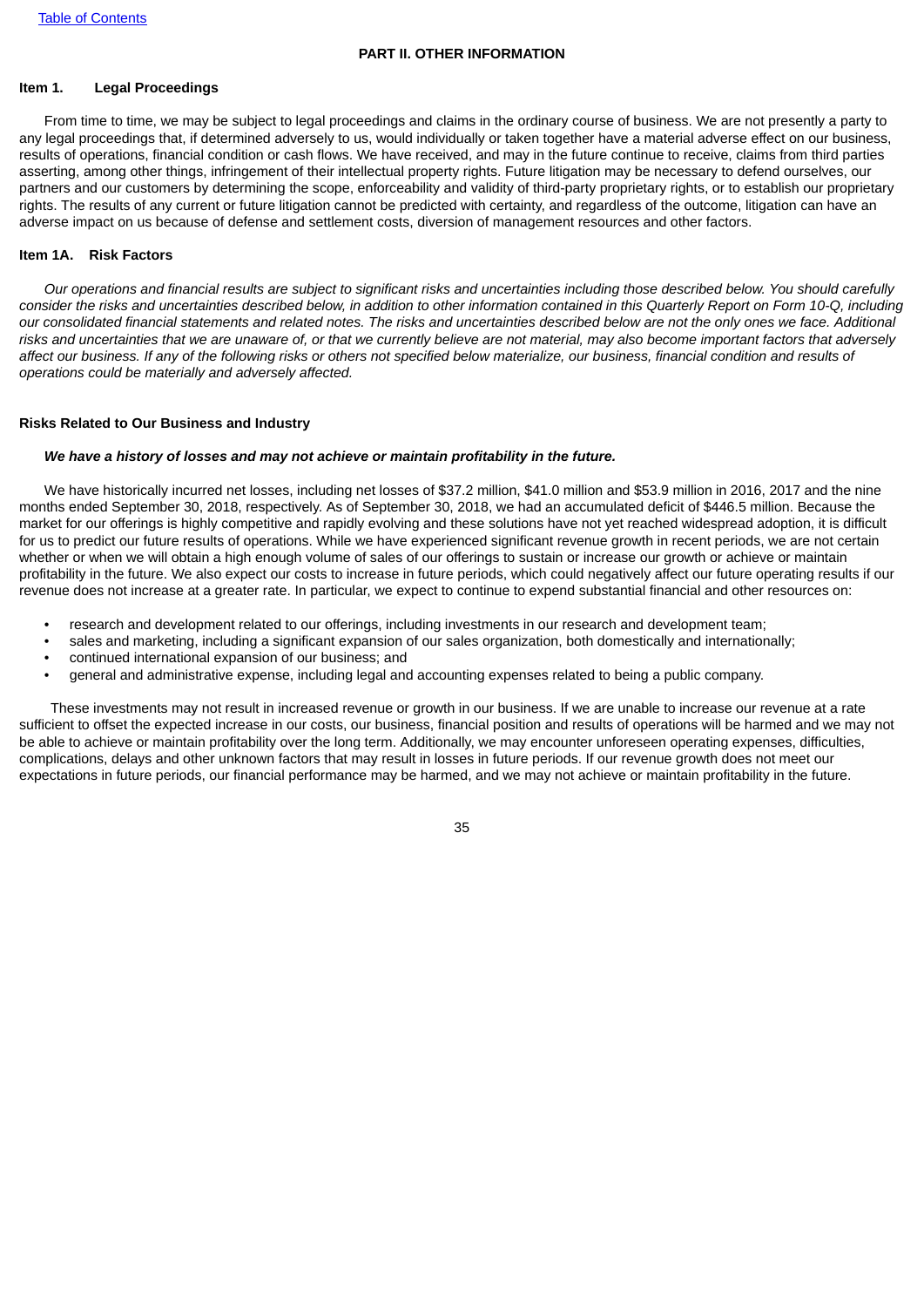#### *We may not be able to sustain our revenue growth rate in the future.*

From 2016 to 2017, our revenue grew from \$124.4 million to \$187.7 million, representing year-over-year growth of 51%. Our adoption of ASC 606 as of January 1, 2017 contributed three percentage points to that growth rate. From the nine months ended September 30, 2017 to the nine months ended September 30, 2018, our revenue grew from \$133.6 million to \$192.1 million. This growth was primarily from an increase in subscription revenue. Although we have experienced rapid growth historically and currently have high customer renewal rates, we may not continue to grow as rapidly in the future due to a decline in our renewal rates, failure to attract new customers or other factors. Any success that we may experience in the future will depend in large part on our ability to, among other things:

- maintain and expand our customer base;
- increase revenue from existing customers through increased or broader use of our offerings within their organizations;
- improve the performance and capabilities of our offerings through research and development;
- continue to develop and expand our enterprise platform;
- maintain the rate at which customers purchase and renew subscriptions to our enterprise platform offerings;
- continue to successfully expand our business domestically and internationally; and
- successfully compete with other companies.

If we are unable to maintain consistent revenue or revenue growth, our stock price could be volatile, and it may be difficult to achieve and maintain profitability. You should not rely on our revenue for any prior quarterly or annual periods as any indication of our future revenue or revenue growth.

We may be unable to rapidly and efficiently adjust our cost structure in response to significant revenue declines, which could adversely affect our operating results.

### We recognize substantially all of our revenue ratably over the term of our subscriptions and, to a lesser extent, perpetual licenses ratably over an expected period of benefit and, as a result, downturns in sales may not be immediately reflected in our *operating results.*

We recognize substantially all of our revenue ratably over the terms of our subscriptions with customers, which generally occurs over a one-year period and, for our perpetual licenses, over a five-year expected period of benefit. As a result, a substantial portion of the revenue that we report in each period will be derived from the recognition of deferred revenue relating to agreements entered into during previous periods. Consequently, a decline in new sales or renewals in any one period may not be immediately reflected in our revenue results for that period. This decline, however, will negatively affect our revenue in future periods. Accordingly, the effect of significant downturns in sales and market acceptance of our solutions and potential changes in our rate of renewals may not be fully reflected in our results of operations until future periods. This also makes it difficult for us to rapidly increase our revenue growth through additional sales in any period, as revenue from new customers generally will be recognized over the term of the applicable agreement.

#### *We may not be able to scale our business quickly enough to meet our customers' growing needs.*

As usage of our enterprise platform grows, and as customers expand in size or expand the number of IT assets or IP addresses under their subscriptions, we may need to devote additional resources to improving our technology architecture, integrating with third-party systems and maintaining infrastructure performance. In addition, we will need to appropriately scale our sales and marketing headcount, as well as grow our third-party channel partner network, to serve our growing customer base. If we are unable to scale our business appropriately, it could reduce the attractiveness of our solutions to customers, resulting in decreased sales to new customers, lower renewal rates by existing customers or the issuance of service credits or requested refunds, each of which could hurt our revenue growth and our reputation. Even if we are able to upgrade our systems and expand our personnel, any such expansion will be expensive and complex, requiring management time and attention. We could also face inefficiencies or operational failures as a result of our efforts to scale our infrastructure. Moreover, there are inherent risks associated with upgrading, improving and expanding our information technology systems. We cannot be sure that the expansion and improvements to our infrastructure and systems will be fully or effectively implemented on a timely basis, if at all. These efforts may reduce revenue and our margins and adversely impact our financial results.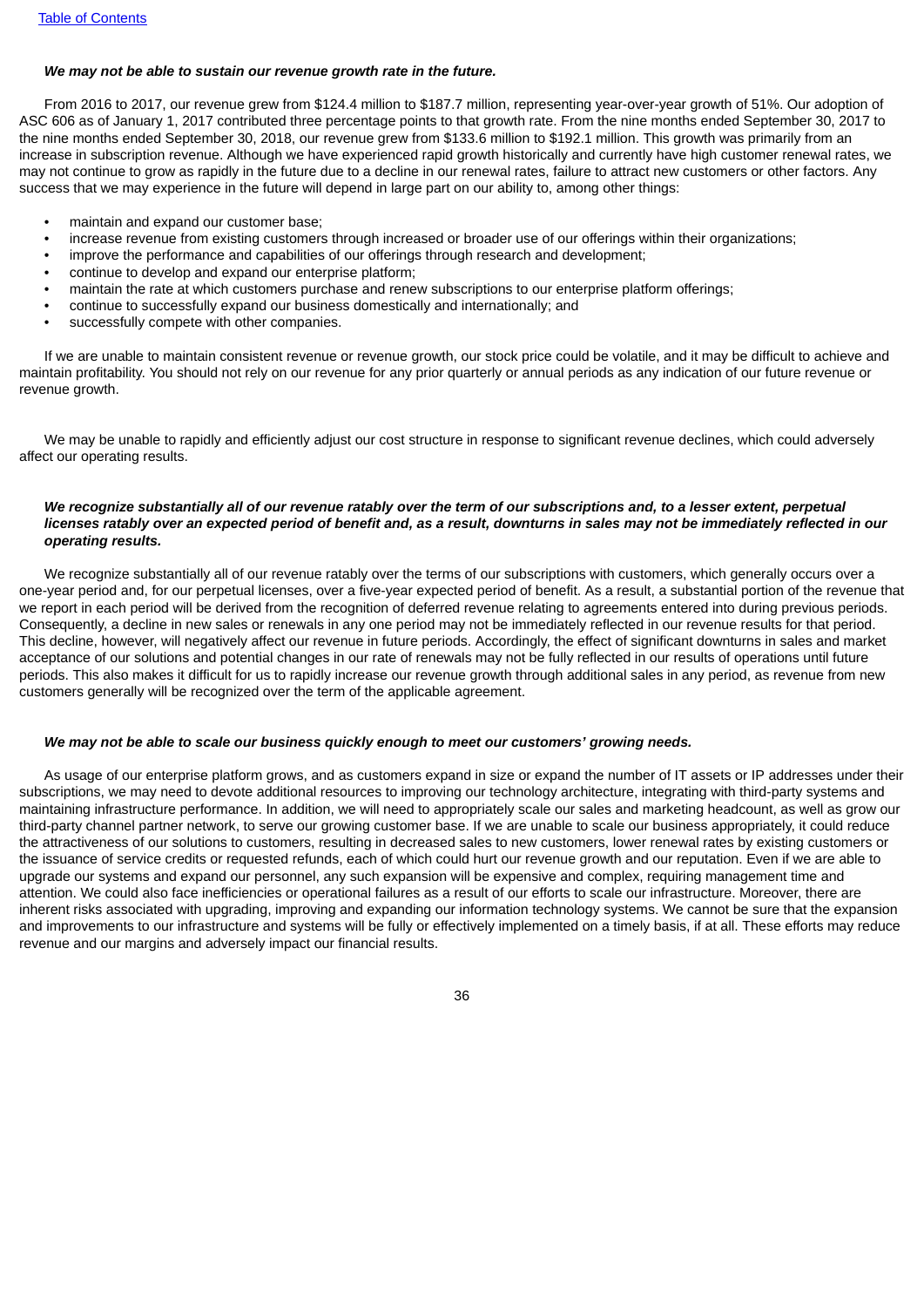## If our enterprise platform offerings do not interoperate with our customers' network and security infrastructure or with third-party *products, websites or services, our results of operations may be harmed.*

Our enterprise platform offerings, Tenable.io and SecurityCenter, must interoperate with our customers' existing network and security infrastructure. These complex systems are developed, delivered and maintained by the customer and a myriad of vendors and service providers. As a result, the components of our customers' infrastructure have different specifications, rapidly evolve, utilize multiple protocol standards, include multiple versions and generations of products and may be highly customized. We must be able to interoperate and provide our security offerings to customers with highly complex and customized networks, which requires careful planning and execution between our customers, our customer support teams and our channel partners. Further, when new or updated elements of our customers' infrastructure or new industry standards or protocols, such as HTTP/2, are introduced, we may have to update or enhance our cloud platform and our other solutions to allow us to continue to provide service to customers. Our competitors or other vendors may refuse to work with us to allow their products to interoperate with our solutions, which could make it difficult for our cloud platform to function properly in customer networks that include these third-party products.

We may not deliver or maintain interoperability quickly or cost-effectively, or at all. These efforts require capital investment and engineering resources. If we fail to maintain compatibility of our cloud platform and our other solutions with our customers' network and security infrastructures, our customers may not be able to fully utilize our solutions, and we may, among other consequences, lose or fail to increase our market share and experience reduced demand for our services, which would materially harm our business, operating results and financial condition.

#### If our solutions fail to detect vulnerabilities or incorrectly detect vulnerabilities, or if they contain undetected errors or defects, *our brand and reputation could be harmed.*

If our solutions fail to detect vulnerabilities in our customers' cybersecurity infrastructure, or if our solutions fail to identify to new and increasingly complex methods of cyberattacks, our business and reputation may suffer. There is no guarantee that our solutions will detect all vulnerabilities, especially in light of the rapidly changing security landscape to which we must respond. Additionally, our solutions may falsely detect vulnerabilities or threats that do not actually exist. For example, our solutions rely on information provided by an active community of users who contribute new exploits, attacks and vulnerabilities. If the information from these third parties is inaccurate, the potential for false indications of security vulnerabilities increases. These false positives, while typical in the industry, may impair the perceived reliability of our offerings and may therefore adversely impact market acceptance of our products and could result in negative publicity, loss of customers and sales and increased costs to remedy any problem.

Our solutions may also contain undetected errors or defects when first introduced or as new versions are released. We have experienced these errors or defects in the past in connection with new solutions and product upgrades and we expect that these errors or defects will be found from time to time in the future in new or enhanced solutions after commercial release. Defects may cause our solutions to be vulnerable to attacks, cause them to fail to detect vulnerabilities, or temporarily interrupt customers' networking traffic. Any errors, defects, disruptions in service or other performance problems with our solutions may damage our customers' business and could hurt our reputation. If our solutions or fail to detect vulnerabilities for any reason, we may incur significant costs, the attention of our key personnel could be diverted, our customers may delay or withhold payment to us or elect not to renew or other significant customer relations problems may arise. We may also be subject to liability claims for damages related to errors or defects in our solutions. A material liability claim or other occurrence that harms our reputation or decreases market acceptance of our solutions may harm our business and operating results.

An actual or perceived security breach or theft of the sensitive data of one of our customers, regardless of whether the breach is attributable to the failure of our solutions, could adversely affect the market's perception of our brand and our offerings and subject us to legal claims.

#### Our future quarterly results of operations are likely to fluctuate significantly due to a wide range of factors, which makes our *future results difficult to predict.*

Our revenue and results of operations have historically varied from period to period, and we expect that they will continue to do so as a result of a number of factors, many of which are outside of our control, including:

the level of demand for our enterprise platform;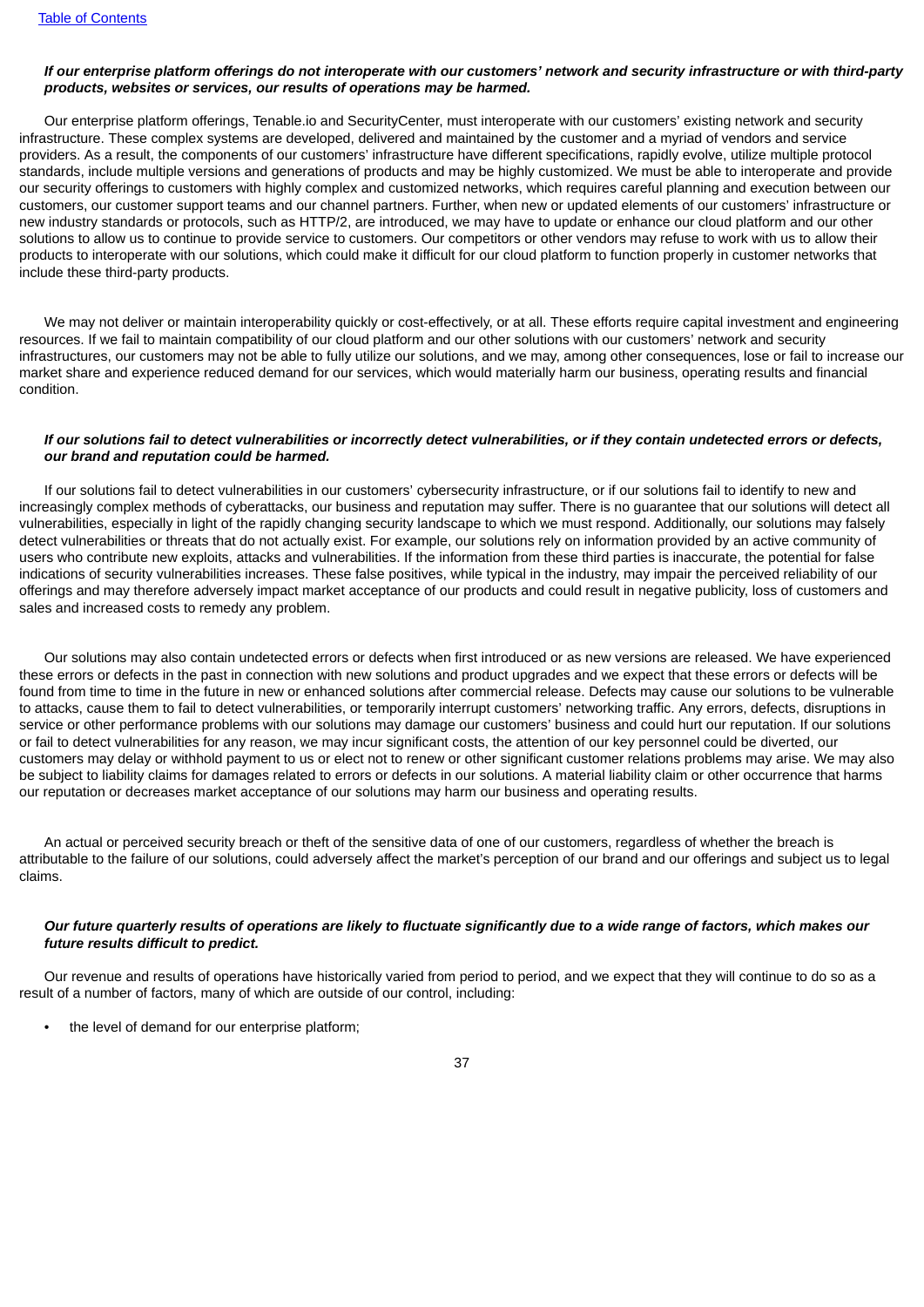- the introduction of new products and product enhancements by existing competitors or new entrants into our market, and changes in pricing for solutions offered by us or our competitors;
- the rate of renewal of subscriptions, and extent of expansion of IT assets under such subscriptions, with existing customers;
- the mix of customers licensing our products on a subscription basis as compared to a perpetual license;
- large customers failing to renew their subscriptions;
- the size, timing and terms of our subscription agreements with new customers;
- our ability to interoperate our solutions with our customers' network and security infrastructure;
- the timing and growth of our business, in particular through our hiring of new employees and international expansion;
- network outages, security breaches, technical difficulties or interruptions with our solutions;
- changes in the growth rate of the markets in which we compete;
- the length of the license term, amount prepaid and other material terms of subscriptions to our solutions sold during a period;
- customers delaying purchasing decisions in anticipation of new developments or enhancements by us or our competitors or otherwise; • changes in customers' budgets;
- seasonal variations related to sales and marketing and other activities, such as expenses related to our customers;
- our ability to increase, retain and incentivize the channel partners that market and sell our solutions;
- our ability to integrate our solutions with our ecosystem partners' technology;
- our brand and reputation;
- the timing of our adoption of new or revised accounting pronouncements applicable to public companies and the impact on our results of operations;
- our ability to control costs, including our operating expenses;
- our ability to hire, train and maintain our direct sales force;
- unforeseen litigation and intellectual property infringement:
- fluctuations in our effective tax rate; and
- general economic and political conditions, both domestically and internationally, as well as economic conditions specifically affecting industries in which our customers operate.

Any one of these or other factors discussed elsewhere in this Quarterly Report on Form 10-Q, or the cumulative effect of some of these factors, may result in fluctuations in our revenue and operating results, meaning that quarter-to-quarter comparisons of our revenue, results of operations and cash flows may not necessarily be indicative of our future performance and may cause us to miss our guidance and analyst expectations and may cause our stock price to decline.

In addition, we have historically experienced seasonality in entering into agreements with customers. We typically enter into a significantly higher percentage of agreements with new customers, as well as renewal agreements with existing customers, in the third and fourth quarters. The increase in customer agreements in the third quarter is primarily attributable to U.S. government and related agencies, and the increase in the fourth quarter is primarily attributable to large enterprise account buying patterns typical in the software industry. We expect that seasonality will continue to affect our operating results in the future and may reduce our ability to predict cash flow and optimize the timing of our operating expenses.

#### *We face intense competition.*

The market for cybersecurity solutions is fragmented, intensely competitive and constantly evolving. We compete with a range of established and emerging cybersecurity software and services vendors, as well as homegrown solutions. With the introduction of new technologies and market entrants, we expect the competitive environment to remain intense going forward. Our competitors include: vulnerability management and assessment vendors, including Qualys and Rapid7; diversified security software and services vendors, including IBM; endpoint security vendors with nascent vulnerability assessment capabilities, including Tanium and CrowdStrike; and providers of point solutions that compete with some of the features present in our solutions. We also compete against internally-developed efforts that often use open source solutions.

Some of our actual and potential competitors have significant advantages over us, such as longer operating histories, significantly greater financial, technical, marketing or other resources, stronger brand and business user recognition, larger intellectual property portfolios and broader global distribution and presence. In addition, our industry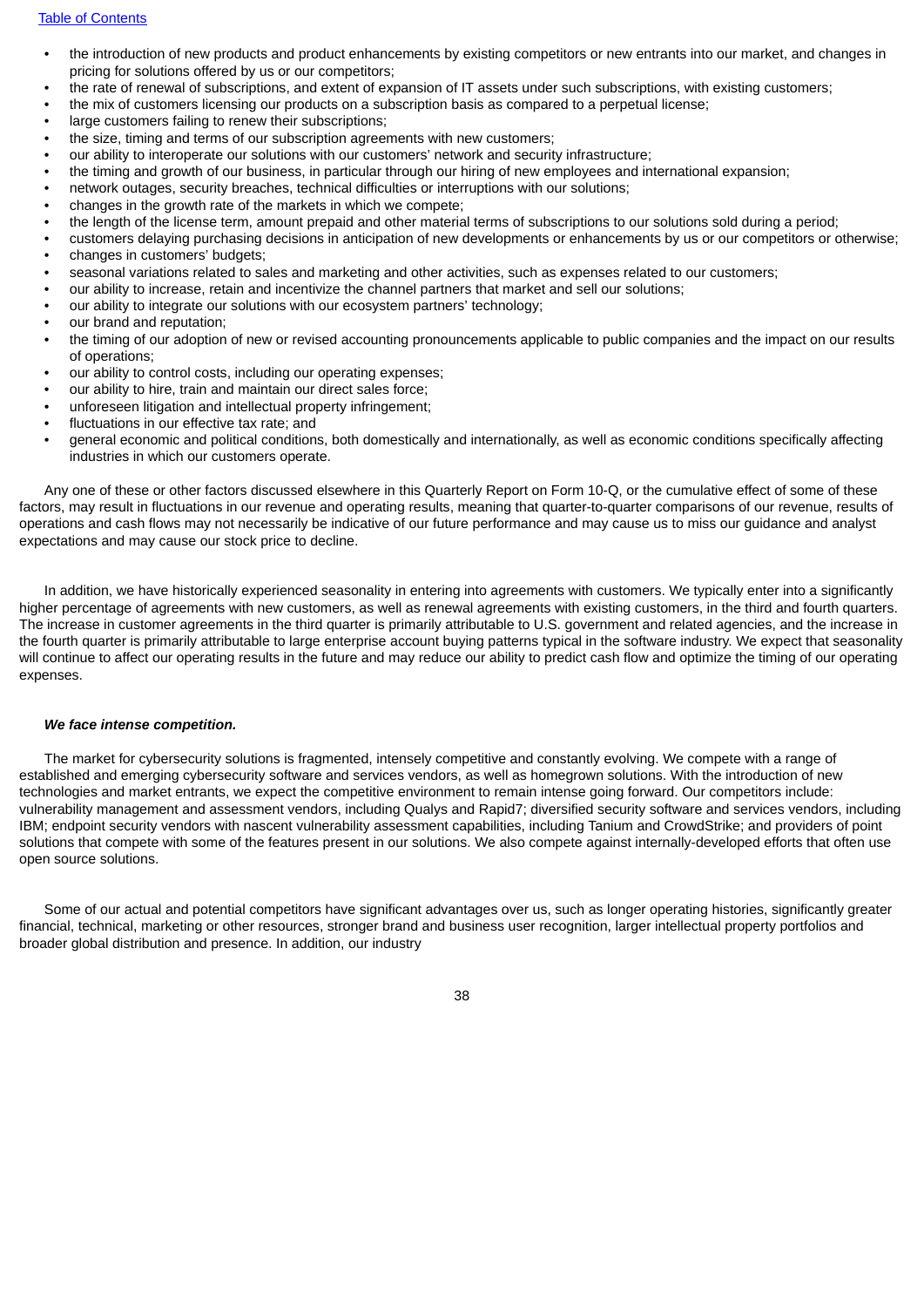is evolving rapidly and is becoming increasingly competitive. Larger and more established companies may focus on cybersecurity and could directly compete with us. Smaller companies could also launch new products and services that we do not offer and that could gain market acceptance quickly.

Our competitors may be able to respond more quickly and effectively than we can to new or changing opportunities, technologies, standards or customer requirements. With the introduction of new technologies, the evolution of our offerings and new market entrants, we expect competition to intensify in the future. In addition, some of our larger competitors have substantially broader product offerings and can bundle competing products and services with other software offerings. As a result, customers may choose a bundled product offering from our competitors, even if individual products have more limited functionality than our solutions. These competitors may also offer their products at a lower price as part of this larger sale, which could increase pricing pressure on our offerings and cause the average sales price for our offerings to decline. These larger competitors are also often in a better position to withstand any significant reduction in capital spending, and will therefore not be as susceptible to economic downturns. One component of our enterprise platform involves assessing Cyber Exposure in a public cloud environment. We are dependent upon the public cloud providers to allow our solutions to access their cloud offerings. If one or more cloud providers elected to offer exclusively their own cloud security product or otherwise eliminate the ability of our solutions to access their cloud on behalf of our customers, our business and financial results could be harmed.

Furthermore, our current and potential competitors may establish cooperative relationships among themselves or with third parties that may further enhance their resources and products and services offerings in the markets we address. In addition, current or potential competitors may be acquired by third parties with greater available resources. As a result of such relationships and acquisitions, our current or potential competitors might be able to adapt more quickly to new technologies and customer needs, devote greater resources to the promotion or sale of their products and services, initiate or withstand substantial price competition, take advantage of other opportunities more readily or develop and expand their product and service offerings more quickly than we do. For all of these reasons, we may not be able to compete successfully against our current or future competitors.

#### If we do not continue to innovate and offer solutions that address the dynamic cybersecurity landscape, we may not remain *competitive.*

The cybersecurity market is characterized by very rapid technological advances, changes in customer requirements, frequent new product introductions and enhancements and evolving industry standards. Our success also depends on continued innovation to provide features that make our solutions responsive to the cybersecurity landscape. While we continue to invest significant resources in research and development in order to ensure that our solutions continue to address the cyber security risks that our customers face, the introduction of solutions and services embodying new technologies could render our existing solutions or services obsolete or less attractive to customers. In addition, developing new solutions and product enhancements is expensive and time-consuming, and there is no assurance that such activities will result in significant cost savings, revenue or other expected benefits. For example, we plan to release a new product, Tenable.io Lumin, and there can be no assurance that product will offer the benefits we expect or generate customer interest. We may also face delays or uncertainty in our release timing for Tenable.io Lumin that may be costly or reduce the benefits of Lumin. If we spend significant time and effort on research and development and are unable to generate an adequate return on our investment, our business and results of operations may be materially and adversely affected. Further, we may not be able to successfully anticipate or adapt to changing technology or customer requirements or the dynamic threat landscape on a timely basis, or at all, which would impair our ability to execute on our business strategy.

#### Our business and results of operations depend substantially on our customers renewing their subscriptions with us and expanding the number of IT assets or IP addresses under their subscriptions. Any decline in our customer renewals, terminations or failure to convince our customers to expand their use of subscription offerings would harm our business, results *of operations, and financial condition.*

Our subscription offerings are term-based and a majority of our subscription contracts entered into in 2017 and 2018 were for one year in duration. In order for us to maintain or improve our results of operations, it is important that a high percentage of our customers renew their subscriptions with us when the existing subscription term expires, and renew on the same or more favorable terms. Our customers have no obligation to renew their subscriptions, and we may not be able to accurately predict customer renewal rates. In addition, the growth of our business depends in part on our customers expanding their use of subscription offerings and related services. Historically, some of our customers have elected not to renew their subscriptions with us for a variety of reasons, including as a result of changes in their strategic IT priorities, budgets, costs and, in some instances, due to competing solutions. Our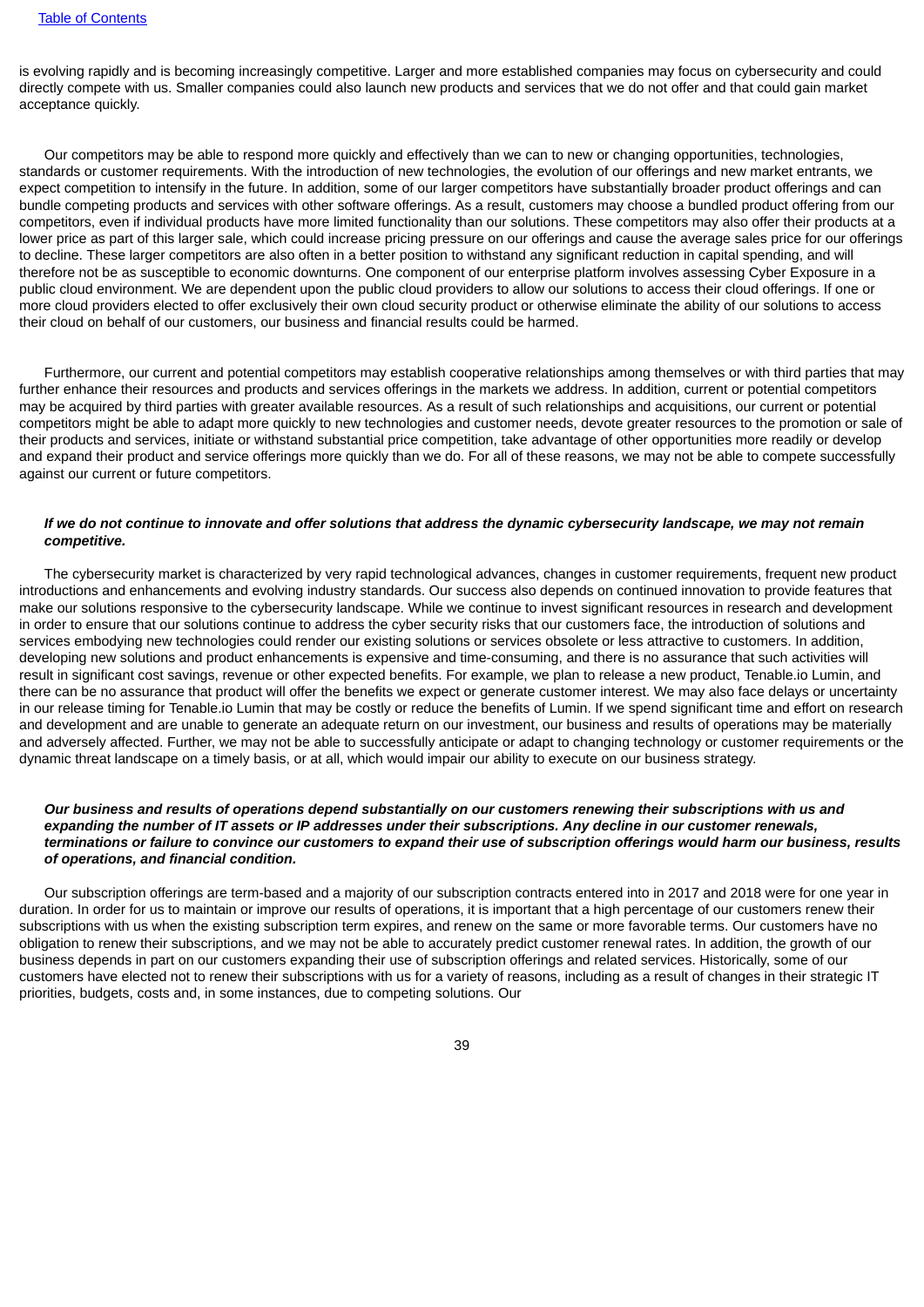retention rate may also decline or fluctuate as a result of a number of other factors, including our customers' satisfaction or dissatisfaction with our software, the increase in the contract value of subscription and support contracts from new customers, the effectiveness of our customer support services, our pricing, the prices of competing products or services, mergers and acquisitions affecting our customer base, global economic conditions, and the other risk factors described in this Quarterly Report on Form 10-Q. Additionally, many of our customers, including certain top customers, have the right to terminate their agreements with us for convenience and for other reasons. We cannot assure you that customers will maintain their agreements with us, renew subscriptions or increase their usage of our software. If our customers do not maintain or renew their subscriptions or renew on less favorable terms, or if we are unable to expand our customers' use of our software, our business, results of operations, and financial condition may be harmed.

In addition, while customers are typically invoiced in advance, including multi-year contracts, and our contracts generally do not provide for refunds during the subscription or maintenance period, a small number of customers could take the position that provisions in their customer agreements give them the right to terminate their agreement with us, or allege a material breach of their agreement with us, due to or in connection with the sale of our common stock. Early termination of these customer agreements for these reasons would generally only allow us to retain fees already paid by the customer for services rendered prior to the termination. Termination of these agreements, or allegations that we have breached one of these agreements with them, could decrease our customer revenue and increase legal and administrative costs.

#### Our brand, reputation and ability to attract, retain and serve our customers are dependent in part upon the reliable performance *of our solutions and network infrastructure.*

We have experienced, and may in the future experience, disruptions, outages and other performance problems due to a variety of factors, including infrastructure changes, human or software errors, capacity constraints and fraud or cybersecurity attacks. In some instances, we may not be able to identify the cause or causes of these performance problems within an acceptable period of time.

Prolonged delays or unforeseen difficulties in connection with adding capacity or upgrading our network architecture when required may cause our service quality to suffer. Problems with the reliability or security of our systems could harm our reputation. Damage to our reputation and the cost of remedying these problems could negatively affect our business, financial condition, and operating results.

Any disruptions or other performance problems with our solutions could harm our reputation and business and may damage our customers' businesses. Interruptions in our service delivery might reduce our revenue, cause us to issue credits to customers, subject us to potential liability and cause customers to not renew their purchases of our solutions.

#### *We must maintain and enhance our brand.*

We believe that developing and maintaining widespread awareness of our brand in a cost-effective manner is critical to achieving widespread acceptance of our enterprise platform and attracting new customers. Brand promotion activities may not generate customer awareness or increase revenue and, even if they do, any increase in revenue may not offset the expenses we incur in building our brand. If we fail to successfully promote and maintain our brand, or incur substantial expenses, we may fail to attract or retain customers necessary to realize a sufficient return on our brand-building efforts, or to achieve the widespread brand awareness that is critical for broad customer adoption of our solutions.

#### *We rely on third parties to maintain and operate certain elements of our network infrastructure.*

We utilize data centers located in North America, Europe and Asia to operate and maintain certain elements of our own network infrastructure. Some elements of this complex system are operated by third parties that we do not control and that could require significant time to replace. We expect this dependence on third parties to continue. For example, Tenable.io is hosted on Amazon Web Services, or AWS, which provides us with computing and storage capacity. Interruptions in our systems or the third-party systems on which we rely, particularly AWS, whether due to system failures, computer viruses, physical or electronic break-ins or other factors, could affect the security or availability of our solutions, network infrastructure and website.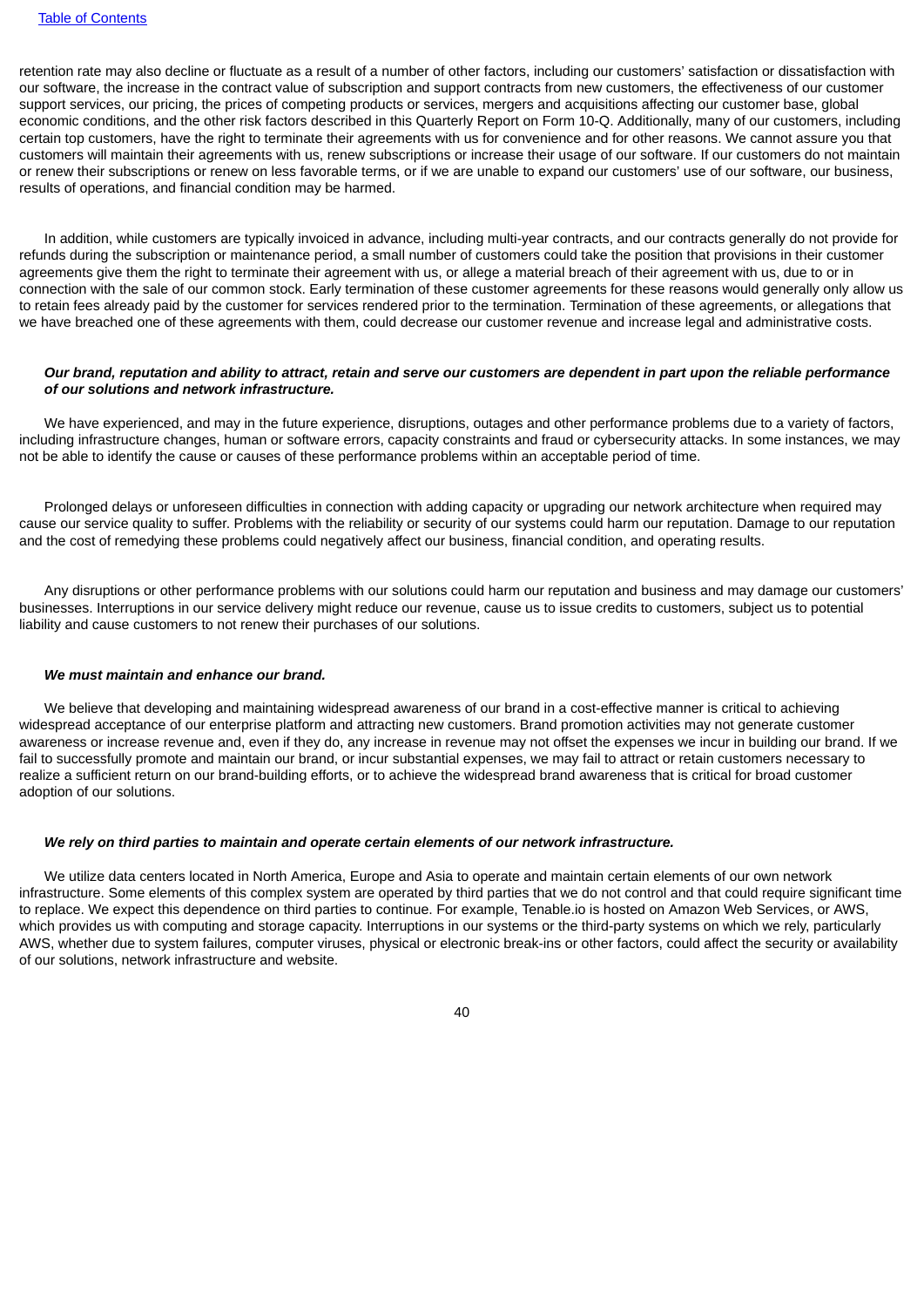Our existing data center facilities and third-party hosting providers have no obligations to renew their agreements with us on commercially reasonable terms or at all, and certain of the agreements governing these relationships may be terminated by either party at any time, with no or limited notice. For example, our agreement with AWS allows AWS to terminate the agreement with 30 days' written notice. Although we expect that we could receive similar services from other third parties, if any of our arrangements with third parties, including AWS, are terminated, we could experience interruptions on our platform and in our ability to make our platform available to customers, as well as downtime, delays and additional expenses in arranging alternative cloud infrastructure services.

It is possible that our customers and potential customers would hold us accountable for any breach of security affecting third parties' infrastructure. We may incur significant liability from those customers and from third parties with respect to any such breach. Because our agreement with AWS limits their liability for damages, we may not be able to recover a material portion of our liabilities to our customers and third parties from AWS in the event of any breach affecting AWS systems.

#### *If we continue to grow, we may not be able to manage our growth effectively.*

We have recently experienced a period of rapid growth in our headcount and operations. In particular, we grew from 751 employees as of December 31, 2016 to 984 employees as of December 31, 2017 and to 1,205 employees as of September 30, 2018. We have also significantly increased the size of our customer base over the last several years. We anticipate that we will continue to significantly expand our operations and headcount in the near term. Our growth has placed, and future growth will place, a significant strain on our management, administrative, operational and financial infrastructure. Our success will depend in part on our ability to manage this growth effectively. To manage the expected growth of our operations and personnel, we will need to continue to improve our operational, financial and management controls and our reporting systems and procedures. Failure to effectively manage our growth could result in difficulty or delays in deploying our solutions and services to customers, declines in quality or customer satisfaction, increases in costs, difficulties in introducing new features or other operational difficulties. Any of these difficulties could adversely impact our business performance and results of operations.

Our rapid growth also makes it difficult to evaluate our future prospects. Our ability to forecast our future operating results is subject to a number of uncertainties, including our ability to plan for and model future growth. If our assumptions regarding these uncertainties, which we use to plan our business, are incorrect or change in reaction to changes in our markets, or if we do not address these risks successfully, our operating and financial results could differ materially from our expectations, our business could suffer and the trading price of our stock may decline.

#### Organizations may be reluctant to purchase our enterprise platform offerings that are cloud-based due to the actual or perceived *vulnerability of cloud solutions.*

Some organizations, including those in the defense industry and highly regulated industries such as healthcare and financial services, have historically been reluctant to use cloud-based solutions for cybersecurity because they have concerns regarding the risks associated with the reliability or security of the technology delivery model associated with these solutions. If we or other software companies with cloud-based offerings experience security incidents, breaches of customer data, disruptions in service delivery or other problems, the market for cloudbased solutions as a whole may be negatively impacted, which in turn would negatively impact our revenue and our growth prospects.

#### *Our sales cycle is long and unpredictable.*

The timing of sales of our offerings is difficult to forecast because of the length and unpredictability of our sales cycle, particularly with large enterprises and with respect to certain of our solutions. We sell our solutions primarily to IT departments that are managing a growing set of user and compliance demands, which has increased the complexity of customer requirements to be met and confirmed during the sales cycle and prolonged our sales cycle. Our average sales cycle with an enterprise customer is approximately four months. Further, the length of time that potential customers devote to their testing and evaluation, contract negotiation and budgeting processes varies significantly, depending on the size of the organization and nature of the product or service under consideration. In addition, we might devote substantial time and effort to a particular unsuccessful sales effort, and as a result, we could lose other sales opportunities or incur expenses that are not offset by an increase in revenue, which could harm our business.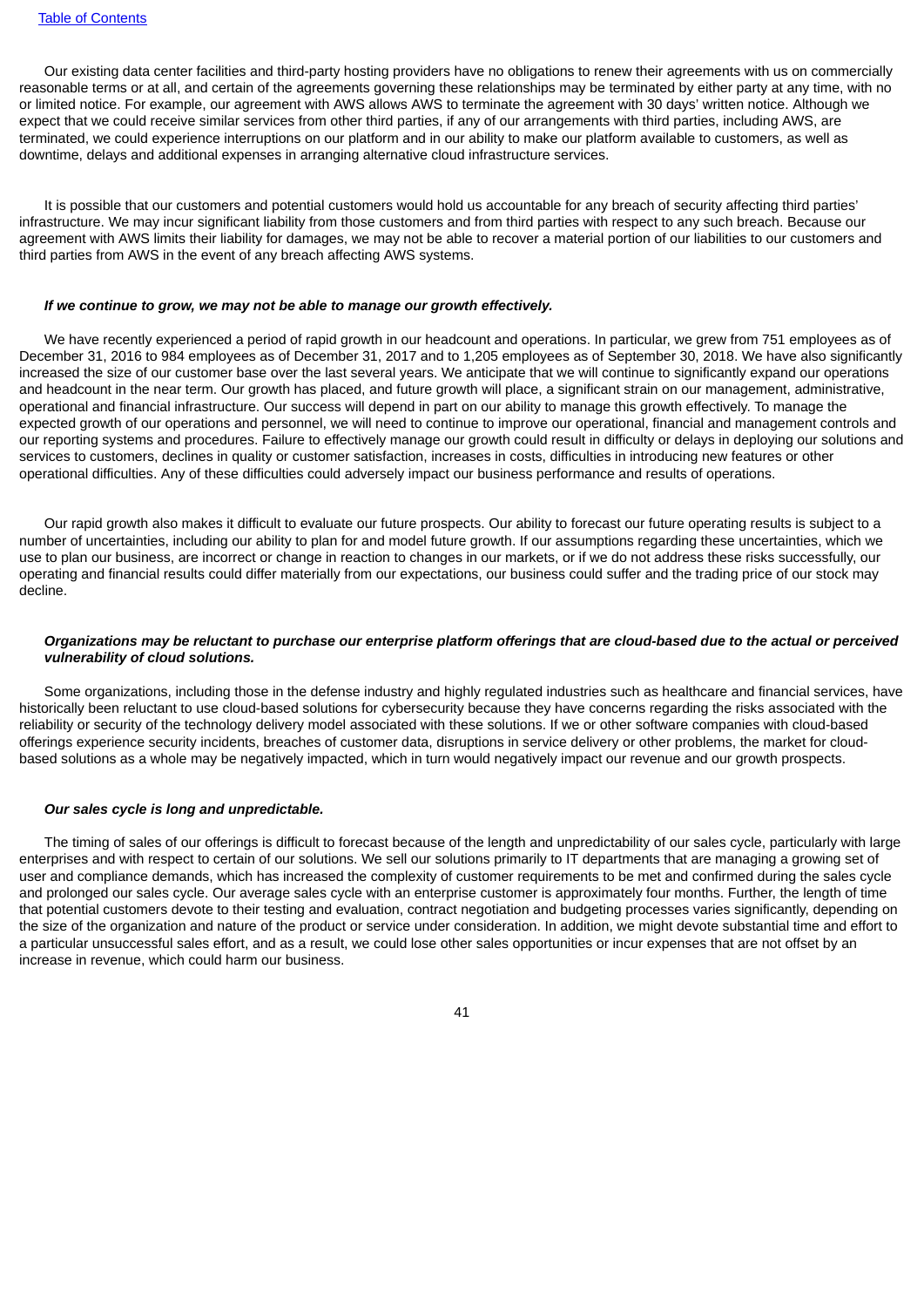#### We rely on our third-party channel partner network of distributors and resellers to generate a substantial amount of our revenue.

Our success is dependent in part upon establishing and maintaining relationships with a variety of channel partners that we utilize to extend our geographic reach and market penetration. We use a two-tiered, indirect fulfillment model whereby we sell our products and services to our distributors, which in turn sell to our resellers, which then sell to our end users, which we call customers. We anticipate that we will continue to rely on this two-tiered sales model in order to help facilitate sales of our offerings as part of larger purchases in the United States and to grow our business internationally. In 2016, 2017 and the nine months ended September 30, 2017 and 2018, we derived 80%, 83%, 82% and 87%, respectively, of our revenue from subscriptions and perpetual licenses sold through channel partners, and the percentage of revenue derived from channel partners may increase in future periods. Ingram Micro, Inc., a distributor, accounted for 42%, 45% 42% and 46% of our revenue in 2016, 2017 and the nine months ended September 30, 2017 and 2018, respectively, and 51% of our accounts receivable as of each of December 31, 2016 and 2017 and 47% as of September 30, 2018. At December 31, 2017, our channel partners accounted for over 20% of our new enterprise customer sales. Our agreements with our channel partners, including our agreement with Ingram Micro, are non-exclusive and do not prohibit them from working with our competitors or offering competing solutions, and some of our channel partners may have more established relationships with our competitors. Similarly, our channel partners have no obligations to renew their agreements with us on commercially reasonable terms or at all, and certain of the agreements governing these relationships may be terminated by either party at any time, with no or limited notice. For example, our agreement with Ingram Micro allows Ingram Micro to terminate the agreement in their discretion upon 30 days' written notice to us. If our channel partners choose to place greater emphasis on products of their own or those offered by our competitors or a result of an acquisition, competitive factors or other reasons do not continue to market and sell our solutions in an effective manner or at all, our ability to grow our business and sell our solutions, particularly in key international markets, may be adversely affected. In addition, our failure to recruit additional channel partners, or any reduction or delay in their sales of our solutions and professional services or conflicts between channel sales and our direct sales and marketing activities may harm our results of operations. Finally, even if we are successful, our relationships with channel partners may not result in greater customer usage of our solutions and professional services or increased revenue.

#### A portion of our revenue is generated from subscriptions and perpetual licenses sold to domestic governmental entities, foreign governmental entities and other heavily regulated organizations, which are subject to a number of challenges and risks.

A portion of our revenue is generated from subscriptions and perpetual licenses sold to governmental entities in the United States. Additionally, many of our current and prospective customers, such as those in the financial services, energy, insurance and healthcare industries, are highly regulated and may be required to comply with more stringent regulations in connection with subscribing to and implementing our enterprise platform. Selling licenses to these entities can be highly competitive, expensive and time-consuming, often requiring significant upfront time and expense without any assurance that we will successfully complete a sale. Governmental demand and payment for our enterprise platform may also be impacted by public sector budgetary cycles and funding authorizations, with funding reductions or delays adversely affecting public sector demand for our enterprise platform. In addition, governmental entities have the authority to terminate contracts at any time for the convenience of the government, which creates risk regarding revenue anticipated under our existing government contracts.

Further, governmental and highly regulated entities often require contract terms that differ from our standard customer arrangements, including terms that can lead to those customers obtaining broader rights in our solutions than would be expected under a standard commercial contract and terms that can allow for early termination. The U.S. government will be able to terminate any of its contracts with us either for its convenience or if we default by failing to perform in accordance with the contract schedule and terms. Termination for convenience provisions would generally enable us to recover only our costs incurred or committed, settlement expenses, and profit on the work completed prior to termination. Termination for default provisions do not permit these recoveries and would make us liable for excess costs incurred by the U.S. government in procuring undelivered items from another source. Contracts with governmental and highly regulated entities may also include preferential pricing terms. In the United States, federal government agencies may promulgate regulations, and the President may issue executive orders, requiring federal contractors to adhere to different or additional requirements after a contract is signed. If we do not meet applicable requirements of law or contract, we could be subject to significant liability from our customers or regulators. Even if we do meet these requirements, the additional costs associated with providing our enterprise platform to government and highly regulated customers could harm our operating results. Moreover, changes in the underlying statutory and regulatory conditions that affect these types of customers could harm our ability to efficiently provide them access to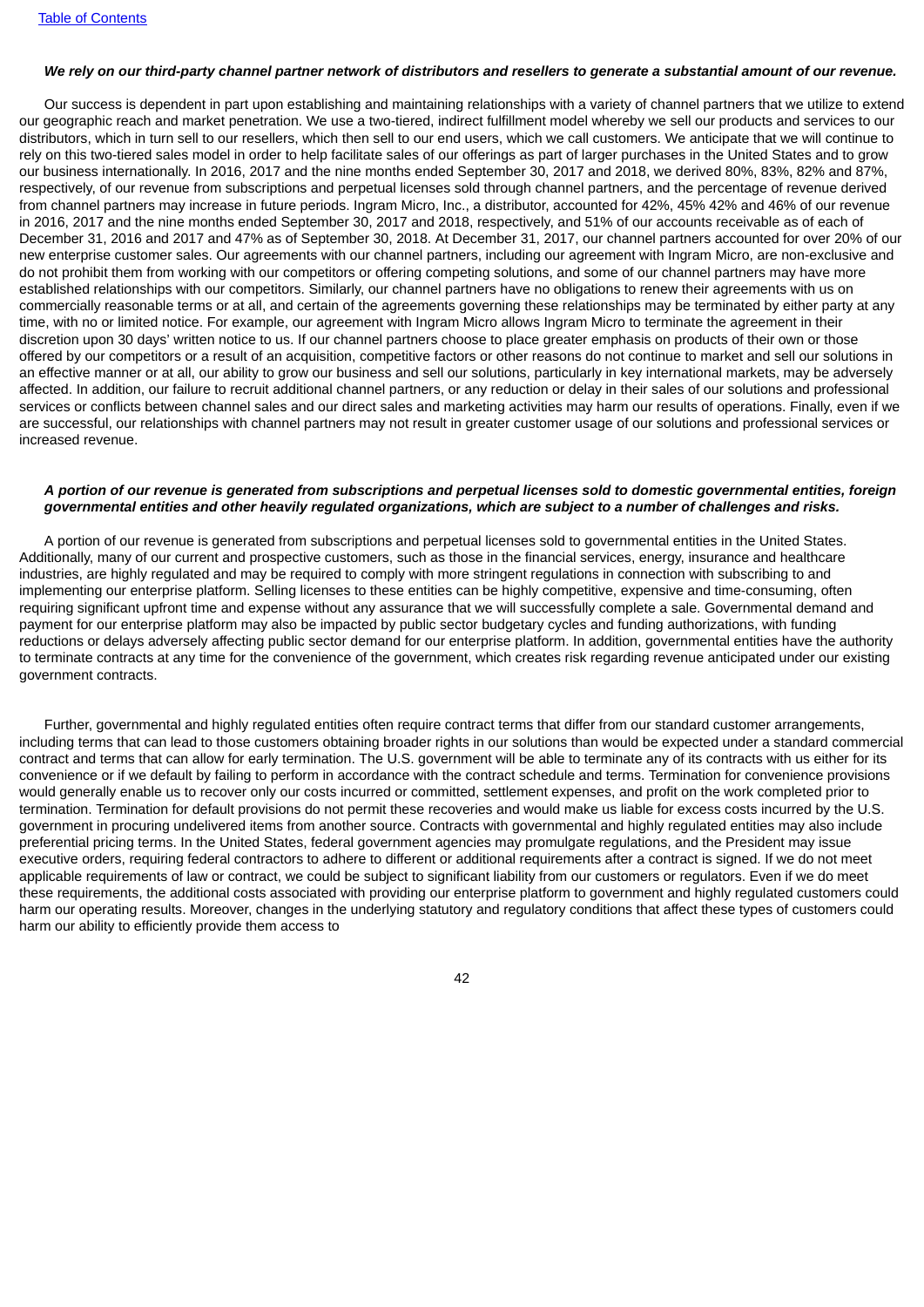our enterprise platform and to grow or maintain our customer base. In addition, engaging in sales activities to foreign governments introduces additional compliance risks, including risks specific to the U.S. Foreign Corrupt Practices Act of 1977, as amended, or the FCPA, the U.K. Bribery Act 2010 and other similar statutory requirements prohibiting bribery and corruption in the jurisdictions in which we operate.

Some of our revenue is derived from contracts with U.S. government entities, as well as subcontracts with higher-tier contractors. As a result, we are subject to federal contracting regulations, including the Federal Acquisition Regulation, or the FAR. Under the FAR, certain types of contracts require pricing that is based on estimated direct and indirect costs, which are subject to change.

In connection with our U.S. government contracts, we may be subject to government audits and review of our policies, procedures, and internal controls for compliance with contract terms, procurement regulations, and applicable laws. In certain circumstances, if we do not comply with the terms of a contract or with regulations or statutes, we could be subject to contract termination or downward contract price adjustments or refund obligations, could be assessed civil or criminal penalties, or could be debarred or suspended from obtaining future government contracts for a specified period of time. Any such termination, adjustment, sanction, debarment or suspension could have an adverse effect on our business.

In the course of providing our solutions and professional services to governmental entities, our employees and those of our channel partners may be exposed to sensitive government information. Any failure by us or our channel partners to safeguard and maintain the confidentiality of such information could subject us to liability and reputational harm, which could materially and adversely affect our results of operations and financial performance.

#### *We may need to reduce our prices or change our pricing model to remain competitive.*

Subscriptions and perpetual licenses to our enterprise platform are generally priced based on the number of IP addresses that can be monitored, or the total IT assets that can be monitored. We expect that we may need to change our pricing from time to time. As competitors introduce new products that compete with ours or reduce their prices, we may be unable to attract new customers or retain existing customers based on our historical pricing. We also must determine the appropriate price to enable us to compete effectively internationally. Moreover, midto large-size enterprises may demand substantial price discounts as part of the negotiation of sales contracts. As a result, we may be required or choose to reduce our prices or change our pricing model, which could adversely affect our business, operating results and financial condition.

#### Our pricing model subjects us to various challenges that could make it difficult for us to derive expected value from our *customers.*

Our enterprise platform offerings are generally priced based on the number of IT assets or IP addresses that a customer chooses to monitor. As the amount of IT assets or IP addresses within our customers' organizations grows, we may face pressure from our customers regarding our pricing, which could adversely affect our revenue and operating margins.

Our subscription agreements and perpetual licenses generally provide that we can audit our customers' use of our offerings to ensure compliance with the terms of such agreement or license and monitor an increase in IT assets and IP addresses being monitored. However, a customer may resist or refuse to allow us to audit their usage, in which case we may have to pursue legal recourse to enforce our rights under the agreement or license, which would require us to spend money, distract management and potentially adversely affect our relationship with our customers and users.

#### If our enterprise platform offerings do not achieve sufficient market acceptance, our results of operations and competitive *position will suffer.*

We spend substantial amounts of time and money to research and develop and enhance our enterprise platform offerings to meet our customers' rapidly evolving demands. In addition, we invest in efforts to continue to add capabilities to our existing products and enable the continued detection of new network vulnerabilities. We typically incur expenses and expend resources upfront to market, promote and sell our new and enhanced offerings. Therefore, when we develop and introduce new or enhanced offerings, they must achieve high levels of market acceptance in order to justify the amount of our investment in developing and bringing them to market. For example, if Tenable.io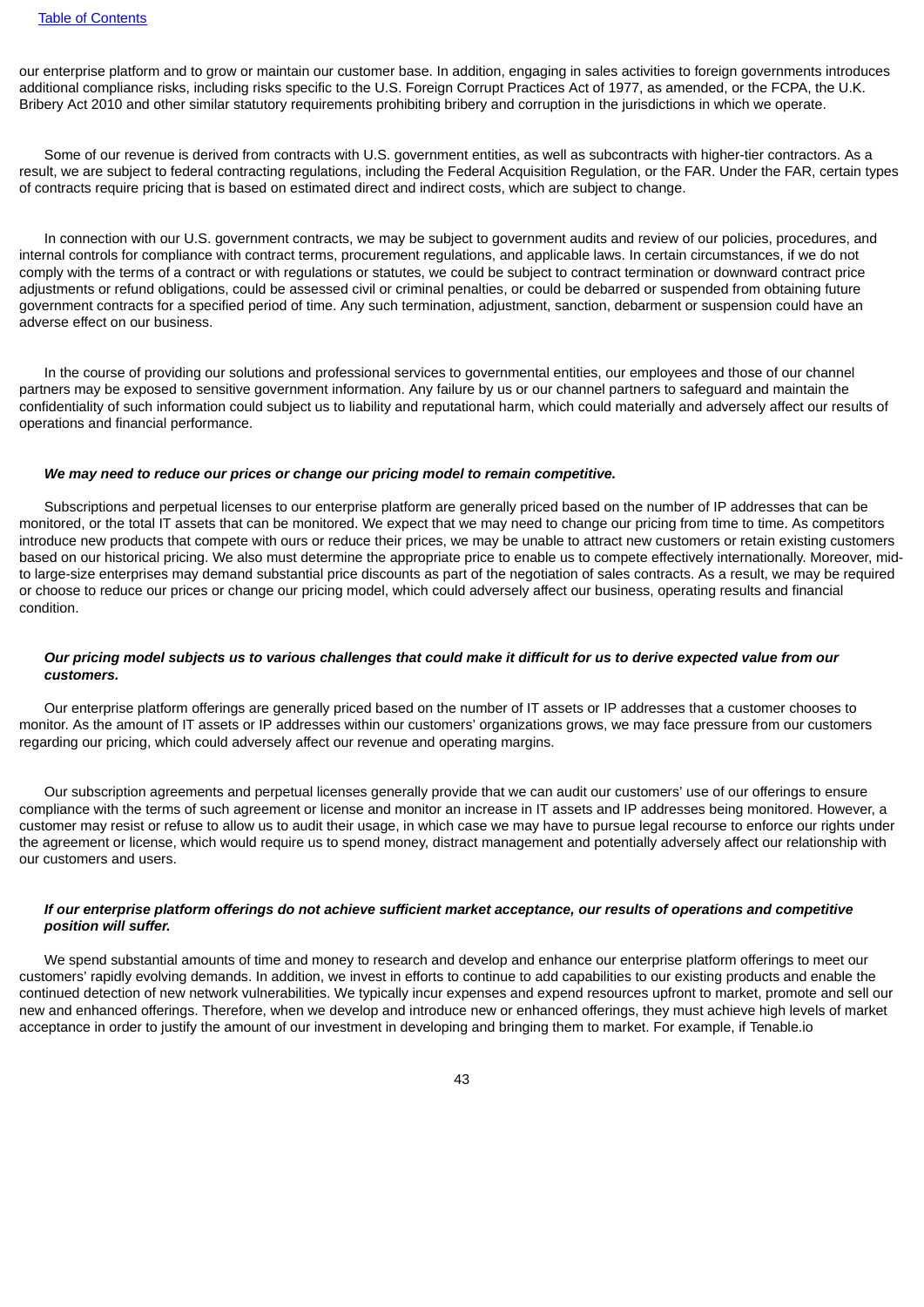does not garner widespread market adoption and implementation, our operating results and competitive position could suffer.

Further, we may make enhancements to our offerings that our customers do not like, find useful or agree with. We may also discontinue certain features, begin to charge for certain features that are currently free or increase fees for any of our features or usage of our offerings.

Our new offerings or enhancements and changes to our existing offerings could fail to attain sufficient market acceptance for many reasons, including:

- failure to predict market demand accurately in terms of functionality and to supply offerings that meets this demand in a timely fashion:
- defects, errors or failures;
- negative publicity about their performance or effectiveness;
- delays in releasing our new offerings or enhancements to our existing offerings to the market;
- introduction or anticipated introduction of competing products by our competitors;
- poor business conditions for our customers, causing them to delay IT purchases; and
- reluctance of customers to purchase cloud-based offerings.

If our new or enhanced offerings do not achieve adequate acceptance in the market, our competitive position will be impaired, and our revenue will be diminished. The adverse effect on our operating results may be particularly acute because of the significant research, development, marketing, sales and other expenses we will have incurred in connection with the new or enhanced offerings.

#### Our strategy of offering and deploying our solutions in the cloud, on-premises environments or using a hybrid approach causes *us to incur increased expenses and may pose challenges to our business.*

We offer and sell our enterprise platform for use in the cloud, on-premises environments or using a hybrid approach using the customer's own infrastructure. Our cloud offering enables our customers to eliminate the burden of provisioning and maintaining infrastructure and to scale their usage of our solutions quickly, while our on-premises offering allows for the customer's complete control over data security and software infrastructure. Historically, our solutions were developed in the context of the on-premises offering, and we have less operating experience offering and selling subscriptions to our solutions via our cloud offering. Although a substantial majority of our revenue has historically been generated from customers using our solutions on an on-premises basis, our customers are increasingly adopting our cloud offering. We expect that our customers will continue to move to our cloud offering and that it will become more central to our distribution model. We expect our gross profit to increase in absolute dollars and our gross margin to decrease to the extent that revenue from our cloud-based subscriptions increases as a percentage of revenue, although our gross margin could fluctuate from period to period. To support both on-premises environments and cloud instances of our product, our support team must be trained on and learn multiple environments in which our solution is deployed, which is more expensive than supporting only a cloud offering. Moreover, we must engineer our software for an on-premises environment, cloud offering and hybrid installation, which we expect will cause us additional research and development expense that may impact our operating results. As more of our customers transition to the cloud, we may be subject to additional competitive pressures, which may harm our business. We are directing a significant portion of our financial and operating resources to implement a robust and secure cloud offering for our customers, but even if we continue to make these investments, we may be unsuccessful in growing or implementing our cloud offering in a way that competes successfully against our current and future competitors and our business, results of operations and financial condition could be harmed.

#### Our customers' increased usage of our cloud-based offerings requires us to continually improve our computer network and *infrastructure to avoid service interruptions or slower system performance.*

As usage of our cloud-based offerings grows and as customers use them for more complicated applications, increased assets and with increased data requirements, we will need to devote additional resources to improving our platform architecture and our infrastructure in order to maintain the performance of our cloud offering. Any failure or delays in our computer systems could cause service interruptions or slower system performance. If sustained or repeated, these performance issues could reduce the attractiveness of our enterprise platform to customers. These performance issues could result in lost customer opportunities and lower renewal rates, any of which could hurt our revenue growth, customer loyalty and reputation.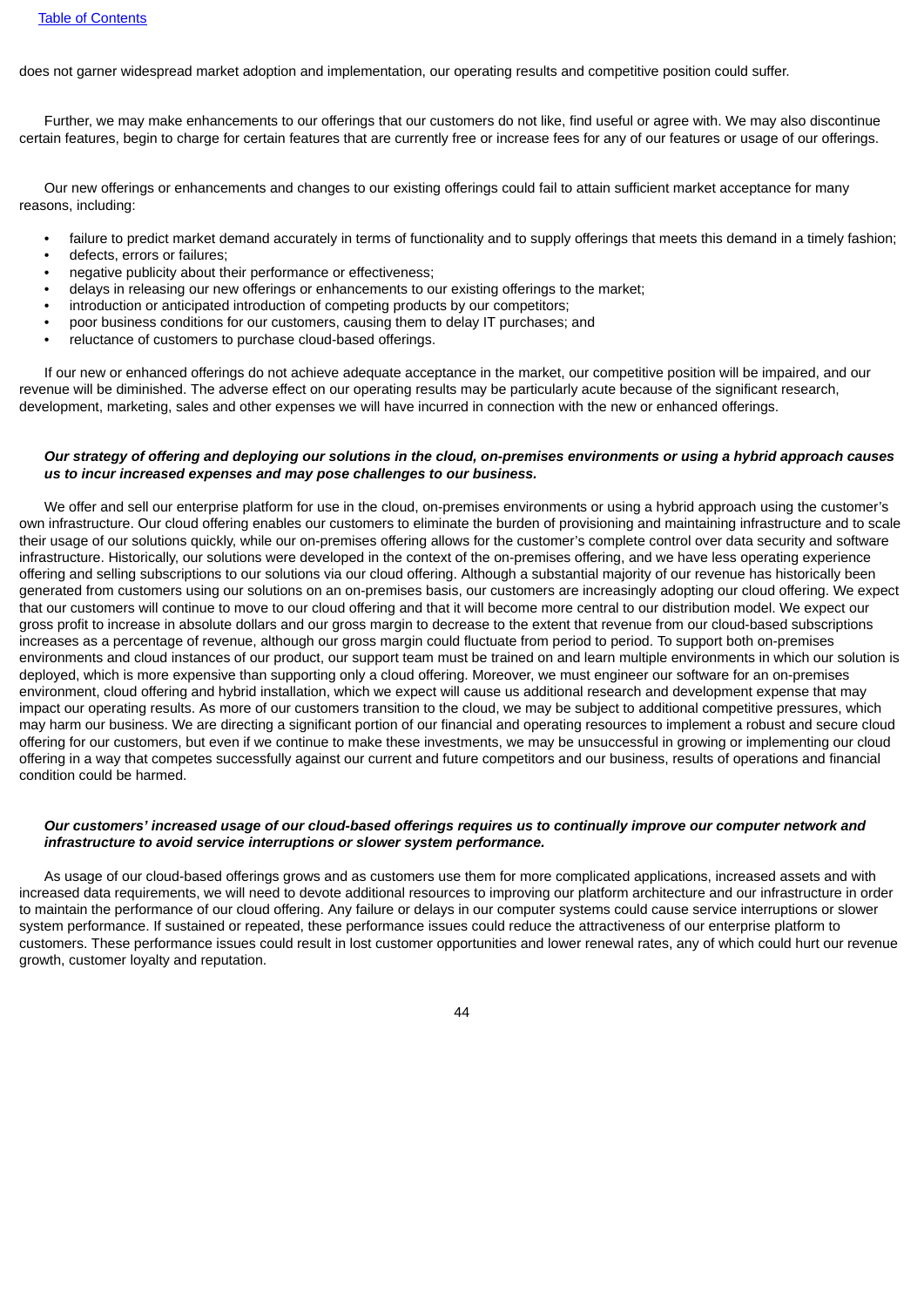## A component of our growth strategy is dependent on our continued international expansion, which adds complexity to our *operations.*

We market and sell our solutions and professional services throughout the world and have personnel in many parts of the world. International operations generated 31% and 33% of our revenue in 2017 and the nine months ended September 30, 2018, respectively. Our growth strategy is dependent, in part, on our continued international expansion. We expect to conduct a significant amount of our business with organizations that are located outside the United States, particularly in Europe and Asia. We cannot assure that our expansion efforts into international markets will be successful in creating further demand for our solutions and professional services outside of the United States or in effectively selling our solutions and professional services in the international markets that we enter. Our current international operations and future initiatives will involve a variety of risks, including:

- increased management, infrastructure and legal costs associated with having international operations;
- reliance on channel partners;
- trade and foreign exchange restrictions:
- economic or political instability in foreign markets, including instability related to the United Kingdom's referendum in June 2016 in which voters approved an exit from the European Union, commonly referred to as "Brexit";
- greater difficulty in enforcing contracts, accounts receivable collection and longer collection periods;
- changes in regulatory requirements, including, but not limited to data privacy, data protection and data security regulations;
- difficulties and costs of staffing, managing and potentially reorganizing foreign operations;
- the uncertainty and limitation of protection for intellectual property rights in some countries;
- costs of compliance with foreign laws and regulations and the risks and costs of non-compliance with such laws and regulations;
- costs of compliance with U.S. laws and regulations for foreign operations, including the FCPA, import and export control laws, tariffs, trade barriers, economic sanctions and other regulatory or contractual limitations on our ability to sell or provide our solutions in certain foreign markets, and the risks and costs of non-compliance;
- requirements to comply with foreign privacy, data protection and information security laws and regulations and the risks and costs of noncompliance;
- heightened risks of unfair or corrupt business practices in certain geographies and of improper or fraudulent sales arrangements that may impact financial results and result in restatements of, and irregularities in, financial statements;
- the potential for political unrest, acts of terrorism, hostilities or war;
- management communication and integration problems resulting from cultural differences and geographic dispersion;
- costs associated with language localization of our solutions; and
- costs of compliance with multiple and possibly overlapping tax structures.

Our business, including the sales of our solutions and professional services by us and our channel partners, may be subject to foreign governmental regulations, which vary substantially from country to country and change from time to time. Our failure, or the failure by our channel partners, to comply with these regulations could adversely affect our business. Further, in many foreign countries it is common for others to engage in business practices that are prohibited by our internal policies and procedures or U.S. regulations applicable to us. Although we have implemented policies and procedures designed to comply with these laws and policies, there can be no assurance that our employees, contractors, channel partners and agents have complied, or will comply, with these laws and policies. Violations of laws or key control policies by our employees, contractors, channel partners or agents could result in delays in revenue recognition, financial reporting misstatements, fines, penalties or the prohibition of the importation or exportation of our solutions and could have a material adverse effect on our business and results of operations. If we are unable to successfully manage the challenges of international expansion and operations, our business and operating results could be adversely affected.

## We rely on the performance of highly skilled personnel, including senior management and our engineering, professional *services, sales and technology professionals.*

We believe our success has depended, and continues to depend, on the efforts and talents of our senior management team and our highly skilled team members, including our sales personnel, professional services personnel and software engineers. We do not maintain key man insurance on any of our executive officers or key employees. From time to time, there may be changes in our senior management team resulting from the termination or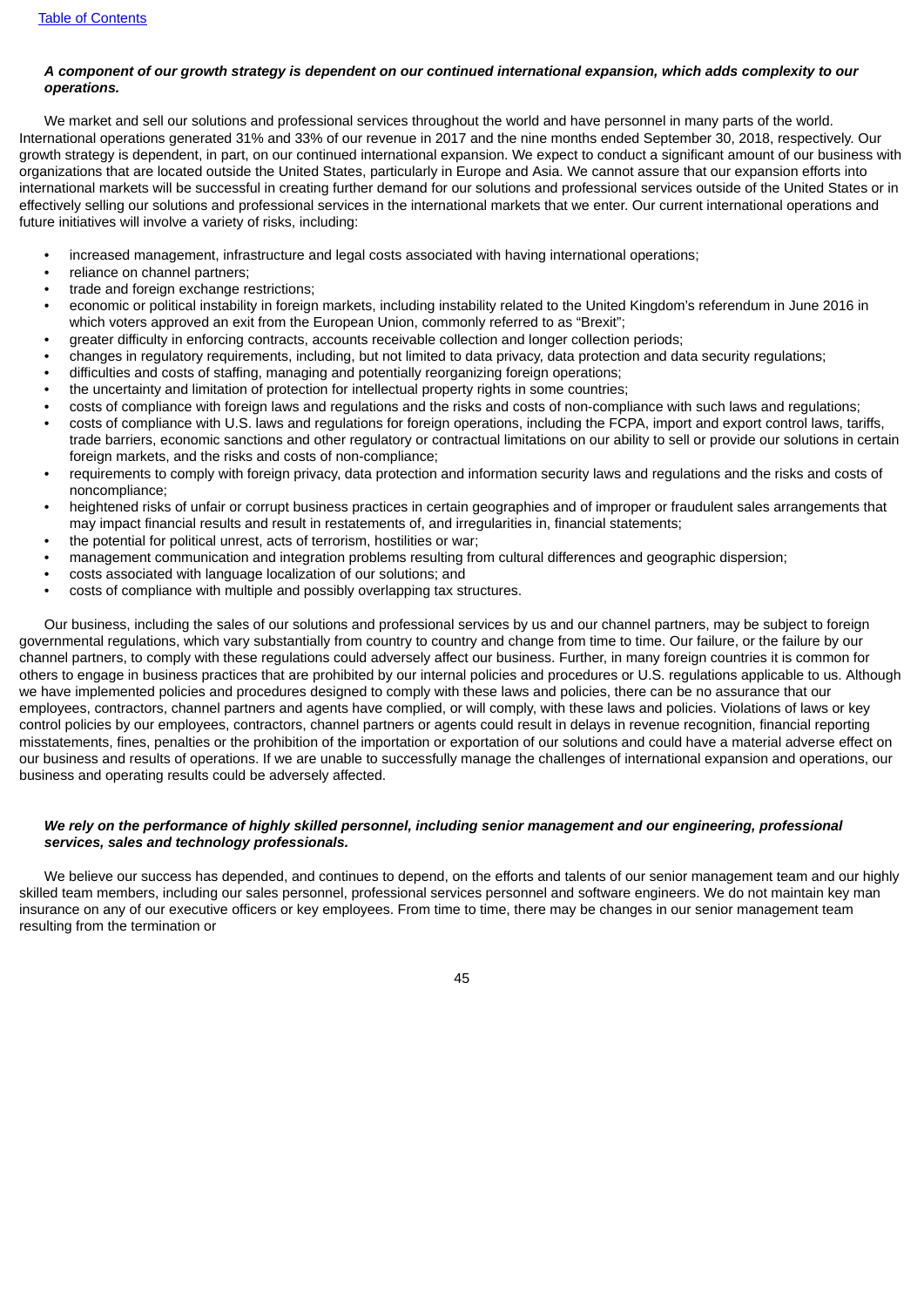departure of our executive officers and key employees. Our senior management and key employees are employed on an at-will basis, which means that they could terminate their employment with us at any time. The loss of any of our senior management or key employees could adversely affect our ability to build on the efforts they have undertaken and to execute our business plan, and we may not be able to find adequate replacements. We cannot ensure that we will be able to retain the services of any members of our senior management or other key employees.

Our ability to successfully pursue our growth strategy also depends on our ability to attract, motivate and retain our personnel. Competition for well-qualified employees in all aspects of our business, including sales personnel, professional services personnel and software engineers, is intense. Our recruiting efforts focus on elite universities and our primary recruiting competition are well-known, high-paying firms. Our continued ability to compete effectively depends on our ability to attract new employees and to retain and motivate existing employees. If we do not succeed in attracting well-qualified employees or retaining and motivating existing employees, our business would be adversely affected.

#### *We must effectively develop and expand our sales and marketing capabilities.*

Our ability to increase our customer base and achieve broader market acceptance of our Cyber Exposure solutions will depend to a significant extent on our ability to expand our sales and marketing operations. We plan to continue expanding our sales force and our thirdparty channel partner network of distributors and resellers both domestically and internationally; however, there is no assurance that we will be successful in attracting and retaining talented sales personnel or strategic partners or that any new sales personnel or strategic partners will be able to achieve productivity in a reasonable period of time or at all. We also plan to dedicate significant resources to sales and marketing programs, including through electronic marketing campaigns and trade event sponsorship and participation. All of these efforts will require us to invest significant financial and other resources and our business will be harmed if our efforts do not generate a correspondingly significant increase in revenue.

#### *We must offer high-quality support.*

Our customers rely on our personnel for support of our enterprise platform. High-quality support is important for the renewal of our agreements with existing customers and to our existing customers expanding the number of IP addresses or IT assets under their subscriptions. The importance of high-quality support will increase as we expand our business and pursue new customers. If we do not help our customers quickly resolve issues and provide effective ongoing support, our ability to sell new software to existing and new customers would suffer and our reputation with existing or potential customers would be harmed.

#### *Our growth depends in part on the success of our strategic relationships with third parties.*

In order to grow our business, we anticipate that we will continue to depend on relationships with strategic partners to provide broader customer coverage and solution delivery capabilities. We depend on partnerships with market leading technology companies to maintain and expand our Cyber Exposure ecosystem by integrating third party data into our platform. For example, we developed our Industrial Security solution in partnership with Siemens. Identifying partners, and negotiating and documenting relationships with them, requires significant time and resources. Our agreements with our strategic partners generally are non-exclusive and do not prohibit them from working with our competitors or offering competing solutions. Our competitors may be effective in providing incentives to third parties to favor their products or services or to prevent or reduce subscriptions to our services. If our partners choose to place greater emphasis on products of their own or those offered by our competitors or do not effectively market and sell our product, our ability to grow our business and sell software and professional services may be adversely affected. In addition, acquisitions of our partners by our competitors could result in a decrease in the number of our current and potential customers, as our partners may no longer facilitate the adoption of our solutions by potential customers.

If we are unsuccessful in establishing or maintaining our relationships with third parties, our ability to compete in the marketplace or to grow our revenue could be impaired and our operating results may suffer. Even if we are successful, we cannot assure you that these relationships will result in increased customer usage of our solutions or increased revenue.

#### *Catastrophic events may disrupt our business.*

Our corporate headquarters are located in Columbia, Maryland. The area around Washington, D.C. could be subject to terrorist attacks. Additionally, we rely on our network and third-party infrastructure and enterprise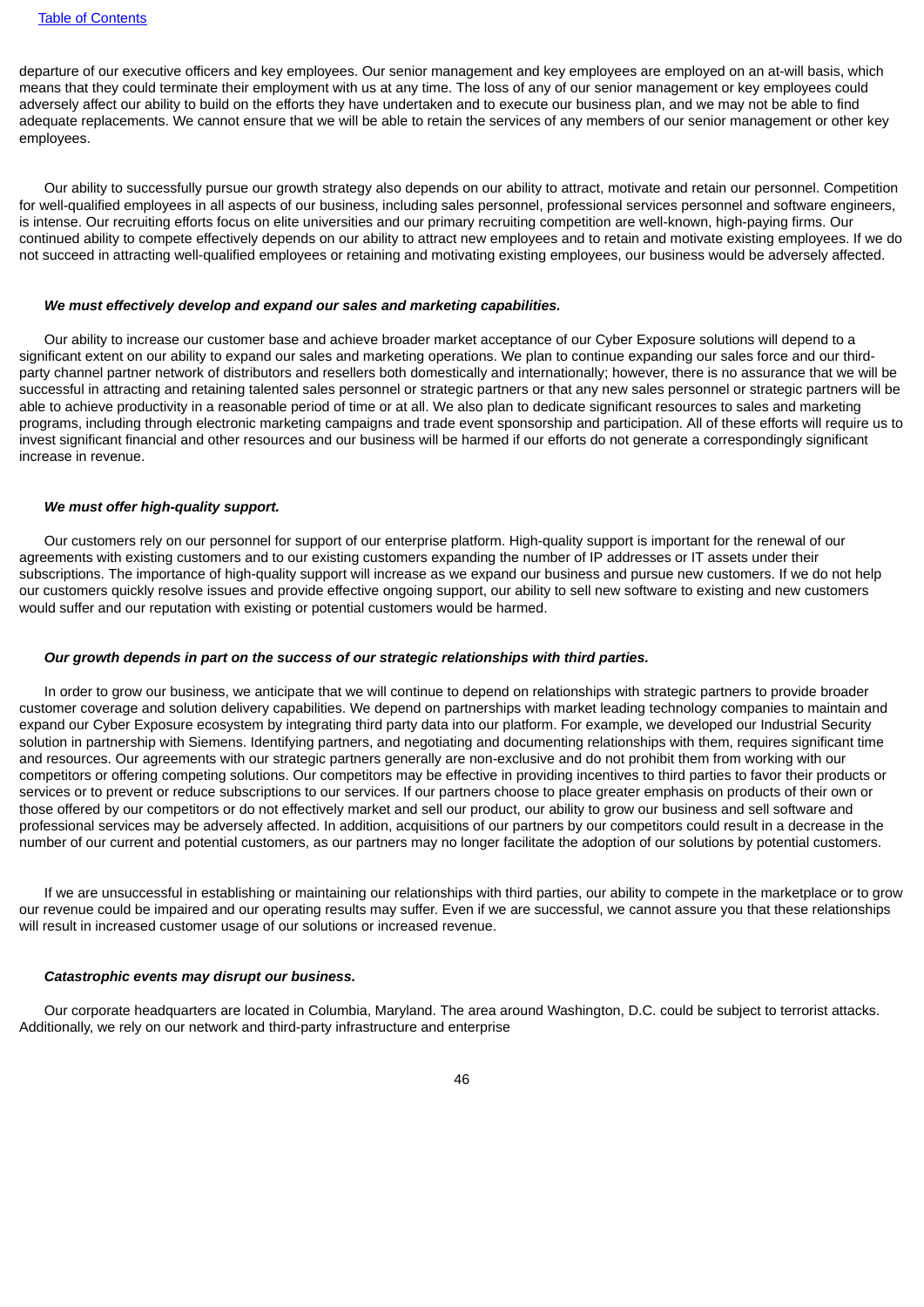applications, internal technology systems and our website for our development, marketing, operational support, hosted services and sales activities. In the event of a major hurricane, earthquake or catastrophic event such as fire, power loss, telecommunications failure, cyberattack, war or terrorist attack, we may be unable to continue our operations and may endure system interruptions, reputational harm, delays in our software development, lengthy interruptions in our services, breaches of data security and loss of critical data, all of which could have an adverse effect on our future operating results.

#### *Future acquisitions could disrupt our business and adversely affect our business operations and financial results.*

We have in the past acquired products and technologies from other parties, and we may choose to expand our current business by acquiring additional businesses or technologies in the future. Acquisitions involve many risks, including the following:

- an acquisition may negatively affect our financial results because it may require us to incur charges or assume substantial debt or other liabilities, may cause adverse tax consequences or unfavorable accounting treatment, may expose us to claims and disputes by third parties, including intellectual property claims and disputes, or may not generate sufficient financial return to offset additional costs and expenses related to the acquisition:
- we may encounter difficulties or unforeseen expenditures in integrating the business, technologies, products, personnel or operations of any company that we acquire, particularly if key personnel of the acquired company decide not to work for us;
	- an acquisition may disrupt our ongoing business, divert resources, increase our expenses and distract our management;
- an acquisition may result in a delay or reduction of customer purchases for both us and the company acquired due to customer uncertainty about continuity and effectiveness of service from either company;
- we may encounter difficulties in, or may be unable to, successfully sell any acquired solutions;
- an acquisition may involve the entry into geographic or business markets in which we have little or no prior experience or where competitors have stronger market positions;
- our use of cash to pay for an acquisition would limit other potential uses for our cash; and
- if we incur debt to fund such acquisition, such debt may subject us to material restrictions on our ability to conduct our business as well as financial maintenance covenants.

The occurrence of any of these risks could have a material adverse effect on our business operations and financial results. In addition, we may only be able to conduct limited due diligence on an acquired company's operations. Following an acquisition, we may be subject to unforeseen liabilities arising from an acquired company's past or present operations and these liabilities may be greater than the warranty and indemnity limitations that we negotiate. Any unforeseen liability that is greater than these warranty and indemnity limitations could have a negative impact on our financial condition.

#### We may require additional capital to support business growth, and this capital might not be available on acceptable terms, if at *all.*

We expect that our existing cash and cash equivalents will be sufficient to meet our anticipated cash needs for working capital and capital expenditures for at least the next 12 months. However, we intend to continue to make investments to support our business growth and may require additional funds to respond to business challenges, including the need to develop new features or enhance our product, improve our operating infrastructure or acquire complementary businesses and technologies. Accordingly, we may need to engage in equity or debt financings to secure additional funds. If we raise additional funds through future issuances of equity or convertible debt securities, our existing stockholders could suffer significant dilution, and any new equity securities we issue could have rights, preferences and privileges superior to those of holders of our common stock. Our loan and security agreement with Silicon Valley Bank includes restrictive covenants relating to our capital raising activities and other financial and operational matters, which may make it more difficult for us to obtain additional capital and to pursue business opportunities, including potential acquisitions, and any debt financing that we secure in the future could have similar restrictive covenants. We may not be able to obtain additional financing on terms favorable to us, if at all. If we are unable to obtain adequate financing or financing on terms satisfactory to us when we require it, our ability to continue to support our business growth and to respond to business challenges could be significantly impaired, and our business may be adversely affected.

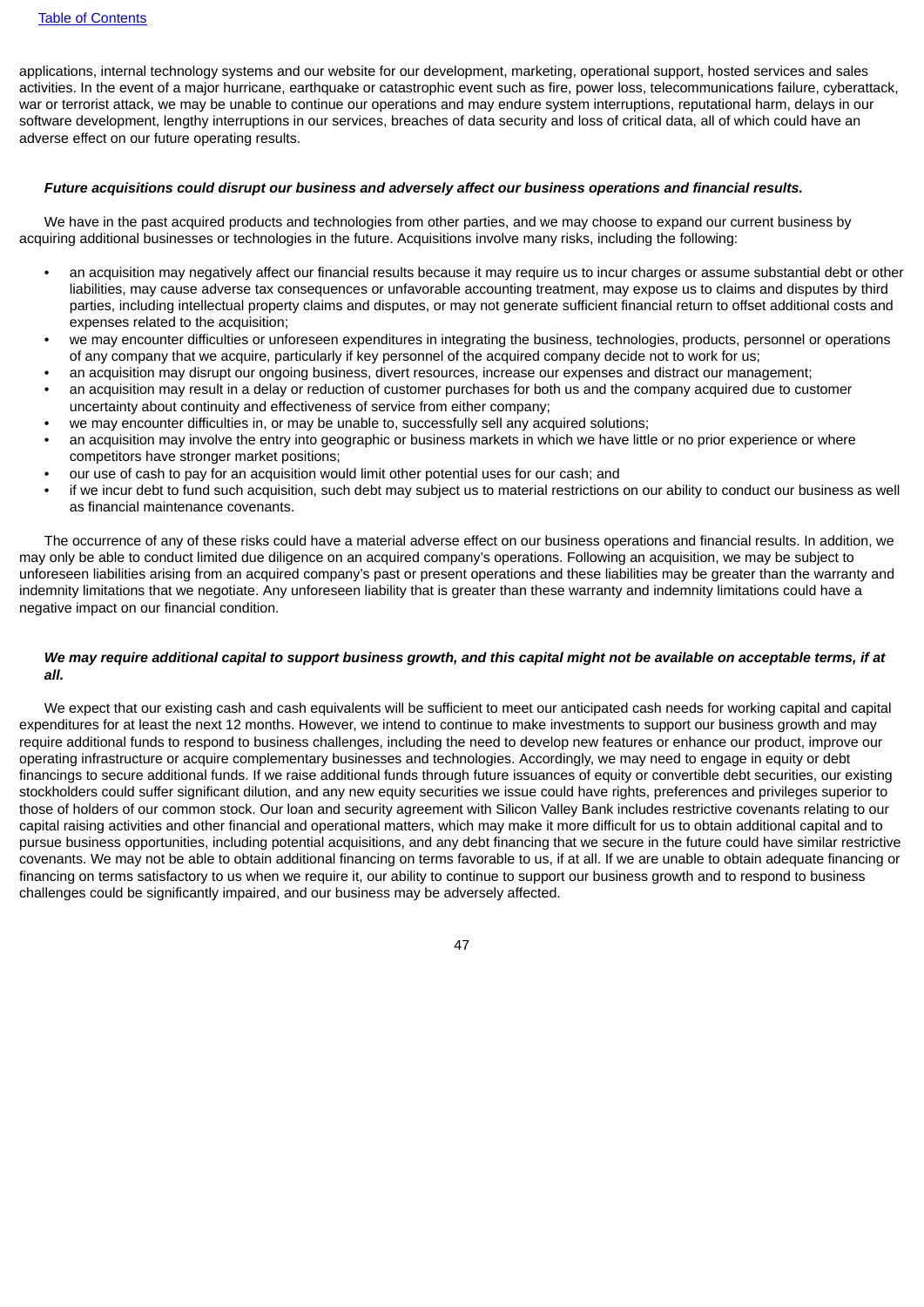#### The nature of our business requires the application of complex revenue recognition rules. Significant changes in current principles will affect our consolidated financial statements and changes in financial accounting standards or practices may *cause adverse, unexpected financial reporting fluctuations and harm our results of operations.*

The accounting rules and regulations that we must comply with are complex and subject to interpretation by the Financial Accounting Standards Board, or FASB, the Securities and Exchange Commission, or SEC, and various bodies formed to promulgate and interpret appropriate accounting principles. In addition, many companies' accounting disclosures are being subjected to heightened scrutiny by regulators and the public. Further, the accounting rules and regulations are continually changing in ways that could impact our financial statements.

For example, in May 2014, the FASB issued new accounting guidance on revenue recognition in the form of ASU No. 2014-09, *Revenue from Contracts with Customers (Topic 606)*, or ASC 606. The core principle of ASC 606 is that an entity should recognize revenue to depict the transfer of promised goods or services to customers in an amount that reflects the consideration to which the entity expects to be entitled in exchange for those goods or services. We early adopted ASC 606 as of January 1, 2017. The most significant impact of adopting ASC 606 was the deferral of perpetual license revenue over an estimated economic life, including estimated maintenance renewal periods, whereas under previous guidance we recognized perpetual license revenue upon delivery of the perpetual license. The impact of the adoption of ASC 606 on our 2017 revenue was a net increase of \$3.5 million after giving effect to the recognition of perpetual license revenue from prior year sales and the deferral of perpetual license revenue from 2017 sales. Additionally, the incremental costs of obtaining a contract with a customer are deferred and will be amortized over a longer estimated period of benefit, whereas under previous guidance such costs were recognized immediately or amortized over the contract term.

#### If our estimates or judgments relating to our critical accounting policies prove to be incorrect or financial reporting standards or *interpretations change, our results of operations could be adversely affected.*

The preparation of financial statements in conformity with generally accepted accounting principles in the United States, or U.S. GAAP, requires management to make estimates and assumptions that affect the amounts reported in the consolidated financial statements and accompanying notes. We base our estimates on historical experience and on various other assumptions that we believe to be reasonable under the circumstances, as provided in "Management's Discussion and Analysis of Financial Condition and Results of Operations." The results of these estimates form the basis for making judgments about the carrying values of assets, liabilities and equity, and the amount of revenue and expenses that are not readily apparent from other sources. Significant assumptions and estimates used in preparing our consolidated financial statements include estimated economic life of perpetual licenses for revenue recognition, the estimated period of benefit for deferred commissions, income taxes and the related valuation allowance and stock-based compensation. Our results of operations may be adversely affected if our assumptions change or if actual circumstances differ from those in our assumptions, which could cause our results of operations to fall below the expectations of securities analysts and investors, resulting in a decline in the trading price of our common stock.

Additionally, we regularly monitor our compliance with applicable financial reporting standards and review new pronouncements and drafts thereof that are relevant to us. As a result of new standards, changes to existing standards and changes in their interpretation, we might be required to change our accounting policies, alter our operational policies and implement new or enhance existing systems so that they reflect new or amended financial reporting standards, or we may be required to restate our published financial statements. Such changes to existing standards or changes in their interpretation may have an adverse effect on our reputation, business, financial position and profit, or cause an adverse deviation from our revenue and operating profit target, which may negatively impact our financial results.

### Our operating results may be negatively affected if we are required to pay additional state sales tax, value added, or other transaction taxes, and we could be subject to liability with respect to all or a portion of past or future sales.

We currently collect and remit sales and use, value added and other transaction taxes in certain of the jurisdictions where we do business based on our assessment of the amount of taxes owed by us in such jurisdictions. However, in some jurisdictions in which we do business, we do not believe that we owe such taxes, and therefore we currently do not collect and remit such taxes in those jurisdictions or record contingent tax liabilities in respect of those jurisdictions.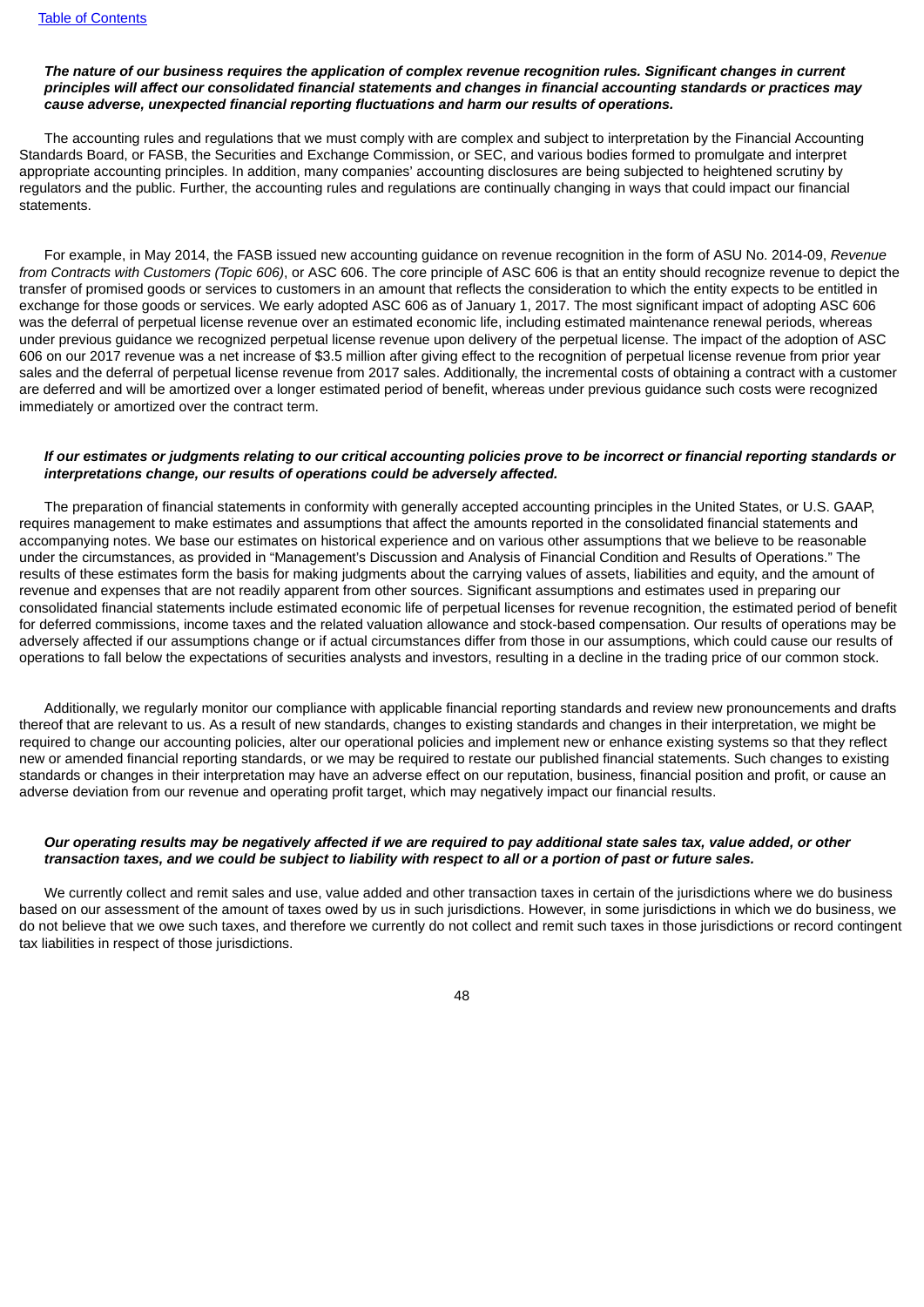Further, due to uncertainty in the application and interpretation of applicable tax laws in various jurisdictions, we may be exposed to sales and use, value added or other transaction tax liability. A successful assertion that we are required to pay additional taxes in connection with sales of our solutions, or the imposition of new laws or regulations requiring the payment of additional taxes, would create increased costs and administrative burdens for us. If we are subject to additional taxes and determine to offset such increased costs by collecting and remitting sales taxes from our customers, or otherwise passing those costs through to our customers, companies may be discouraged from using our solutions. Any increased tax burden may decrease our ability or willingness to compete in relatively burdensome tax jurisdictions, result in substantial tax liabilities related to past sales or otherwise harm our business and operating results.

#### Our ability to use net operating losses to offset future taxable income may be subject to certain limitations.

As of December 31, 2017 we had federal, state and foreign net operating loss carryforwards, or NOLs, of \$103.7 million, \$38.6 million, and \$18.4 million, respectively, available to offset future taxable income, which begin to expire in 2030. A lack of future taxable income would adversely affect our ability to utilize these NOLs before they expire.

In addition, under the provisions of the Internal Revenue Code of 1986, as amended, or the Internal Revenue Code, substantial changes in our ownership may limit the amount of pre-change NOLs that can be utilized annually in the future to offset taxable income. Section 382 of the Internal Revenue Code imposes limitations on a company's ability to use NOLs if a company experiences a more-than-50-percent ownership change over a three-year testing period. Based upon our analysis as of December 31, 2017, we have determined that we do not expect these limitations to impair our ability to use our NOLs prior to expiration. However, if changes in our ownership occur in the future, our ability to use our NOLs may be further limited. For these reasons, we may not be able to utilize a material portion of the NOLs, even if we achieve profitability.

#### Uncertainties in the interpretation and application of the 2017 Tax Cuts and Jobs Act could materially affect our tax obligations *and effective tax rate.*

Forecasts of our income tax position and effective tax rate for financial accounting purposes are complex and subject to uncertainty because our income tax position for each year combines the effects of a mix of profits earned and losses incurred by us in various tax jurisdictions with a broad range of income tax rates, as well as changes in the valuation of deferred tax assets and liabilities, the impact of various accounting rules and changes to these rules and tax laws, the results of examinations by various tax authorities, and the impact of any acquisition, business combination or other reorganization or financing transaction. To forecast our global tax rate, we estimate our pre-tax profits and losses by jurisdiction and forecast our tax expense by jurisdiction. If the mix of profits and losses, our ability to use tax credits, our assessment of the need for valuation allowances, or effective tax rates by jurisdiction is different than those estimated, our actual tax rate could be materially different than forecasted, which could have a material impact on our results of business, financial condition and results of operations.

On December 22, 2017, U.S. Federal tax reform was enacted with the signing of the Tax Cuts and Jobs Act, or TCJA. Notable provisions of the TCJA include significant changes to corporate taxation, including reduction of the corporate tax rate from a top marginal rate of 35% to a flat rate of 21%, limitation of the tax deduction for interest expense to 30% of adjusted earnings (except for certain small businesses), limitation of the deduction for net operating losses to 80% of current year taxable income and elimination of net operating loss carrybacks, one time taxation of offshore earnings at reduced rates regardless of whether they are repatriated, elimination of U.S. tax on foreign earnings (subject to certain important exceptions), immediate deductions for certain new investments instead of deductions for depreciation expense over time, and modifying or repealing many business deductions and credits.

While the changes from the TCJA are generally effective beginning in 2018, U.S. GAAP accounting for income taxes requires the effect of a change in tax laws or rates to be recognized in income from continuing operations for the period that includes the enactment date. Due to the complexities involved in accounting for the enactment of the TCJA, the Securities and Exchange Commission published Staff Accounting Bulletin No. 118, which allows us to record provisional amounts in earnings for the year ended December 31, 2017. Where reasonable estimates can be made, the provisional accounting should be based on such estimates. When no reasonable estimate can be made, the provisional accounting may be based on the tax law in effect before the TCJA. We are required to complete our tax accounting for the TCJA in the period when we have obtained, prepared, and analyzed the information to complete the income tax accounting, or by December 22, 2018, whichever date comes first.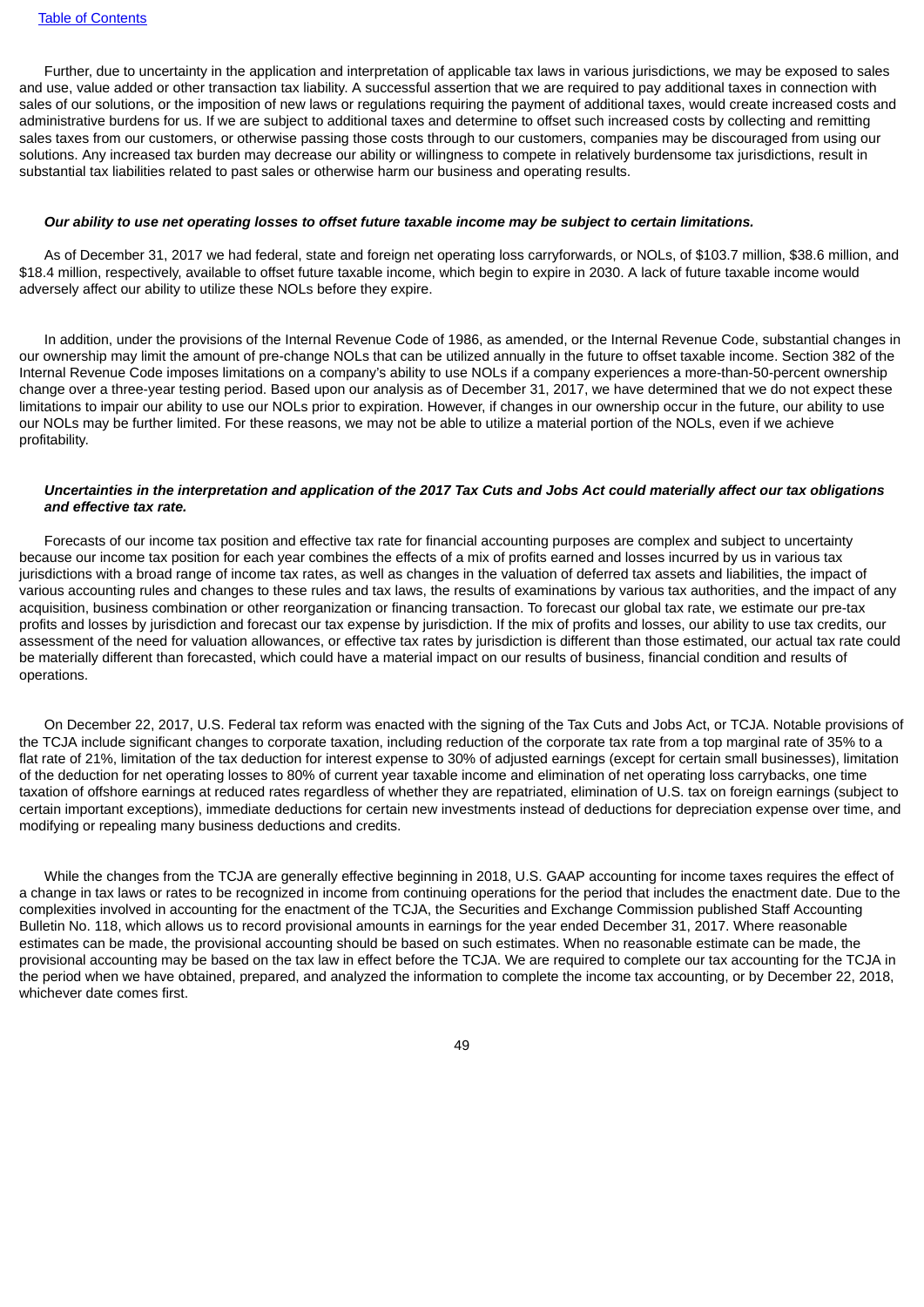We have not completed our accounting for the tax effects of enactment of the TCJA; however, as we describe in Note 9 to our consolidated financial statements appearing elsewhere in this Quarterly Report on Form 10-Q, we have made reasonable estimates of the effects of the TCJA in certain cases in our financial statements that are included as a component of income tax expense. The U.S. Department of Treasury has broad authority to issue regulations and interpretative guidance that may significantly impact how we will apply the law and impact our results of operations in the period issued. As additional regulatory guidance is issued by the applicable taxing authorities, as accounting treatment is clarified, as we perform additional analysis on the application of the law, and as we refine estimates in calculating the effect, our final analysis, which will be recorded in the period completed, may be different from our current provisional amounts, which could materially affect our tax obligations and effective tax rate.

#### We are subject to anti-corruption laws, anti-bribery and similar laws with respect to our domestic and international operations, and non-compliance with such laws can subject us to criminal and/or civil liability and materially harm our business and *reputation.*

We are subject to the FCPA, the U.S. domestic bribery statute contained in 18 U.S.C. § 201, the U.S. Travel Act, the U.K. Bribery Act 2010, and other anti-corruption laws in countries in which we conduct activities. Anti-corruption laws are interpreted broadly and prohibit our company from authorizing, offering, or providing, directly or indirectly, improper payments or benefits to recipients in the public or private sector. We use third-party law firms, accountants, and other representatives for regulatory compliance, sales, and other purposes in several countries. We sell directly and indirectly, via third-party representatives, to the U.S. and non-U.S. government sectors, and our employees and third-party representatives interact with government officials. We can be held liable for the corrupt or other illegal activities of these third-party representatives, our employees, contractors, and other agents, even if we do not explicitly authorize such activities. Noncompliance with these laws could subject us to whistleblower complaints, investigations, sanctions, settlements, prosecution, other enforcement actions, disgorgement of profits, significant fines, damages, other civil and criminal penalties or injunctions, suspension and/or debarment from contracting with certain persons, the loss of export privileges, reputational harm, adverse media coverage, and other collateral consequences. If any subpoenas or investigations are launched, or governmental or other sanctions are imposed, or if we do not prevail in any possible civil or criminal litigation, our reputation, business, results of operations and financial condition could be materially harmed. In addition, responding to any action will likely result in a materially significant diversion of management's attention and resources and significant defense costs and other professional fees. Enforcement actions and sanctions could further harm our business, results of operations, and financial condition. Moreover, as an issuer of securities, we also are subject to the accounting and internal controls provisions of the FCPA. These provisions require us to maintain accurate books and records and a system of internal controls sufficient to detect and prevent corrupt conduct. Failure to abide by these provisions may have an adverse effect on our business, operations or financial condition.

## We are subject to governmental export and import controls and economic and trade sanctions that could impair our ability to conduct business in international markets and subject us to liability if we are not in compliance with applicable laws and *regulations.*

The United States and other countries maintain and administer export and import laws and regulations. Our products are subject to U.S. export control and import laws and regulations, including the U.S. Export Administration Regulations, U.S. Customs regulations, and various economic and trade sanctions administered by the U.S. Treasury Department's Office of Foreign Assets Control. We are required to comply with these laws and regulations. If we fail to comply with such laws and regulations, we and certain of our employees could be subject to substantial civil or criminal penalties, including the possible loss of export or import privileges; fines, which may be imposed on us and responsible employees or managers; and, in extreme cases, the incarceration of responsible employees or managers. Obtaining the necessary authorizations, including any required license, for a particular sale may be time-consuming, is not guaranteed and may result in the delay or loss of sales opportunities. In addition, changes in our solutions, or changes in applicable export or import laws and regulations may create delays in the introduction and sale of our products in international markets or, in some cases, prevent the export or import of our solutions to certain countries, governments or persons altogether. Any change in export or import laws and regulations or economic or trade sanctions, shift in the enforcement or scope of existing laws and regulations, or change in the countries, governments, persons or technologies targeted by such laws and regulations could also result in decreased use of our products, or in our decreased ability to export or sell our products to existing or potential customers. Any decreased use of our products or limitation on our ability to export or sell our products would likely adversely affect our business, financial condition, and results of operations.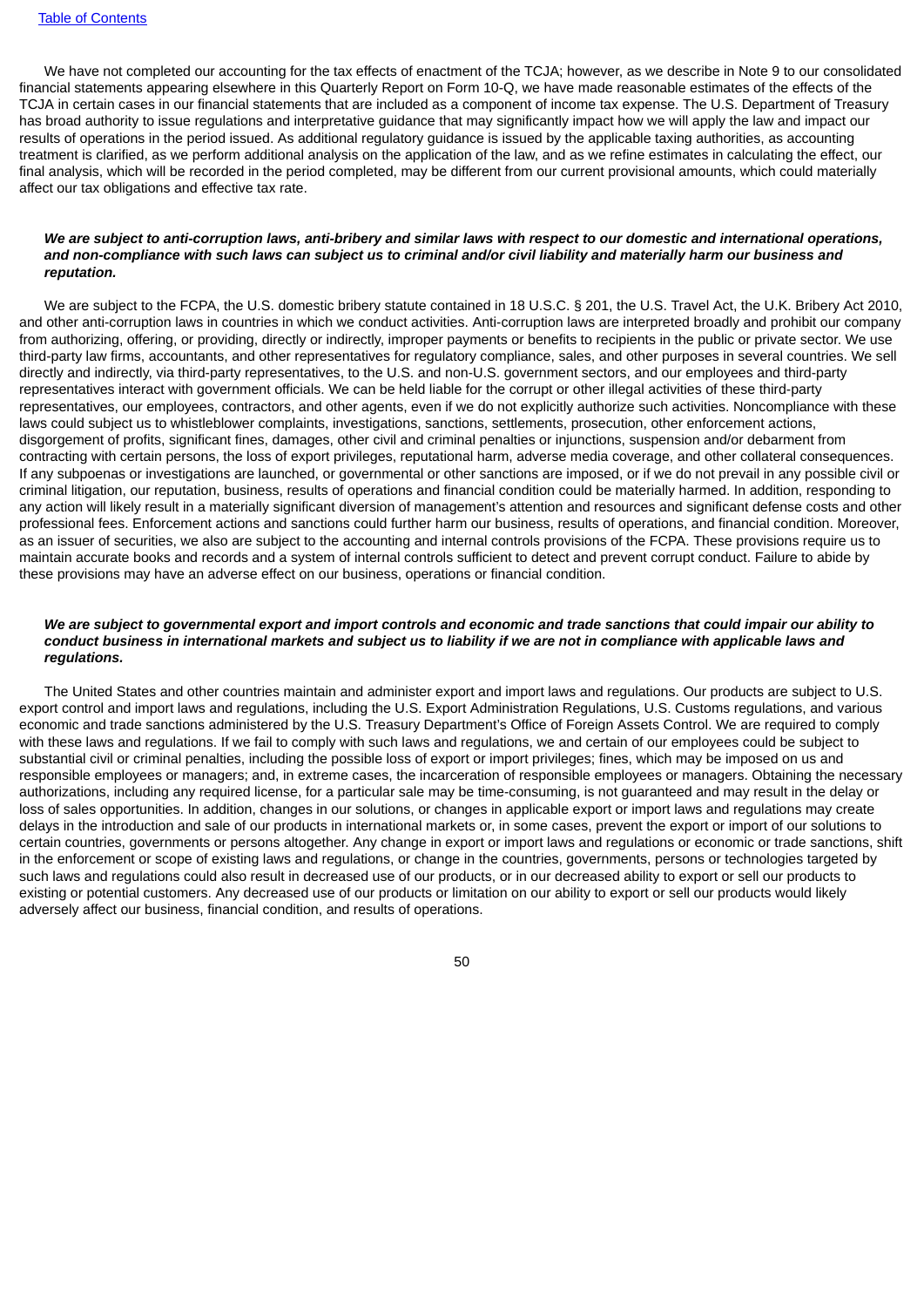Furthermore, we incorporate encryption technology into certain of our solutions. Various countries regulate the import of certain encryption technology, including import permitting and licensing requirements, and have enacted laws that could limit our ability to distribute our solutions or could limit our customers' ability to implement our solutions in those countries. Encrypted products and the underlying technology may also be subject to export control restrictions. Governmental regulation of encryption technology and regulation of imports or exports of encryption solutions, or our failure to obtain required import or export approval for our solutions, could harm our international sales and adversely affect our revenue. Compliance with applicable laws and regulations regarding the export and import of our solutions, including with respect to new solutions or changes in existing solutions, may create delays in the introduction of our solutions in international markets, prevent our customers with international operations from deploying our solutions globally or, in some cases, could prevent the export or import of our solutions to certain countries, governments, entities or persons altogether.

Moreover, U.S. export control laws and economic sanctions programs prohibit the shipment of certain products and services to countries, governments and persons that are subject to U.S. economic embargoes and trade sanctions. Any violations of such economic embargoes and trade sanction regulations could have negative consequences, including government investigations, penalties and reputational harm.

#### **Risks Related to Government Regulation, Data Collection and Intellectual Property**

#### Our business could be adversely affected if our employees cannot obtain and maintain required security clearances or we cannot *establish and maintain a required facility security clearance.*

Certain U.S. government contracts may require our employees to maintain various levels of security clearances, and may require us to maintain a facility security clearance, to comply with Department of Defense, or DoD, requirements. The DoD has strict security clearance requirements for personnel who perform work in support of classified programs. Obtaining and maintaining security clearances for employees involves a lengthy process, and it is difficult to identify, recruit and retain employees who already hold security clearances. If our employees are unable to obtain security clearances in a timely manner, or at all, or if our employees who hold security clearances are unable to maintain their clearances or terminate employment with us, then a customer requiring classified work could terminate an existing contract or decide not to renew the contract upon its expiration. To the extent we are not able to obtain or maintain a facility security clearance, we may not be able to bid on or win new classified contracts, and existing contracts requiring a facility security clearance could be terminated.

#### Any failure to protect our proprietary technology and intellectual property rights could substantially harm our business and *operating results.*

Our success and ability to compete depend in part on our ability to protect our proprietary technology and intellectual property. To safeguard these rights, we rely on a combination of patent, trademark, copyright and trade secret laws and contractual protections in the United States and other jurisdictions, all of which provide only limited protection and may not now or in the future provide us with a competitive advantage.

As of September 30, 2018, we had 14 issued patents and three patent applications pending in the United States relating to our technology. We cannot assure you that any patents will issue from any patent applications, that patents that issue from such applications will give us the protection that we seek or that any such patents will not be challenged, invalidated or circumvented. Any patents that may issue in the future from our pending or future patent applications may not provide sufficiently broad protection and may not be enforceable in actions against alleged infringers. Obtaining and enforcing software patents in the United States is becoming increasingly challenging. Any patents we have obtained or may obtain in the future may be found to be invalid or unenforceable in light of recent and future changes in the law. We have registered the "Tenable," "Nessus" and "Tenable.io" names and our Tenable logo in the United States and certain other countries. We have registrations and/or pending applications for additional marks in the United States; however, we cannot assure you that any future trademark registrations will be issued for pending or future applications or that any registered trademarks will be enforceable or provide adequate protection of our proprietary rights. While we have copyrights in our software we do not typically register such copyrights with the Copyright Office. This failure to register the copyrights in our software may preclude us from obtaining statutory damages for infringement under certain circumstances. We also license software from third parties for integration into our software, including open source software and other software available on commercially reasonable terms. We cannot assure you that such third parties will maintain such software or continue to make it available.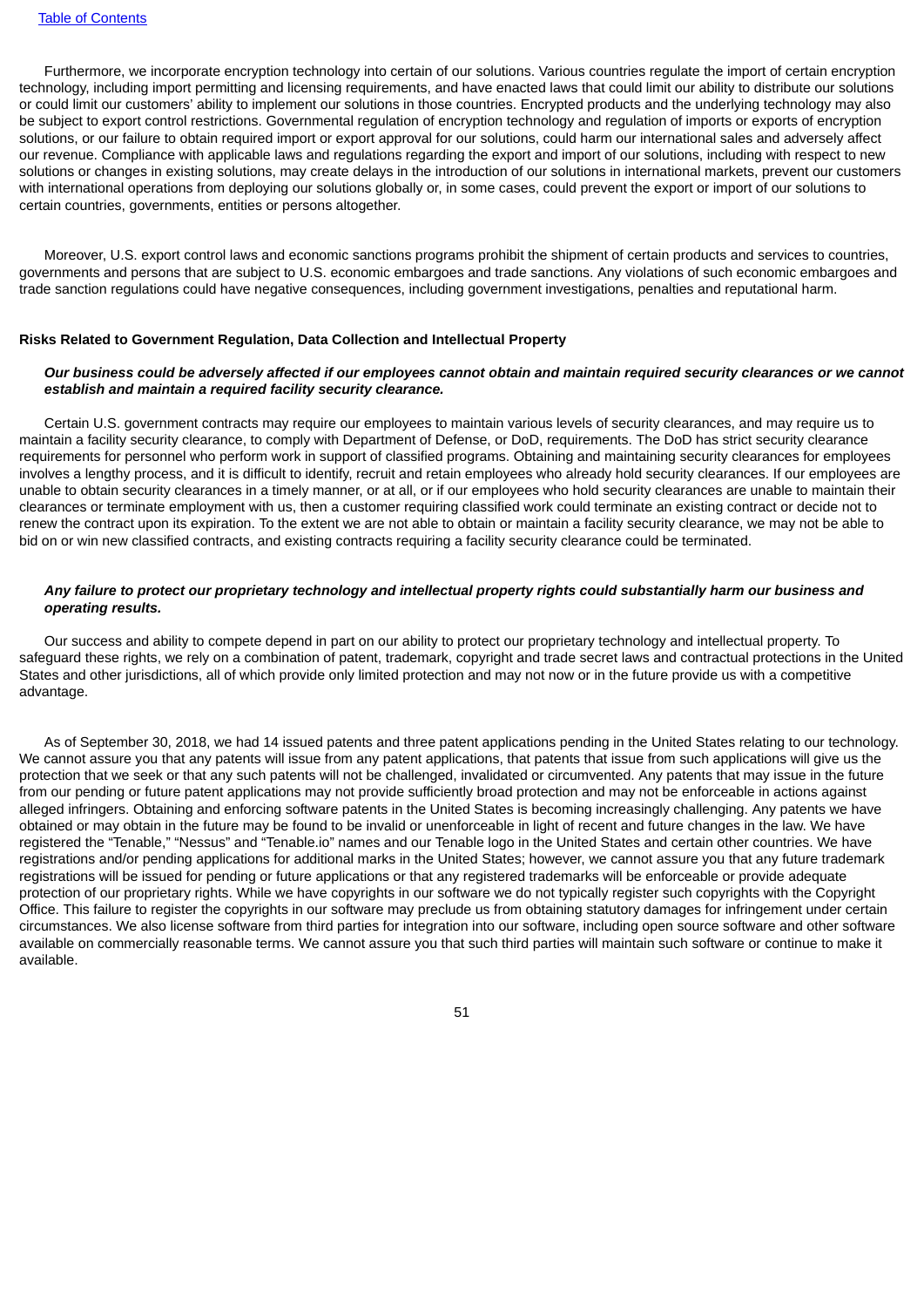In order to protect our unpatented proprietary technologies and processes, we rely on trade secret laws and confidentiality and invention assignment agreements with our employees, consultants, strategic partners, vendors and others. Despite our efforts to protect our proprietary technology and trade secrets, unauthorized parties may attempt to misappropriate, copy, reverse engineer or otherwise obtain and use them. In addition, others may independently discover our trade secrets, in which case we would not be able to assert trade secret rights, or develop similar technologies and processes. Further, several agreements may give customers limited rights to access portions of our proprietary source code, and the contractual provisions that we enter into may not prevent unauthorized use or disclosure of our proprietary technology or intellectual property rights and may not provide an adequate remedy in the event of unauthorized use or disclosure of our proprietary technology or intellectual property rights. Moreover, policing unauthorized use of our technologies, trade secrets and intellectual property is difficult, expensive and time-consuming, particularly in foreign countries where the laws may not be as protective of intellectual property rights as those in the United States and where mechanisms for enforcement of intellectual property rights may be weak. To the extent that we expand our activities outside of the United States, our exposure to unauthorized copying and use of our solutions and proprietary information may increase. We may be unable to determine the extent of any unauthorized use or infringement of our solutions, technologies or intellectual property rights.

There can be no assurance that the steps that we take will be adequate to protect our proprietary technology and intellectual property, that others will not develop or patent similar or superior technologies, solutions or services, or that our trademarks, patents, and other intellectual property will not be challenged, invalidated or circumvented by others. Furthermore, effective trademark, patent, copyright, and trade secret protection may not be available in every country in which our software is available or where we have employees or independent contractors. In addition, the legal standards relating to the validity, enforceability, and scope of protection of intellectual property rights in internet and softwarerelated industries are uncertain and still evolving.

In order to protect our intellectual property rights, we may be required to spend significant resources to monitor and protect these rights. Litigation brought to protect and enforce our intellectual property rights could be costly, time-consuming and distracting to management and could result in the impairment or loss of portions of our intellectual property. Furthermore, our efforts to enforce our intellectual property rights may be met with defenses, counterclaims and countersuits attacking the validity and enforceability of our intellectual property rights. Our failure to secure, protect and enforce our intellectual property rights could seriously adversely affect our brand and adversely impact our business.

#### We may be subject to intellectual property rights claims by third parties, which are extremely costly to defend, could require us *to pay significant damages and could limit our ability to use certain technologies.*

Companies in the software and technology industries, including some of our current and potential competitors, own significant numbers of patents, copyrights, trademarks and trade secrets and frequently enter into litigation based on allegations of infringement or other violations of intellectual property rights. In addition, many of these companies have the capability to dedicate substantially greater resources to enforce their intellectual property rights and to defend claims that may be brought against them. The litigation may involve patent holding companies or other adverse patent owners that have no relevant product revenue and against which our patents may therefore provide little or no deterrence. In the past, we have been subject to allegations of patent infringement that were unsuccessful, and we expect in the future to be subject to claims that we have misappropriated, misused, or infringed other parties' intellectual property rights, and, to the extent we gain greater market visibility or face increasing competition, we face a higher risk of being the subject of intellectual property infringement claims, which is not uncommon with respect to enterprise software companies. We may in the future be subject to claims that employees or contractors, or we, have inadvertently or otherwise used or disclosed trade secrets or other proprietary information of our competitors or other parties. To the extent that intellectual property claims are made against our customers based on their usage of our technology, we have certain obligations to indemnify and defend such customers from those claims. The term of our contractual indemnity provisions often survives termination or expiration of the applicable agreement. Large indemnity payments, defense costs or damage claims from contractual breach could harm our business, results of operations and financial condition.

There may be third-party intellectual property rights, including issued or pending patents that cover significant aspects of our technologies or business methods. Any intellectual property claims, with or without merit, could be very time-consuming, could be expensive to settle or litigate, could divert our management's attention and other resources and could result in adverse publicity. These claims could also subject us to making substantial payments for legal fees, settlement payments, and other costs or damages, potentially including treble damages if we are found to have willfully infringed patents or copyrights. These claims could also result in our having to stop making, selling, offering for sale, or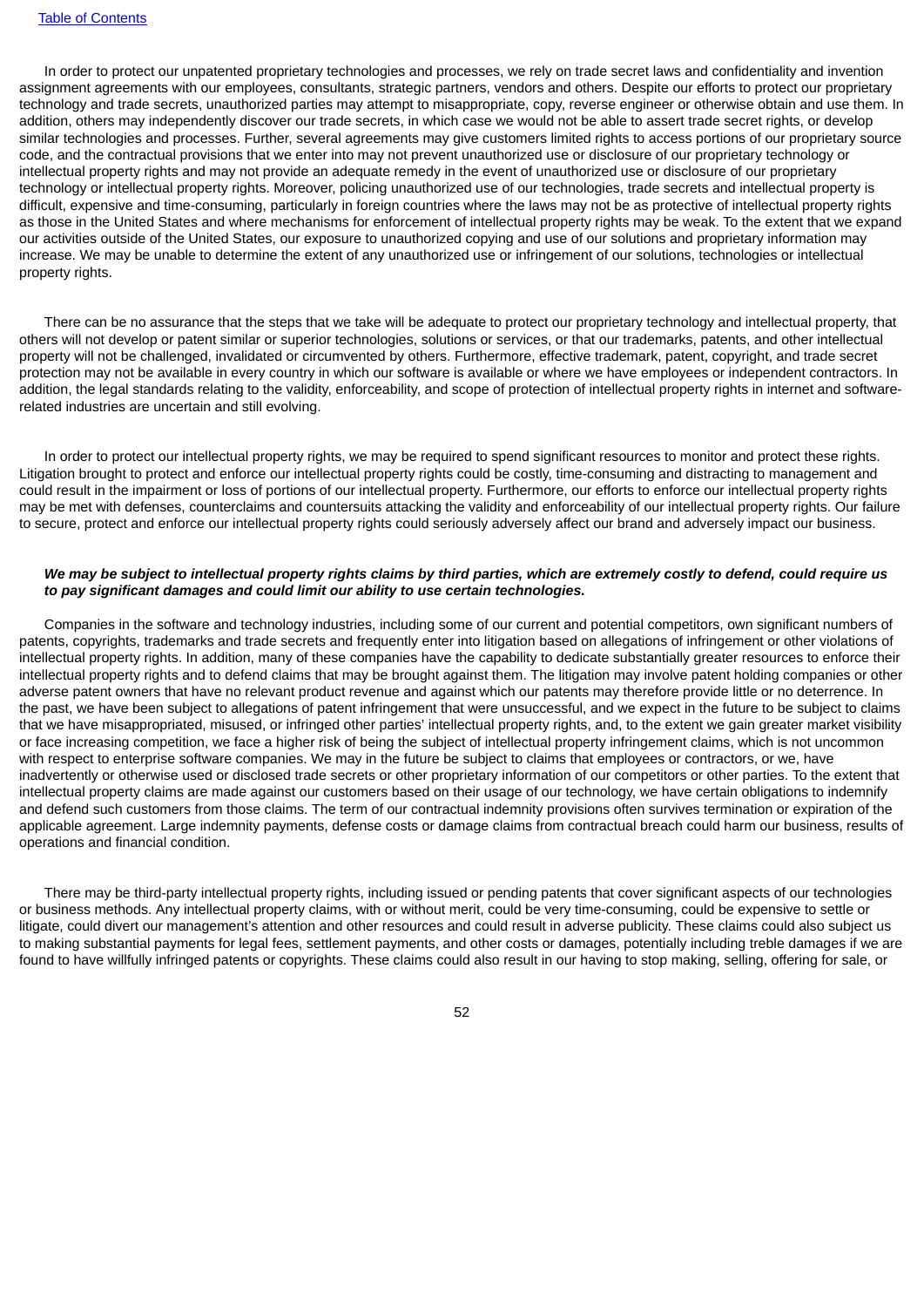using technology found to be in violation of a third party's rights. We might be required to seek a license for the third-party intellectual property rights, which may not be available on reasonable terms or at all. Even if a license is available to us, we may be required to pay significant upfront fees, milestones or royalties, which would increase our operating expenses. Moreover, to the extent we only have a license to any intellectual property used in our solutions, there may be no guarantee of continued access to such intellectual property, including on reasonable terms. As a result, we may be required to develop alternative non-infringing technology, which could require significant effort and expense. If a third party is able to obtain an injunction preventing us from accessing such third-party intellectual property rights, or if we cannot license or develop technology for any infringing aspect of our business, we would be forced to limit or stop sales of our software or cease business activities covered by such intellectual property, and may be unable to compete effectively. Any of these results would adversely affect our business, results of operations, financial condition and cash flows.

#### Portions of our solutions utilize open source software, and any failure to comply with the terms of one or more of these open *source licenses could negatively affect our business.*

Our software contains software made available by third parties under so-called "open source" licenses. From time to time, there have been claims against companies that distribute or use open source software in their products and services, asserting that such open source software infringes the claimants' intellectual property rights. We could be subject to suits by parties claiming that what we believe to be licensed open source software infringes their intellectual property rights. Use and distribution of open source software may entail greater risks than use of third-party commercial software, as open source licensors generally do not provide warranties or other contractual protections regarding infringement claims or the quality of the code. In addition, certain open source licenses require that source code for software programs that are subject to the license be made available to the public and that any modifications or derivative works to such open source software continue to be licensed under the same terms. Further, certain open source licenses also include a provision that if we enforce any patents against the software programs that are subject to the license, we would lose the license to such software. If we were to fail to comply with the terms of such open source software licenses, such failures could result in costly litigation, lead to negative public relations or require that we quickly find replacement software which may be difficult to accomplish in a timely manner.

Although we monitor our use of open source software in an effort both to comply with the terms of the applicable open source licenses and to avoid subjecting our software to conditions we do not intend, the terms of many open source licenses have not been interpreted by U.S. courts, and there is a risk that these licenses could be construed in a way that could impose unanticipated conditions or restrictions on our ability to commercialize our product or operate our business. By the terms of certain open source licenses, we could be required to release the source code of our software and to make our proprietary software available under open source licenses, if we combine or distribute our software with open source software in a certain manner. In the event that portions of our software are determined to be subject to an open source license, we could be required to publicly release the affected portions of our source code, re-engineer all, or a portion of, that software or otherwise be limited in the licensing of our software, each of which could reduce or eliminate the value of our product. Many of the risks associated with usage of open source software cannot be eliminated, and could negatively affect our business, results of operations and financial condition.

#### **Risks Related to Our Common Stock**

#### *Our stock price may be volatile, and the value of our common stock may decline.*

The market price of our common stock may fluctuate substantially and depends on a number of factors, including those described in this "Risk Factors" section, many of which are beyond our control and may not be related to our operating performance. Factors that could cause fluctuations in the market price of our common stock include the following:

- actual or anticipated changes or fluctuations in our operating results:
- the financial projections we may provide to the public, any changes in these projections or our failure to meet these projections;
- announcements by us or our competitors of new products or new or terminated significant contracts, commercial relationships or capital commitments;
- industry or financial analyst or investor reaction to our press releases, other public announcements and filings with the SEC;
- rumors and market speculation involving us or other companies in our industry;
- price and volume fluctuations in the overall stock market from time to time;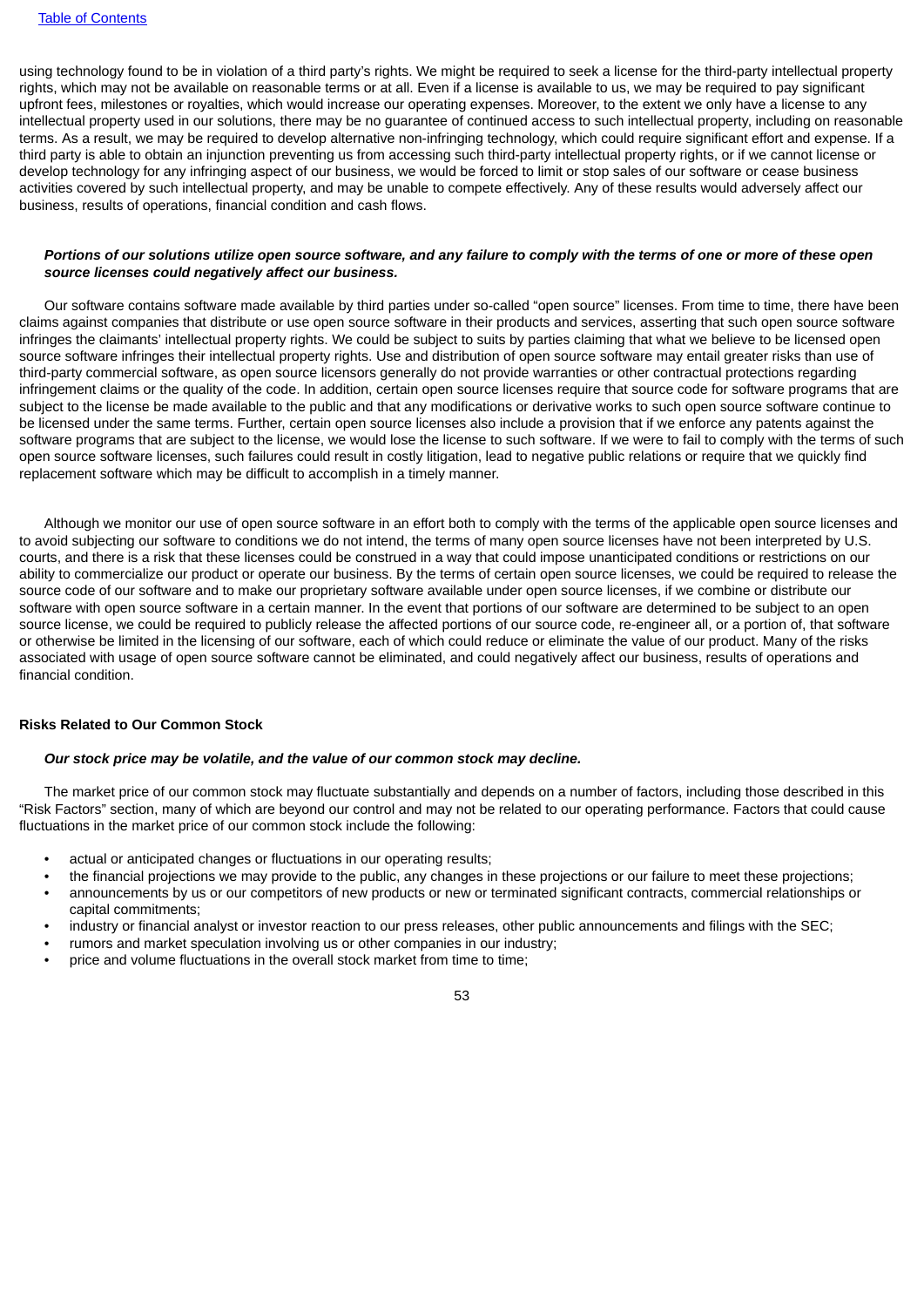- changes in operating performance and stock market valuations of other technology companies generally, or those in our industry in particular;
- the expiration of market stand-off or contractual lock-up agreements and sales of shares of our common stock by us or our stockholders;
- failure of industry or financial analysts to maintain coverage of us, changes in financial estimates by any analysts who follow our company, or our failure to meet these estimates or the expectations of investors;
- actual or anticipated developments in our business or our competitors' businesses or the competitive landscape generally;
- litigation involving us, our industry or both, or investigations by regulators into our operations or those of our competitors;
- developments or disputes concerning our intellectual property rights or our solutions, or third-party proprietary rights;
- announced or completed acquisitions of businesses or technologies by us or our competitors:
- new laws or regulations or new interpretations of existing laws or regulations applicable to our business;
- any major changes in our management or our board of directors;
- general economic conditions and slow or negative growth of our markets; and
- other events or factors, including those resulting from war, incidents of terrorism or responses to these events.

Recently, the stock markets have experienced extreme price and volume fluctuations that have affected and continue to affect the market prices of equity securities of many companies. These fluctuations have often been unrelated or disproportionate to the operating performance of those companies. Broad market and industry fluctuations, as well as general economic, political, regulatory and market conditions, may negatively impact the market price of our common stock. In the past, companies that have experienced volatility in the market price of their securities have been subject to securities class action litigation. We may be the target of this type of litigation in the future, which could result in substantial costs and divert our management's attention.

#### *An active public trading market may not continue to develop or be sustained.*

Prior to our initial public offering, or IPO, in July 2018, there was no public market or active private market for our common stock. Following our IPO, an active public trading market may not continue to develop or be sustained. The lack of an active market may impair your ability to sell your shares at the time you wish to sell them or at a price that you consider reasonable. The lack of an active market may also reduce the fair value of your shares. An inactive market may also impair our ability to raise capital to continue to fund operations by selling shares and may impair our ability to acquire other companies or technologies by using our shares as consideration.

#### If securities or industry analysts do not publish research or reports about our business, or publish negative reports about our *business, our stock price and trading volume could decline.*

The trading market for our common stock will depend, in part, on the research and reports that securities or industry analysts publish about us or our business. We do not control these analysts or the content and opinions included in their reports. As a new public company, we may be slow to attract research coverage and the analysts who publish information about our common stock will have had relatively little experience with our company, which could affect their ability to accurately forecast our results and make it more likely that we fail to meet their estimates. If our financial performance fails to meet analyst estimates or one or more of the analysts who cover us downgrade our shares or change their opinion of our shares, our share price would likely decline. In addition, the stock prices of many companies in the technology industry have declined significantly after those companies have failed to meet, or significantly exceed, the financial guidance publicly announced by the companies or the expectations of analysts. If our financial results fail to meet, or exceed, our announced guidance or the expectations of analysts or public investors, analysts could downgrade our common stock or publish unfavorable research about us. If one or more of these analysts cease coverage of our company or fail to regularly publish reports on us, we could lose visibility in the financial markets, which could cause our share price or trading volume to decline.

#### Future sales of substantial amounts of our common stock in the public markets, or the perception that they might occur, could *reduce the price that our common stock might otherwise attain.*

Sales of a substantial number of shares of our common stock in the public market, or the perception that these sales might occur, could depress the market price of our common stock, impair our ability to raise capital through the sale of additional equity securities and make it more difficult for you to sell your common stock at a time and price that you deem appropriate. Shares of our common stock owned by our directors, executive officers and substantially all of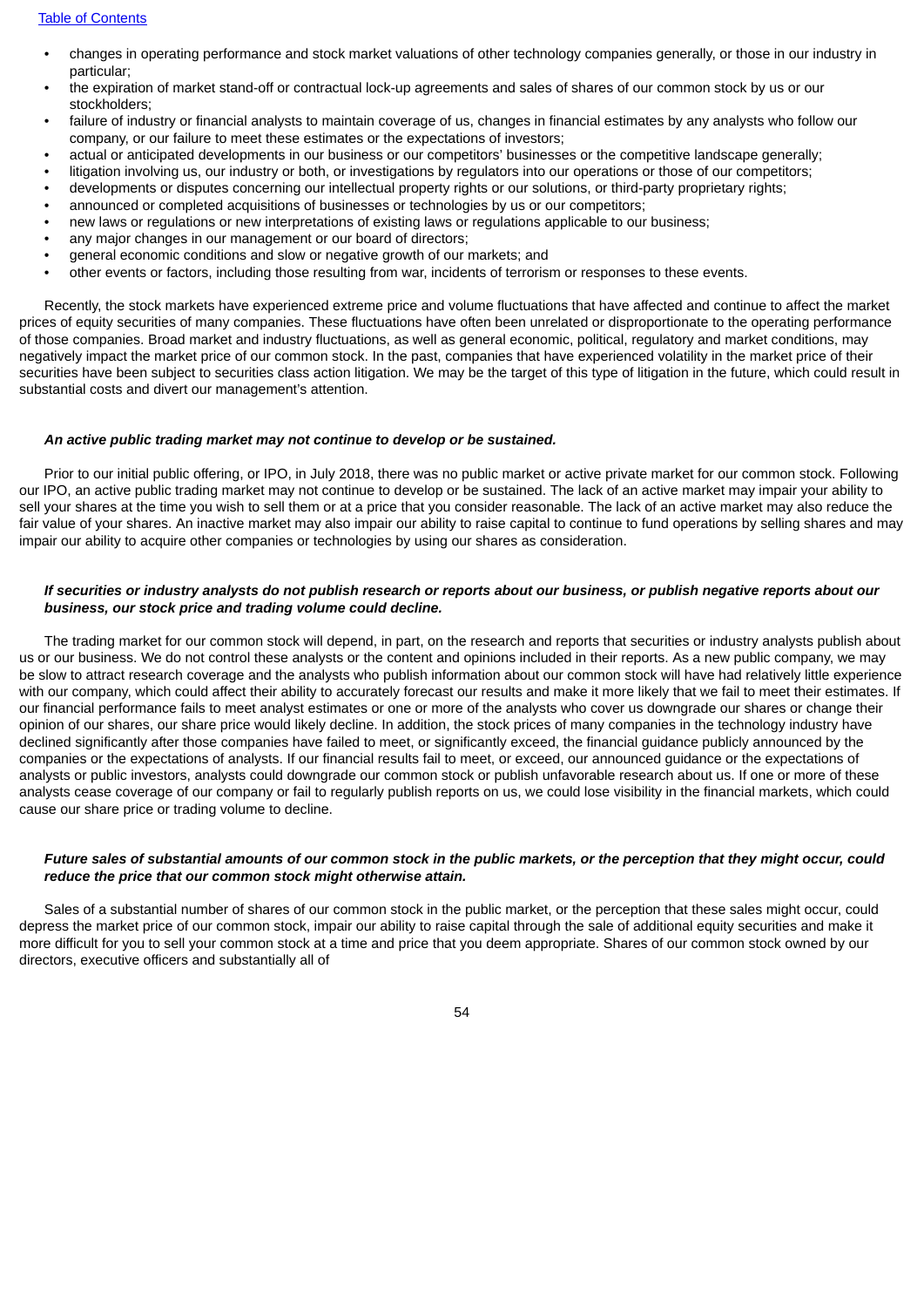our stockholders are restricted as a result of securities laws, lock-up agreements or other contractual restrictions that restrict transfers until January 2019, which is 180 days after the date of our IPO. Subject to certain limitations, 80,179,454 shares of our common stock will be eligible for sale upon the expiration of this 180-day lock-up period. The underwriters in our IPO may, in their sole discretion, permit our stockholders who are subject to these lock-up agreements to sell shares prior to the expiration of the lock-up agreements.

Additionally, stockholders holding 70,927,042 shares of our common stock outstanding, will, after the expiration of the lock-up periods specified above, have the right, subject to various conditions and limitations, to include their shares of our common stock in registration statements relating to our securities. If the offer and sale of these shares are registered, they will be freely tradable without restriction under the Securities Act. Shares of common stock sold under such registration statements can be freely sold in the public market. In the event such registration rights are exercised and a large number of shares of common stock are sold in the public market, such sales could reduce the trading price of our common stock.

In addition, in the future we may issue common stock or other securities convertible into shares of our common stock from time to time in connection with a financing, acquisition, investment or otherwise. The number of new shares of our common stock issued in connection with raising additional capital could constitute a material portion of the then outstanding shares of our common stock, which could result in substantial dilution to our existing stockholders and cause the market price of our common stock to decline.

#### Concentration of ownership among our existing directors, executive officers and holders of 5% or more of our outstanding common stock may prevent new investors from influencing significant corporate decisions, including the ability to influence the *outcome of director elections and other matters requiring stockholder approval.*

Our executive officers, directors and current beneficial owners of 5% or more of our common stock beneficially own a significant percentage of our outstanding common stock. These persons, acting together, will be able to significantly influence all matters requiring stockholder approval, including the election and removal of directors and any merger or other significant corporate transactions. The interests of this group of stockholders may not coincide with the interests of other stockholders.

#### The requirements of being a public company may strain our resources, divert management's attention and affect our ability to *attract and retain qualified board members.*

As a public company, we are subject to the reporting and corporate governance requirements of the Exchange Act, the listing requirements of the Nasdaq Stock Market and other applicable securities rules and regulations, including the Sarbanes-Oxley Act and the Dodd-Frank Wall Street Reform and Consumer Protection Act. Compliance with these rules and regulations increases our legal and financial compliance costs, makes some activities more difficult, time-consuming or costly and increases demand on our systems and resources, particularly after we are no longer an "emerging growth company" as defined in the JOBS Act. Among other things, the Exchange Act requires that we file annual, quarterly and current reports with respect to our business and results of operations and maintain effective disclosure controls and procedures and internal control over financial reporting. In order to improve our disclosure controls and procedures and internal control over financial reporting to meet this standard, significant resources and management oversight may be required. As a result, management's attention may be diverted from other business concerns, which could harm our business, financial condition, results of operations and prospects. Although we have already hired and are in the process of hiring, additional personnel to help comply with these requirements, we may need to further expand our legal and finance departments in the future, which will increase our costs and expenses.

In addition, changing laws, regulations and standards relating to corporate governance and public disclosure are creating uncertainty for public companies, increasing legal and financial compliance costs and making some activities more time-consuming. These laws, regulations and standards are subject to varying interpretations, in many cases due to their lack of specificity, and, as a result, their application in practice may evolve over time as new guidance is provided by regulatory and governing bodies. This could result in continuing uncertainty regarding compliance matters and higher costs necessitated by ongoing revisions to disclosure and governance practices. We intend to invest resources to comply with evolving laws, regulations and standards, and this investment may result in increased general and administrative expense and a diversion of management's time and attention from revenue-generating activities to compliance activities. If our efforts to comply with new laws, regulations and standards differ from the activities intended by regulatory or governing bodies, regulatory authorities may initiate legal proceedings against us and our business and prospects may be harmed. As a result of disclosure of information in the filings required of a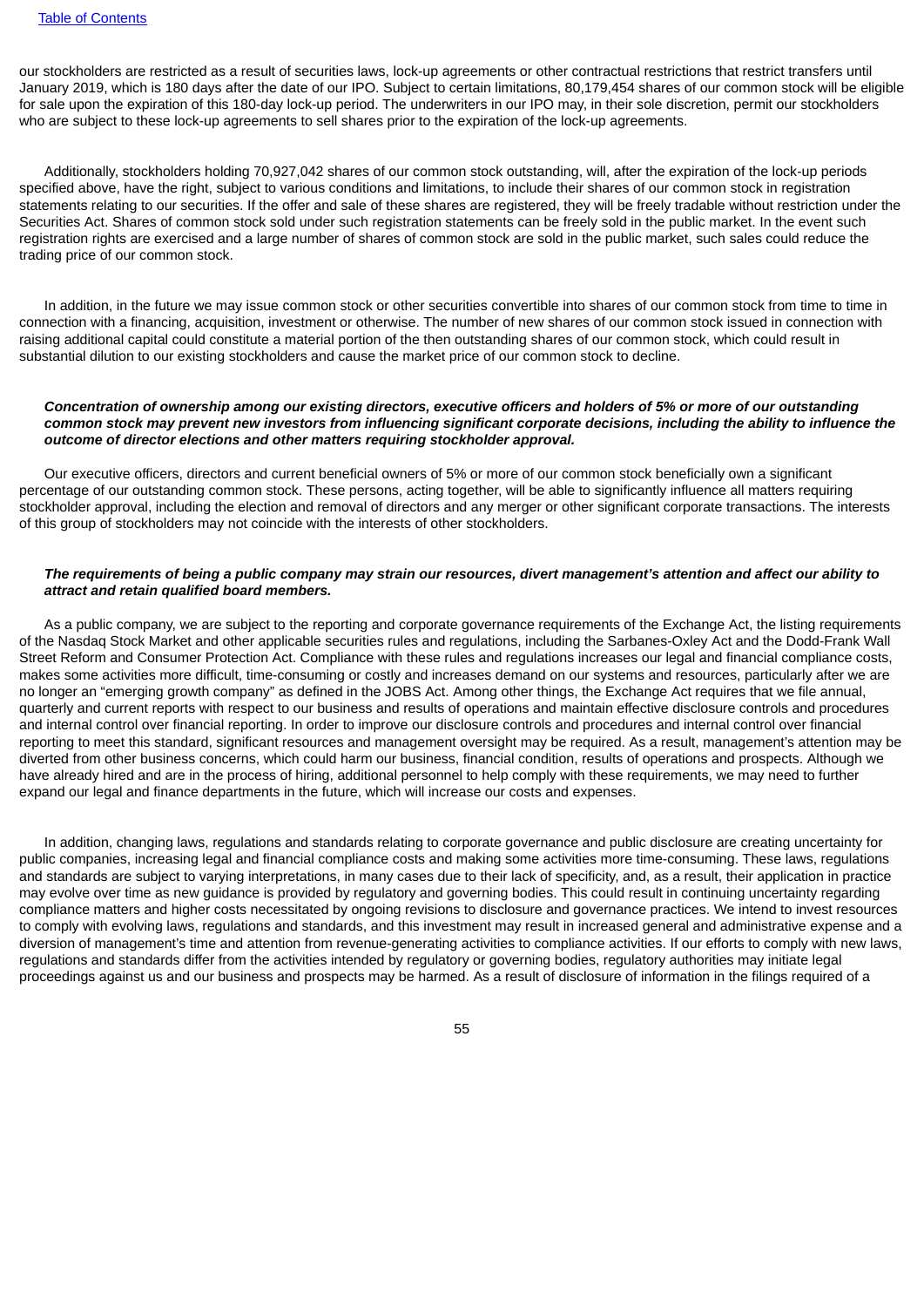public company, our business and financial condition will become more visible, which may result in threatened or actual litigation, including by competitors and other third parties. If such claims are successful, our business, financial condition, results of operations and prospects could be materially harmed, and even if the claims do not result in litigation or are resolved in our favor, these claims, and the time and resources necessary to resolve them, could divert the resources of our management and materially harm our business, financial condition, results of operations and prospects.

We also expect that being a public company and these new rules and regulations will make it more expensive for us to obtain director and officer liability insurance, and we may be required to accept reduced coverage or incur substantially higher costs to obtain coverage. These factors could also make it more difficult for us to attract and retain qualified executive officers and members of our board of directors, particularly to serve on our audit committee and compensation committee.

In addition, as a result of our disclosure obligations as a public company, we will have reduced strategic flexibility and will be under pressure to focus on short-term results, which may materially and adversely affect our ability to achieve long-term profitability.

#### We do not intend to pay dividends for the foreseeable future and, as a result, your ability to achieve a return on your investment *will depend on appreciation in the price of our common stock.*

We have never declared or paid any cash dividends on our common stock and do not intend to pay any cash dividends in the foreseeable future. We anticipate that we will retain all of our future earnings for use in the development of our business and for general corporate purposes. Any determination to pay dividends in the future will be at the discretion of our board of directors. Accordingly, investors must rely on sales of their common stock after price appreciation, which may never occur, as the only way to realize any future gains on their investments. In addition, our loan and security agreement with Silicon Valley Bank contains restrictive covenants that prohibit us, subject to certain exceptions, from paying dividends on our common stock.

## As a result of being a public company, we are obligated to develop and maintain proper and effective internal controls over financial reporting and any failure to maintain the adequacy of these internal controls may adversely affect investor confidence in *our company and, as a result, the value of our common stock.*

We are required, pursuant to Section 404 of the Sarbanes-Oxley Act, or Section 404, to furnish a report by management on, among other things, the effectiveness of our internal control over financial reporting for the year ending December 31, 2019. This assessment will need to include disclosure of any material weaknesses identified by our management in our internal control over financial reporting. In addition, our independent registered public accounting firm will be required to attest to the effectiveness of our internal control over financial reporting in our first annual report required to be filed with the SEC following the date we are no longer an "emerging growth company." We will be required to disclose significant changes made in our internal control procedures on a quarterly basis.

We have commenced the costly and challenging process of compiling the system and processing documentation necessary to perform the evaluation needed to comply with Section 404, and we may not be able to complete our evaluation, testing and any required remediation in a timely fashion. Our compliance with Section 404 will require that we incur substantial accounting expense and expend significant management efforts. We currently do not have an internal audit group, and we will need to hire additional accounting and financial staff with appropriate public company experience and technical accounting knowledge and compile the system and process documentation necessary to perform the evaluation needed to comply with Section 404.

During the evaluation and testing process of our internal controls, if we identify one or more material weaknesses in our internal control over financial reporting, we will be unable to assert that our internal control over financial reporting is effective. We cannot assure you that there will not be material weaknesses or significant deficiencies in our internal control over financial reporting in the future. Any failure to maintain internal control over financial reporting could severely inhibit our ability to accurately report our financial condition or results of operations. If we are unable to conclude that our internal control over financial reporting is effective, or if our independent registered public accounting firm determines we have a material weakness or significant deficiency in our internal control over financial reporting, we could lose investor confidence in the accuracy and completeness of our financial reports, the market price of our common stock could decline, and we could be subject to sanctions or investigations by the Nasdaq, the SEC or other regulatory authorities. Failure to remedy any material weakness in our internal control over financial reporting, or to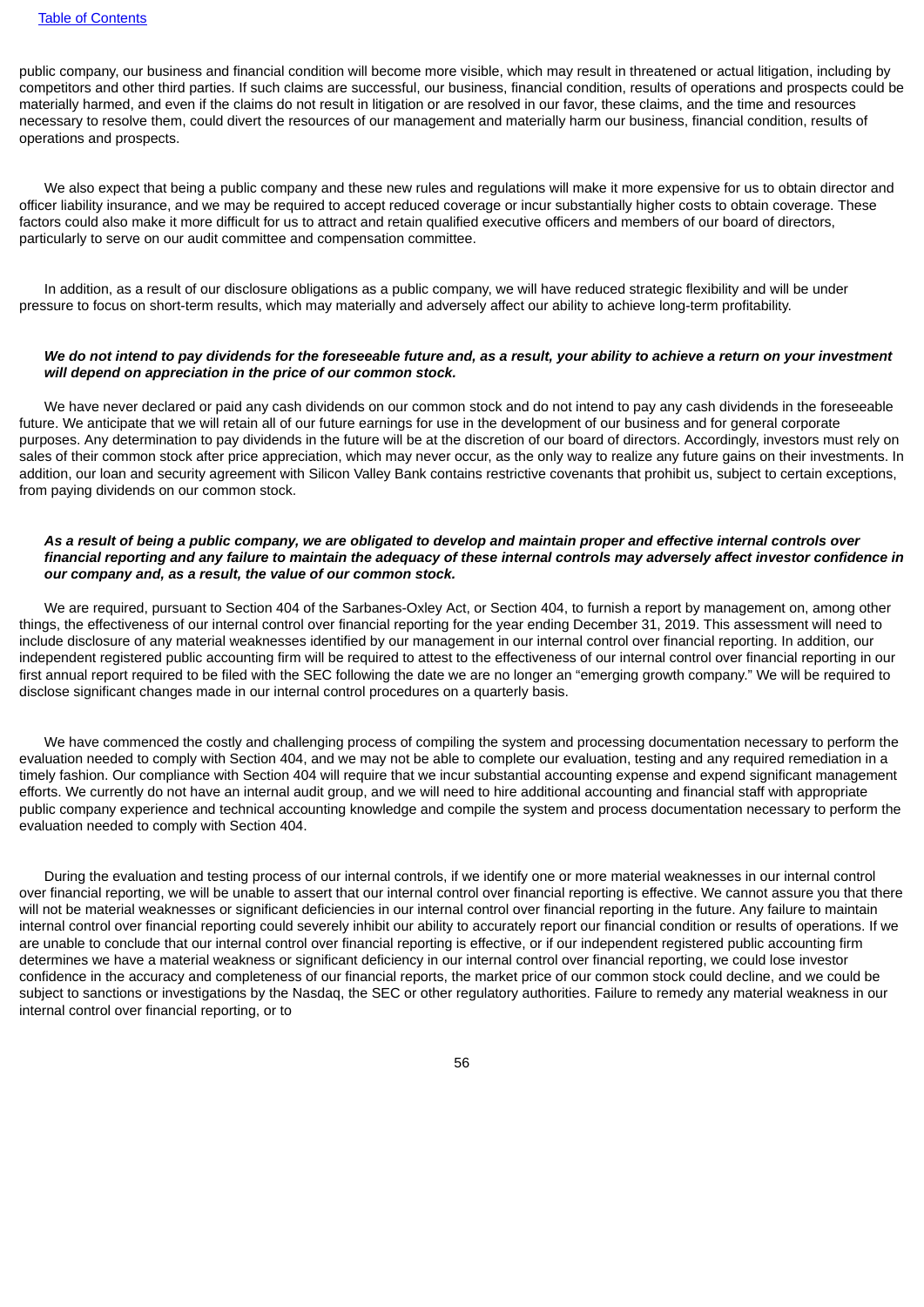implement or maintain other effective control systems required of public companies, could also restrict our future access to the capital markets.

### Anti-takeover provisions in our charter documents and under Delaware law could make an acquisition of us more difficult, limit attempts by our stockholders to replace or remove members of our board of directors and our current management and could *negatively impact the market price of our common stock.*

Our amended and restated certificate of incorporation and amended and restated bylaws contain provisions that could delay or prevent a change in control of our company. These provisions could also make it difficult for stockholders to elect directors that are not nominated by the current members of our board of directors or take other corporate actions, including effecting changes in our management. These provisions include:

- a classified board of directors with three-year staggered terms, which could delay the ability of stockholders to change the membership of a majority of our board of directors;
- the ability of our board of directors to issue shares of preferred stock and to determine the price and other terms of those shares, including preferences and voting rights, without stockholder approval, which could be used to significantly dilute the ownership of a hostile acquirer:
- the exclusive right of our board of directors to elect a director to fill a vacancy created by the expansion of our board of directors or the resignation, death or removal of a director, which prevents stockholders from being able to fill vacancies on our board of directors;
- a prohibition on stockholder action by written consent, which forces stockholder action to be taken at an annual or special meeting of our stockholders;
- the requirement that a special meeting of stockholders may be called only by the chairperson of our board of directors, chief executive officer or president (in the absence of a chief executive officer) or a majority vote of our board of directors, which could delay the ability of our stockholders to force consideration of a proposal or to take action, including the removal of directors;
- the requirement for the affirmative vote of holders of at least 66 2/3% of the voting power of all of the then outstanding shares of the voting stock, voting together as a single class, to amend the provisions of our amended and restated certificate of incorporation relating to the issuance of preferred stock and management of our business or our amended and restated bylaws, which may inhibit the ability of an acquirer to affect such amendments to facilitate an unsolicited takeover attempt;
- the ability of our board of directors, by majority vote, to amend our amended and restated bylaws, which may allow our board of directors to take additional actions to prevent an unsolicited takeover and inhibit the ability of an acquirer to amend our amended and restated bylaws to facilitate an unsolicited takeover attempt; and
- advance notice procedures with which stockholders must comply to nominate candidates to our board of directors or to propose matters to be acted upon at a stockholders' meeting, which may discourage or deter a potential acquirer from conducting a solicitation of proxies to elect the acquirer's own slate of directors or otherwise attempting to obtain control of us.

These provisions may prohibit large stockholders, in particular those owning 15% or more of our outstanding voting stock, from merging or combining with us for a certain period of time.

## Our amended and restated certificate of incorporation provides that the Court of Chancery of the State of Delaware or the U.S. federal district courts will be the exclusive forums for substantially all disputes between us and our stockholders, which could limit our stockholders' ability to obtain a favorable judicial forum for disputes with us or our directors, officers or other *employees.*

Our amended and restated certificate of incorporation provides that the Court of Chancery of the State of Delaware is the sole and exclusive forum for any derivative action or proceeding brought on our behalf, any action asserting a breach of fiduciary duty owed by any of our directors, officers or other employees to us or our stockholders, any action asserting a claim against us arising pursuant to any provisions of the Delaware General Corporation Law, our amended and restated certificate of incorporation or our amended and restated bylaws, or any action asserting a claim against us that is governed by the internal affairs doctrine. Our amended and restated certificate of incorporation further provides that the U.S. federal district courts will be the exclusive forum for resolving any complaint asserting a cause of action arising under the Securities Act. These choice of forum provisions may limit a stockholder's ability to bring a claim in a judicial forum that it finds favorable for disputes with us or our directors, officers or other employees, which may discourage such lawsuits. Some companies that adopted a similar federal district court forum selection provision are currently subject to a suit in the Chancery Court of Delaware by stockholders who assert that the provision is not enforceable. If a court were to find either choice of forum provision contained in our amended and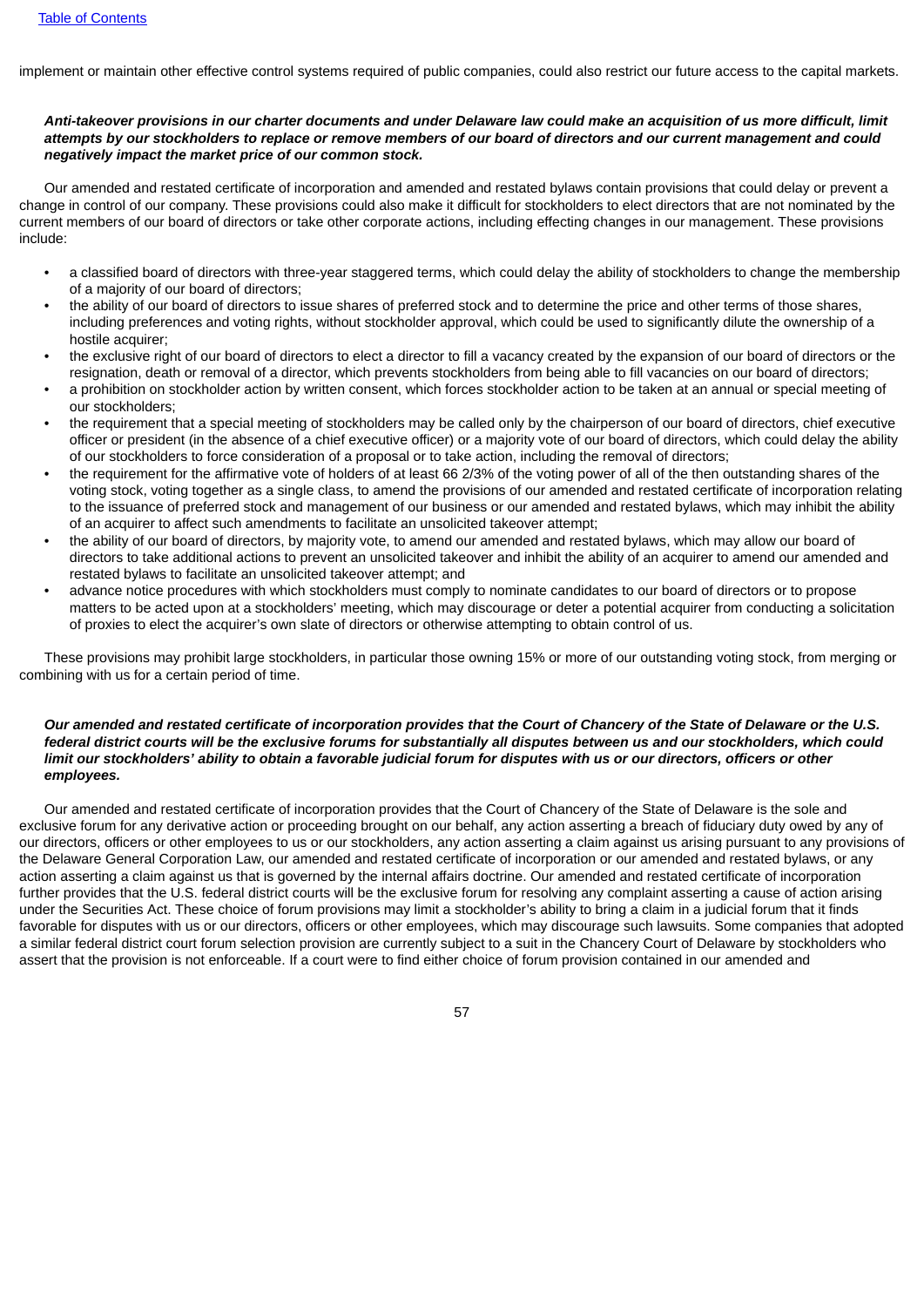restated certificate of incorporation to be inapplicable or unenforceable in an action, we may incur additional costs associated with resolving such action in other jurisdictions, which could adversely affect our results of operations and financial condition.

#### We are an "emerging growth company" and we cannot be certain if the reduced reporting and disclosure requirements *applicable to emerging growth companies will make our common stock less attractive to investors.*

We are an "emerging growth company," as defined in the JOBS Act, and we may take advantage of certain exemptions from various reporting requirements that are applicable to other public companies that are not "emerging growth companies" including, but not limited to, the auditor attestation requirements of Section 404 of the Sarbanes-Oxley Act, reduced disclosure obligations regarding executive compensation in our periodic reports and proxy statements, and exemptions from the requirements of holding a nonbinding advisory vote on executive compensation and stockholder approval of any golden parachute payments not previously approved. We may take advantage of these exemptions until we are no longer an emerging growth company. We would cease to be an emerging growth company upon the earliest to occur of: (1) January 1, 2024, which is the beginning of the first fiscal year following the fifth anniversary of our IPO; (2) the first fiscal year after our annual gross revenue is \$1.07 billion or more; (3) the date on which we have, during the previous three-year period, issued more than \$1.0 billion in non-convertible debt securities; or (4) as of the end of any fiscal year in which the market value of our common stock held by nonaffiliates exceeded \$700.0 million as of the end of the second quarter of that fiscal year. We cannot predict if investors will find our common stock less attractive if we choose to rely on these exemptions. If some investors find our common stock less attractive as a result, there may be a less active trading market for our common stock and our stock price may be more volatile.

#### <span id="page-57-0"></span>**Item 2. Unregistered Sales of Equity Securities and Use of Proceeds**

#### *Unregistered Sales of Equity Securities*

None.

#### *Use of Proceeds*

On July 30, 2018, we completed our IPO, in which we issued and sold 12,535,000 shares of common stock at a price to the public of \$23.00 per share, including 1,635,000 shares of common stock purchased by our underwriters pursuant to the full exercise of their overallotment option to purchase additional shares. The offer and sale of all of the shares in the IPO were registered under the Securities Act pursuant to a registration statement on Form S-1 (File No. 333-226002), which was declared effective by the SEC on July 25, 2018.

Morgan Stanley & Co. LLC, J.P. Morgan Securities LLC, Allen & Company LLC and Deutsche Bank Securities Inc. acted as active bookrunning managers for the offering. Stifel, Nicolaus & Company, Incorporated acted as passive book-running manager for the offering, and William Blair & Company, L.L.C. and BTIG, LLC acted as co-managers for the offering. The offering commenced on July 25, 2018 and did not terminate before all securities registered in the registration statement were sold.

We received net proceeds of \$264.8 million after deducting underwriting discounts and commissions and offering expenses. No offering expenses were paid directly or indirectly to any of our directors, officers or persons owning ten percent or more of our capital stock (or their associates or affiliates).

There has been no material change in the planned use of the IPO proceeds as described in our Prospectus.

#### **Items 3, 4 and 5 are not applicable and have been omitted.**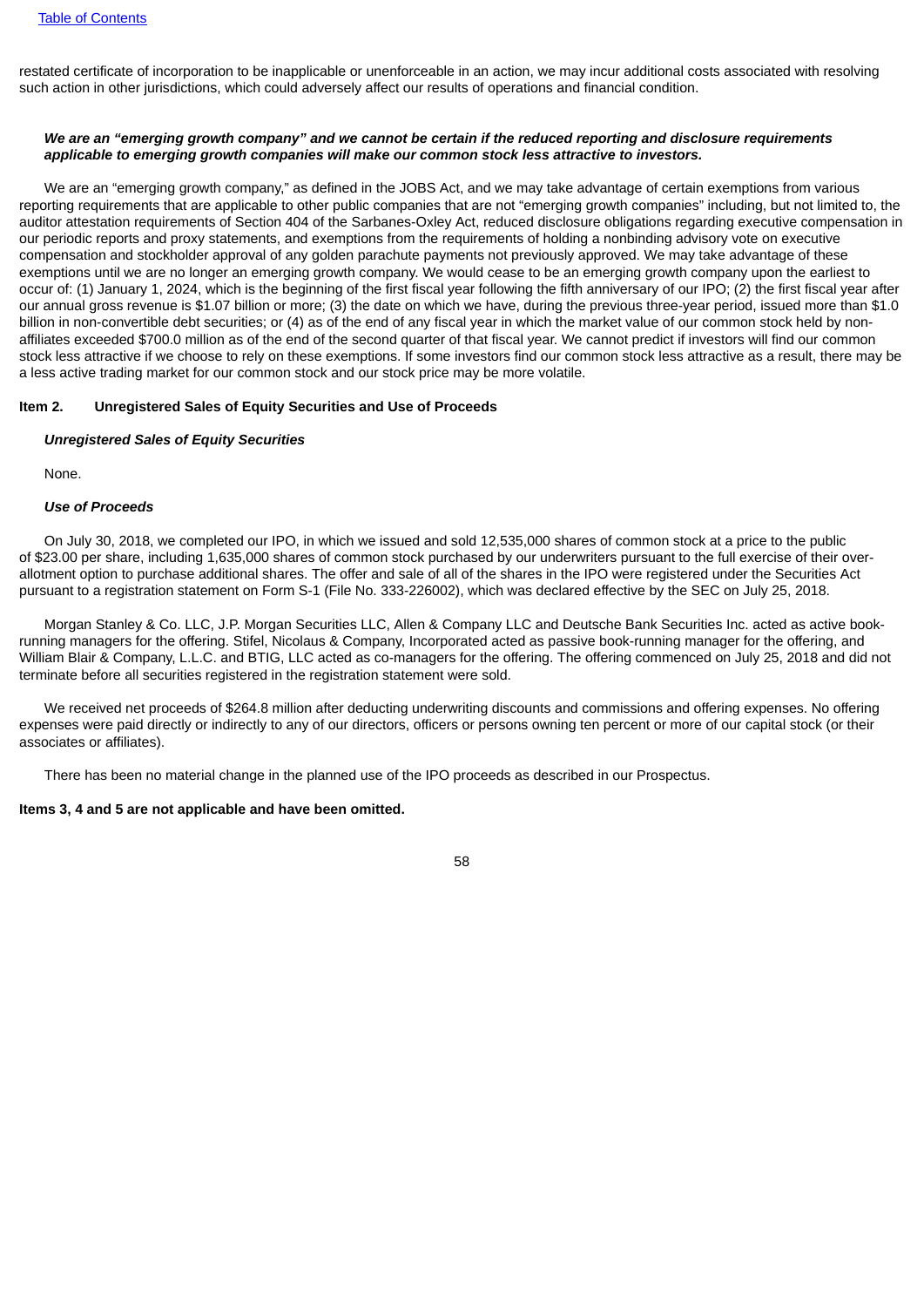## <span id="page-58-0"></span>**Item 6. Exhibits**

L,

 $\mathcal{L}=\mathcal{L}^{\mathcal{L}}$ 

The following is a list of Exhibits filed as part of this Quarterly Report on Form 10-Q:

| <b>Exhibit</b><br><b>Number</b> | <b>Description</b>                                                                                                                                                                                  | Location                                                                                                                         |
|---------------------------------|-----------------------------------------------------------------------------------------------------------------------------------------------------------------------------------------------------|----------------------------------------------------------------------------------------------------------------------------------|
| 3.1                             | Amended and Restated Certificate of Incorporation of Tenable Holdings, Inc.                                                                                                                         | Previously filed as Exhibit 3.1 to the Company's<br>Current Report on Form 8-K (File No. 001-<br>38600) on July 30, 2018         |
| 3.2                             | Amended and Restated Bylaws of Tenable Holdings, Inc.                                                                                                                                               | Previously filed as Exhibit 3.4 to the Company's<br>Registration Statement on Form S-1 (File No.<br>333-226002) on June 29, 2018 |
| 4.1                             | <b>Common Stock Certificate of Tenable Holdings, Inc.</b>                                                                                                                                           | Previously filed as Exhibit 4.1 to the Company's<br>Registration Statement on Form S-1 (File No.<br>333-226002) on July 16, 2018 |
| 31.1                            | Certification of the Principal Executive Officer pursuant to Rules 13a-14(a) and 15d-14(a)<br>under the Exchange Act, as adopted pursuant to Section 302 of the Sarbanes-Oxley Act of<br>2002       | Filed herewith                                                                                                                   |
| 31.2                            | Certification of the Principal Financial Officer pursuant to Rules 13a-14(a) and 15d-14(a)<br>under the Exchange Act, as adopted pursuant to Section 302 of the Sarbanes-Oxley Act of<br>2002       | Filed herewith                                                                                                                   |
| $32.1*$                         | Certification of the Principal Executive Officer and the Principal Financial Officer pursuant to<br>18 U.S.C. Section 1350, as adopted pursuant to Section 906 of the Sarbanes-Oxley Act of<br>2002 | Filed herewith                                                                                                                   |
| 101.SCH                         | XBRL Taxonomy Extension Schema Document.                                                                                                                                                            |                                                                                                                                  |
| 101.CAL                         | XBRL Taxonomy Extension Calculation Linkbase Document.                                                                                                                                              |                                                                                                                                  |
| 101.DEF                         | XBRL Taxonomy Extension Definition Linkbase Document.                                                                                                                                               |                                                                                                                                  |
| .                               |                                                                                                                                                                                                     |                                                                                                                                  |

101.LAB XBRL Taxonomy Extension Label Linkbase Document.

101.PRE XBRL Taxonomy Extension Presentation Linkbase Document.

(\*) This certification is deemed not filed for purposes of Section 18 of the Securities Exchange Act of 1934, as amended, or otherwise subject to the liability of that section, nor shall it be deemed incorporated by reference into any filing under the Securities Act of 1933, as amended, or the Securities Exchange Act of 1934, as amended.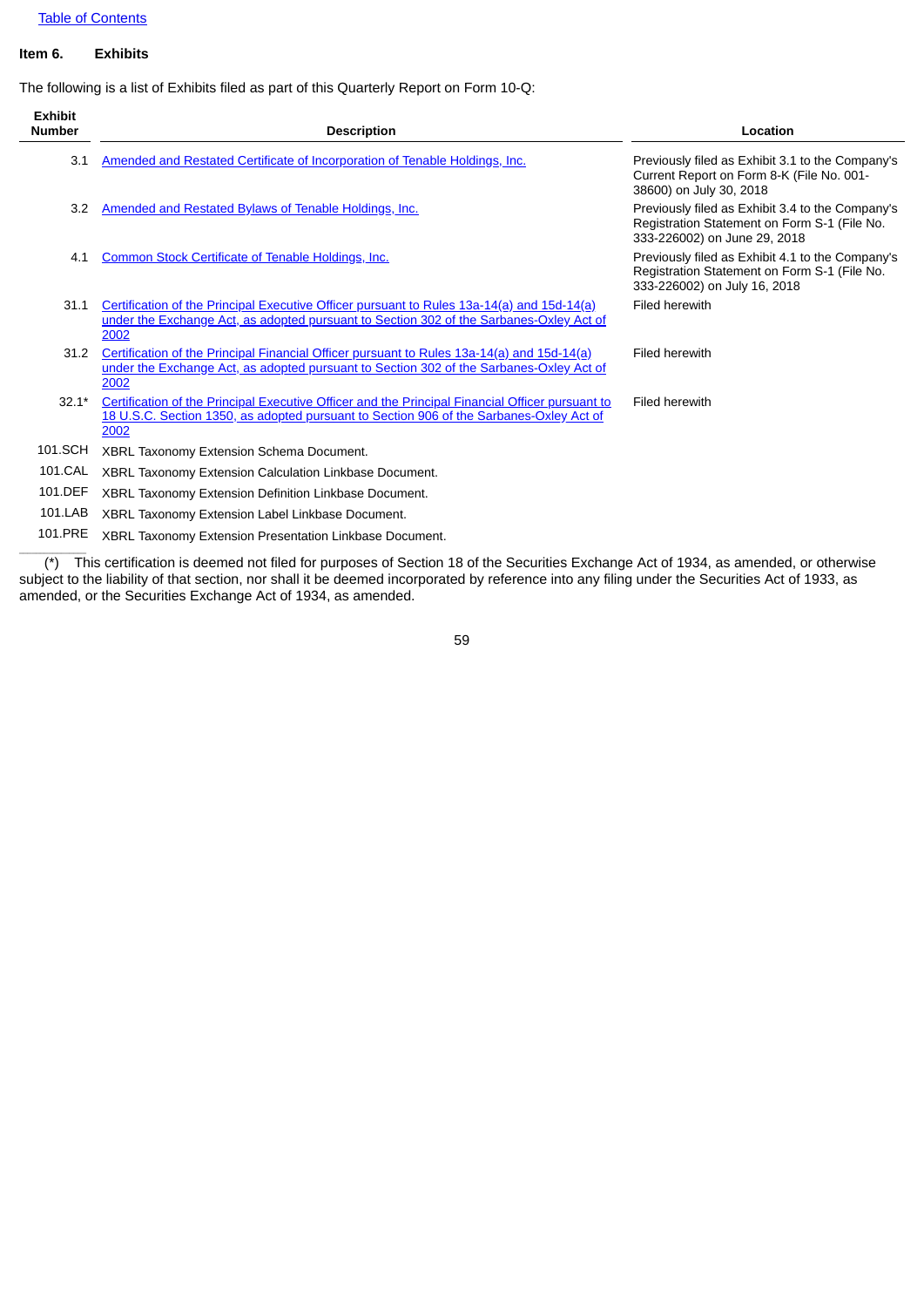## **SIGNATURES**

<span id="page-59-0"></span>Pursuant to the requirements of the Securities Exchange Act of 1934, the registrant has duly caused this report to be signed on its behalf by the undersigned thereunto duly authorized.

## **TENABLE HOLDINGS, INC.**

Date: November 7, 2018 By: /s/ Amit Y. Yoran

Amit Y. Yoran President, Chief Executive Officer and Chairman *(Principal Executive Officer)*

Date: November 7, 2018 By: /s/ Stephen A. Vintz

## Stephen A. Vintz Chief Financial Officer

*(Principal Financial Officer and Principal Accounting Officer)*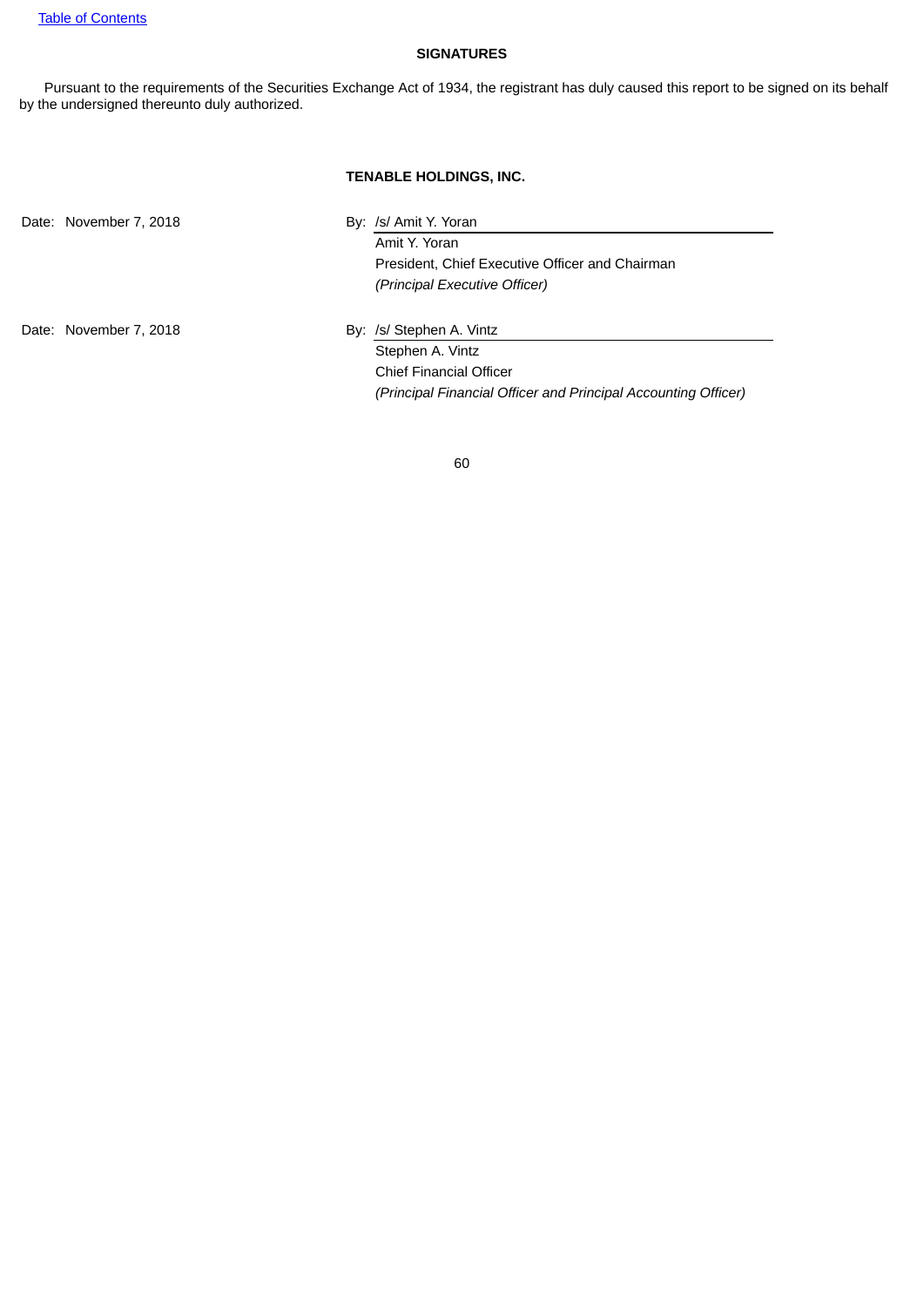## **CERTIFICATION OF PRINCIPAL EXECUTIVE OFFICER PURSUANT TO EXCHANGE ACT RULES 13a-14(a) AND 15d-14(a) AS ADOPTED PURSUANT TO SECTION 302 OF THE SARBANES-OXLEY ACT OF 2002**

<span id="page-60-0"></span>I, Amit Y. Yoran, certify that:

- 1. I have reviewed this Quarterly Report on Form 10-Q of Tenable Holdings, Inc.;
- 2. Based on my knowledge, this report does not contain any untrue statement of a material fact or omit to state a material fact necessary to make the statements made, in light of the circumstances under which such statements were made, not misleading with respect to the period covered by this report;
- 3. Based on my knowledge, the financial statements, and other financial information included in this report, fairly present in all material respects the financial condition, results of operations and cash flows of the registrant as of, and for, the periods presented in this report;
- 4. The registrant's other certifying officer(s) and I are responsible for establishing and maintaining disclosure controls and procedures (as defined in Exchange Act Rules 13a-15(e) and 15d-15(e)) for the registrant and have:
	- (a) Designed such disclosure controls and procedures, or caused such disclosure controls and procedures to be designed under our supervision, to ensure that material information relating to the registrant, including its consolidated subsidiaries, is made known to us by others within those entities, particularly during the period in which this report is being prepared;
	- (b) Evaluated the effectiveness of the registrant's disclosure controls and procedures and presented in this report our conclusions about the effectiveness of the disclosure controls and procedures, as of the end of the period covered by this report based on such evaluation; and
	- (c) Disclosed in this report any change in the registrant's internal control over financial reporting that occurred during the registrant's most recent fiscal quarter (the registrant's fourth fiscal quarter in the case of an annual report) that has materially affected, or is reasonably likely to materially affect, the registrant's internal control over financial reporting; and
- 5. The registrant's other certifying officer(s) and I have disclosed, based on our most recent evaluation of internal control over financial reporting, to the registrant's auditors and the audit committee of the registrant's board of directors (or persons performing the equivalent functions):
	- (a) All significant deficiencies and material weaknesses in the design or operation of internal control over financial reporting which are reasonably likely to adversely affect the registrant's ability to record, process, summarize and report financial information; and
	- (b) Any fraud, whether or not material, that involves management or other employees who have a significant role in the registrant's internal control over financial reporting.

Date: November 7, 2018 **By: /s/ Amit Y. Yoran** 

Amit Y. Yoran President, Chief Executive Officer and Chairman *(Principal Executive Officer)*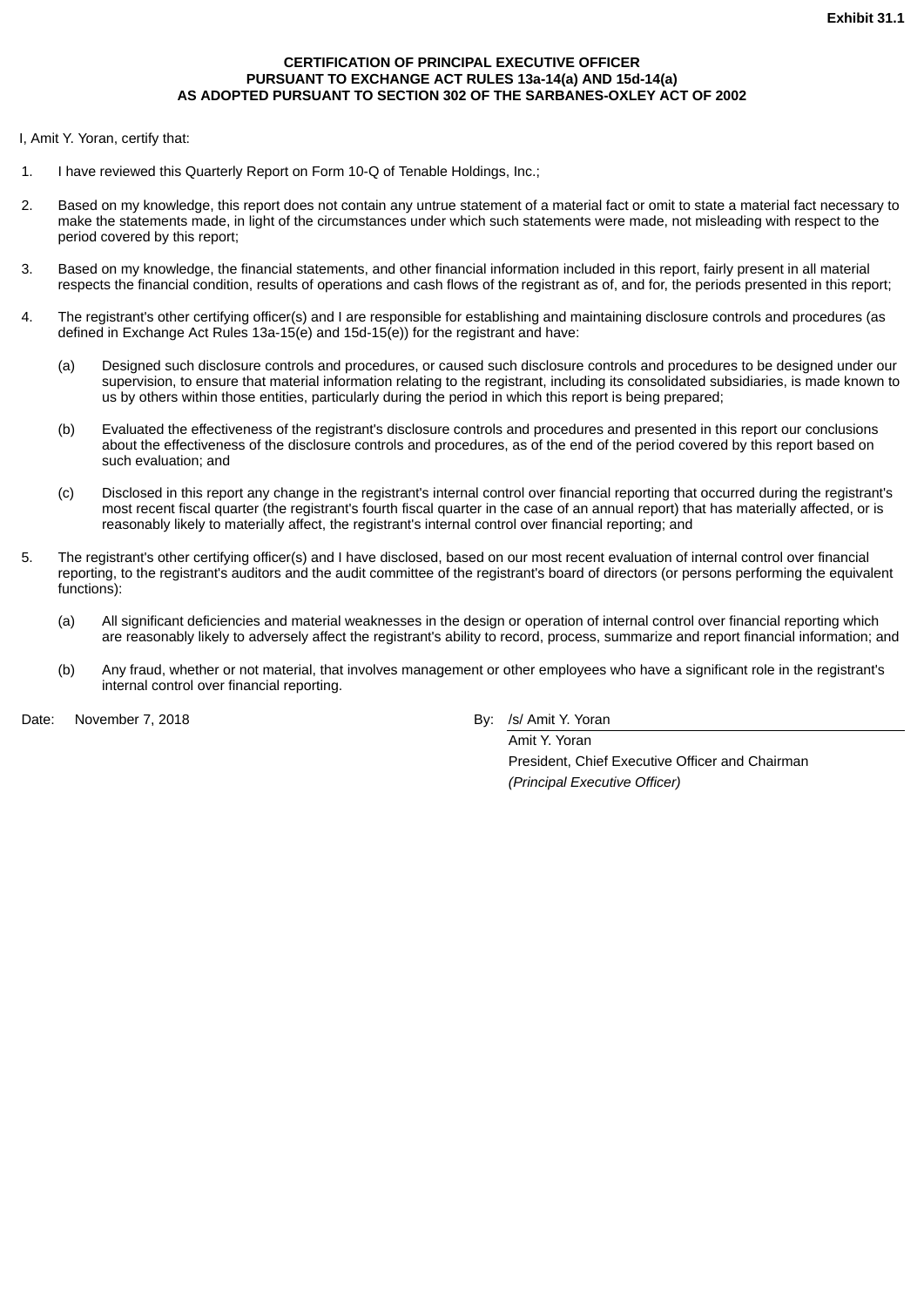## **CERTIFICATION OF PRINCIPAL FINANCIAL OFFICER PURSUANT TO EXCHANGE ACT RULES 13a-14(a) AND 15d-14(a) AS ADOPTED PURSUANT TO SECTION 302 OF THE SARBANES-OXLEY ACT OF 2002**

<span id="page-61-0"></span>I, Stephen A. Vintz, certify that:

- 1. I have reviewed this Quarterly Report on Form 10-Q of Tenable Holdings, Inc.;
- 2. Based on my knowledge, this report does not contain any untrue statement of a material fact or omit to state a material fact necessary to make the statements made, in light of the circumstances under which such statements were made, not misleading with respect to the period covered by this report;
- 3. Based on my knowledge, the financial statements, and other financial information included in this report, fairly present in all material respects the financial condition, results of operations and cash flows of the registrant as of, and for, the periods presented in this report;
- 4. The registrant's other certifying officer(s) and I are responsible for establishing and maintaining disclosure controls and procedures (as defined in Exchange Act Rules 13a-15(e) and 15d-15(e)) for the registrant and have:
	- (a) Designed such disclosure controls and procedures, or caused such disclosure controls and procedures to be designed under our supervision, to ensure that material information relating to the registrant, including its consolidated subsidiaries, is made known to us by others within those entities, particularly during the period in which this report is being prepared;
	- (b) Evaluated the effectiveness of the registrant's disclosure controls and procedures and presented in this report our conclusions about the effectiveness of the disclosure controls and procedures, as of the end of the period covered by this report based on such evaluation; and
	- (c) Disclosed in this report any change in the registrant's internal control over financial reporting that occurred during the registrant's most recent fiscal quarter (the registrant's fourth fiscal quarter in the case of an annual report) that has materially affected, or is reasonably likely to materially affect, the registrant's internal control over financial reporting; and
- 5. The registrant's other certifying officer(s) and I have disclosed, based on our most recent evaluation of internal control over financial reporting, to the registrant's auditors and the audit committee of the registrant's board of directors (or persons performing the equivalent functions):
	- (a) All significant deficiencies and material weaknesses in the design or operation of internal control over financial reporting which are reasonably likely to adversely affect the registrant's ability to record, process, summarize and report financial information; and
	- (b) Any fraud, whether or not material, that involves management or other employees who have a significant role in the registrant's internal control over financial reporting.

Date: November 7, 2018 By: /s/ Stephen A. Vintz

Stephen A. Vintz Chief Financial Officer *(Principal Financial Officer and Principal Accounting Officer)*